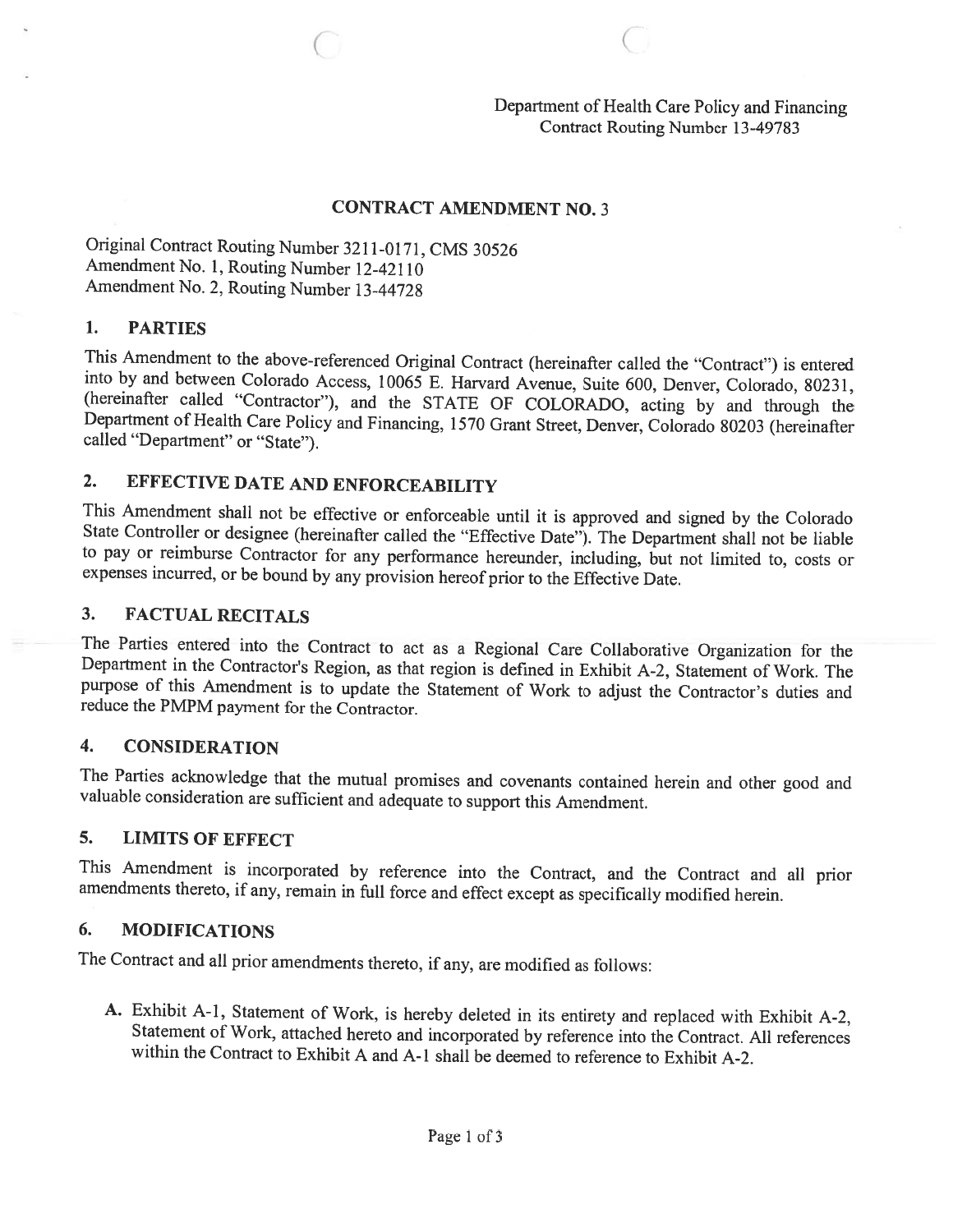### 7. START DATE

This Amendment shall take effect the later of its Effective Date November 1, 2012.

#### 8. ORDER OF PRECEDENCE

Except for the Special Provisions and the HIPAA Business Associates Addendum, in the event of any conflict, inconsistency, variance, or contradiction between the provisions of this Amendment and any of the provisions of th

 $\circ$   $\circ$   $\circ$   $\circ$ 

## 9. AVAILABLE FUNDS

Financial obligations of the state payable after the current fiscal year are contingent upon funds for that purpose being appropriated, budgeted, or otherwise made available to the Department by the federal government, sta

## REMAINDER OF THIS PAGE INTENTIONALLY LEFT BLANK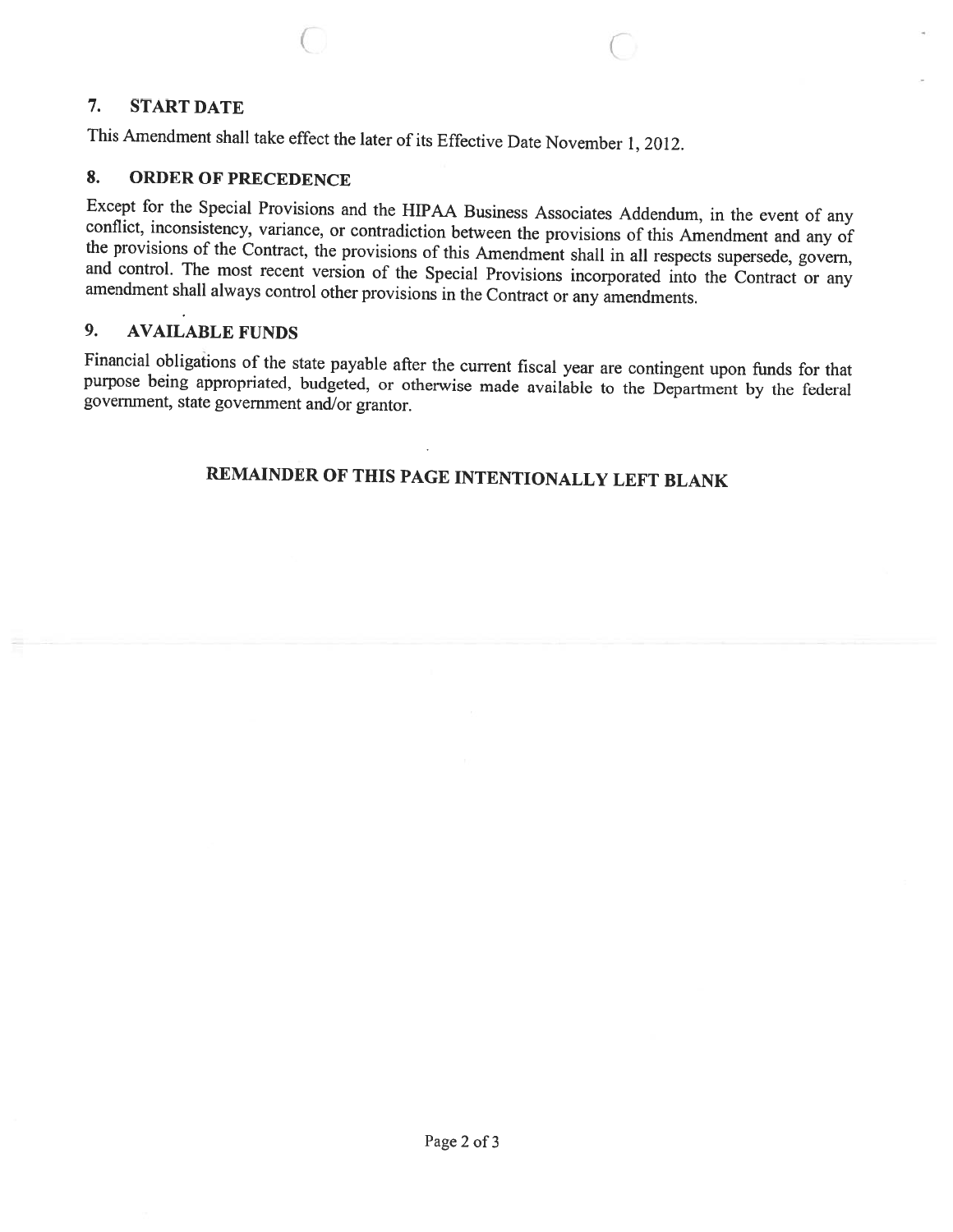### THE PARTIES HERETO HAVE EXECUTED THIS AMENDMENT

 $\overline{C}$  contracts to  $\overline{C}$ 

Persons signing for Contractor hereby swear and affirm that they are authorized to act on Contractor's behalf and acknowledge that the State is relying on their representations to that effect.

|       | <b>CONTRACTOR:</b>                                                   |       | <b>STATE OF COLORADO:</b>                                 |
|-------|----------------------------------------------------------------------|-------|-----------------------------------------------------------|
|       | Colorado Access                                                      |       | John W. Hickenlooper, Governor                            |
| By:   | Signature of Authorized Officer                                      | By:   | Susan E. Birch, MBA, BSN, RN                              |
|       |                                                                      |       | <b>Executive Director</b>                                 |
|       |                                                                      |       | Department of Health Care Policy and                      |
| Date: |                                                                      | Date: | Financing                                                 |
|       | homas MD<br>Printed Name of Authorized Officer<br>resident è<br>CEA/ |       | <b>LEGAL REVIEW:</b><br>John W. Suthers, Attorney General |
|       | Printed Title of Authorized Officer                                  | By:   |                                                           |
|       |                                                                      | Date: |                                                           |

# ALL CONTRACTS REQUIRE APPROVAL BY THE STATE CONTROLLER

CRS §24-30-202 requires the State Controller to approve all State Contracts. This Contract is not valid until signed and dated below by the State Controller or delegate. Contractor is not authorized to begin obligated to pay Contractor for such performance or for any goods and/or services provided hereunder.

| <b>STATE CONTROLLER:</b> |                                                |  |
|--------------------------|------------------------------------------------|--|
|                          | David LAteDermott, CPA                         |  |
| By:                      | ana                                            |  |
|                          | Department of Health Care Policy and Financing |  |
| Date:                    |                                                |  |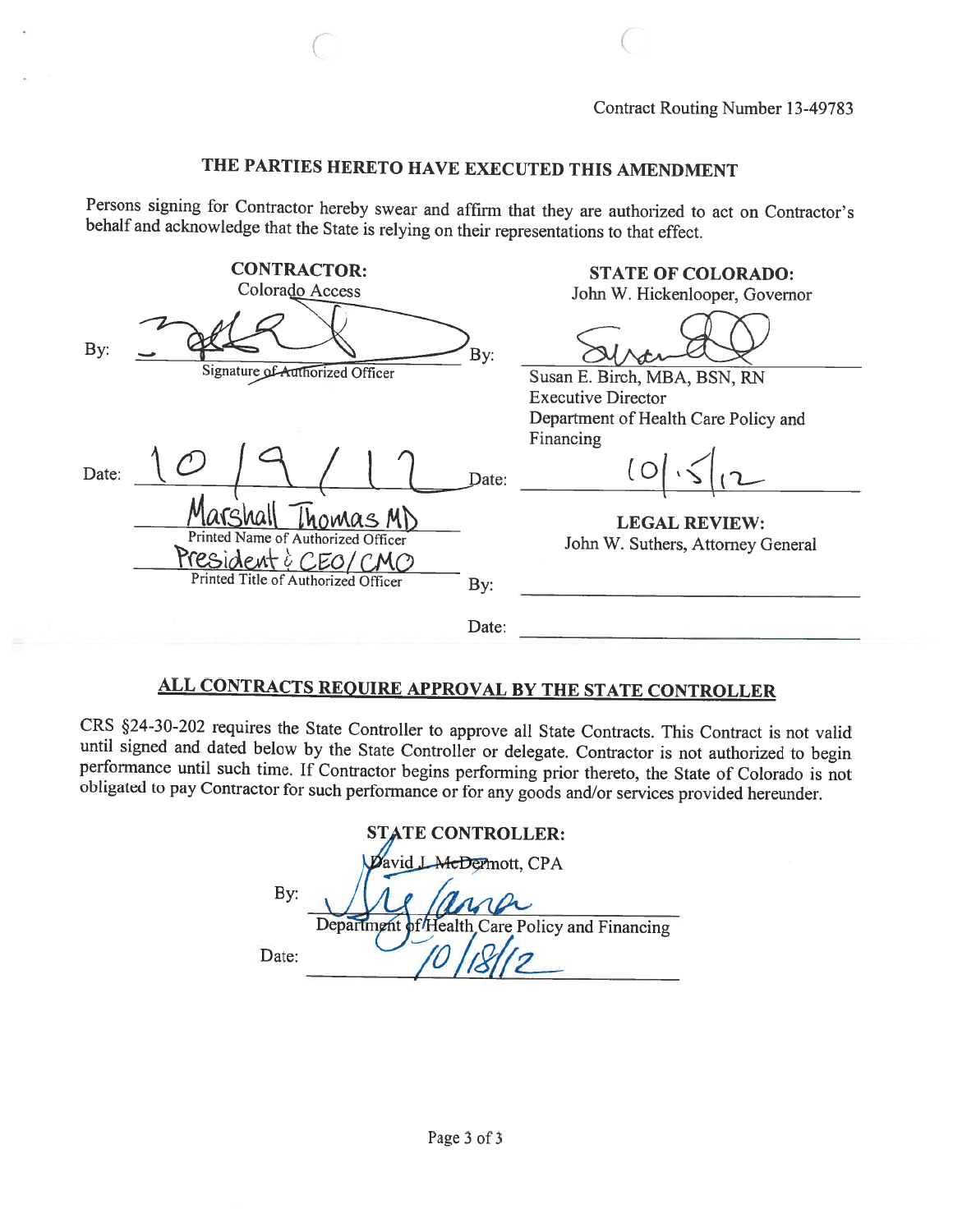Amendment Routing Number 13-49783 Original Contract Routing Number 3211-0171

#### EXHIBIT A-2 STATEMENT OF WORK

C C.

#### SECTION 1.0 TERMINOLOGY

## 1.1. ACRONYMS, ABBREVIATIONS AND DEFINITIONS

- 1.1.1. Acronyms and abbreviations are defined at their first occurrence in this Statement of Work.<br>The following list of acronyms, abbreviations and definitions is provided to assist the reader in understanding acronyms, abbreviations and terminology used throughout this document.
- 1.1.1.1. ACC Accountable Care Collaborative.
- 1.1.1.2. ACC Program The Department program designed to affordably optimize Client health, functioning and self-sufficiency with the primary goals to improve Medicaid Client health outcomes and control costs.
- 1.1.1.3. AwDC Adults without Dependent Children as defined in CRS §25.5-4-402.3.
- 1.1.1.4. BHO  $-$  Behavioral Health Organization.
- 1.1.1.5. C.C.R. Colorado Code of Regulations.
- 1.1.1.6. CFR— Code of Federal Regulations.
- 1.1.1.7. Chief Medical Officer The position within the Contractor's organization responsible for the implementation of all clinical and/or medical programs.
- 1.1.1.8. Client An individual eligible for and enrolled in the Colorado Medicaid Program.
- 1.1.1.9. Contract Manager The position within the Contractor's organization that acts as the primary point of contact between the Contractor and the Department.
- 1.1.1.10. Contractor's PCMP Network All of the providers who have contracted with the Contractor to provide primary care medical home services within the Contractor's Region or to provide primary care medical home services to Members enrolled with the Contractor.
- 1.1.1.11. Contractor's Region The region in which the Contractor operates, in the case of this Contract, Region #3.
- 1.1.1.12. Covered Services Medicaid benefits according to the Department' State Plan, as filed with the federal Centers for Medicare and Medicaid Services, which are provided through billing manuals and provider bulletins.
- 1.1.1.13. CRS Colorado Revised Statutes.
- 1.1.1.14. EPSDT Early Periodic Screening, Diagnosis and Treatment.
- 1.1.1.15. Essential Community Provider <sup>A</sup> provider defined under CRS §25.5-5-403.
- 1.1.1.16. Expansion Phase The period of time from the end of the Initial Phase until termination of the Contract.
- 1.1.1.17. Federally Qualified Health Center <sup>A</sup> provider defined under <sup>10</sup> C.C.R. 2505-10 §8.700.1.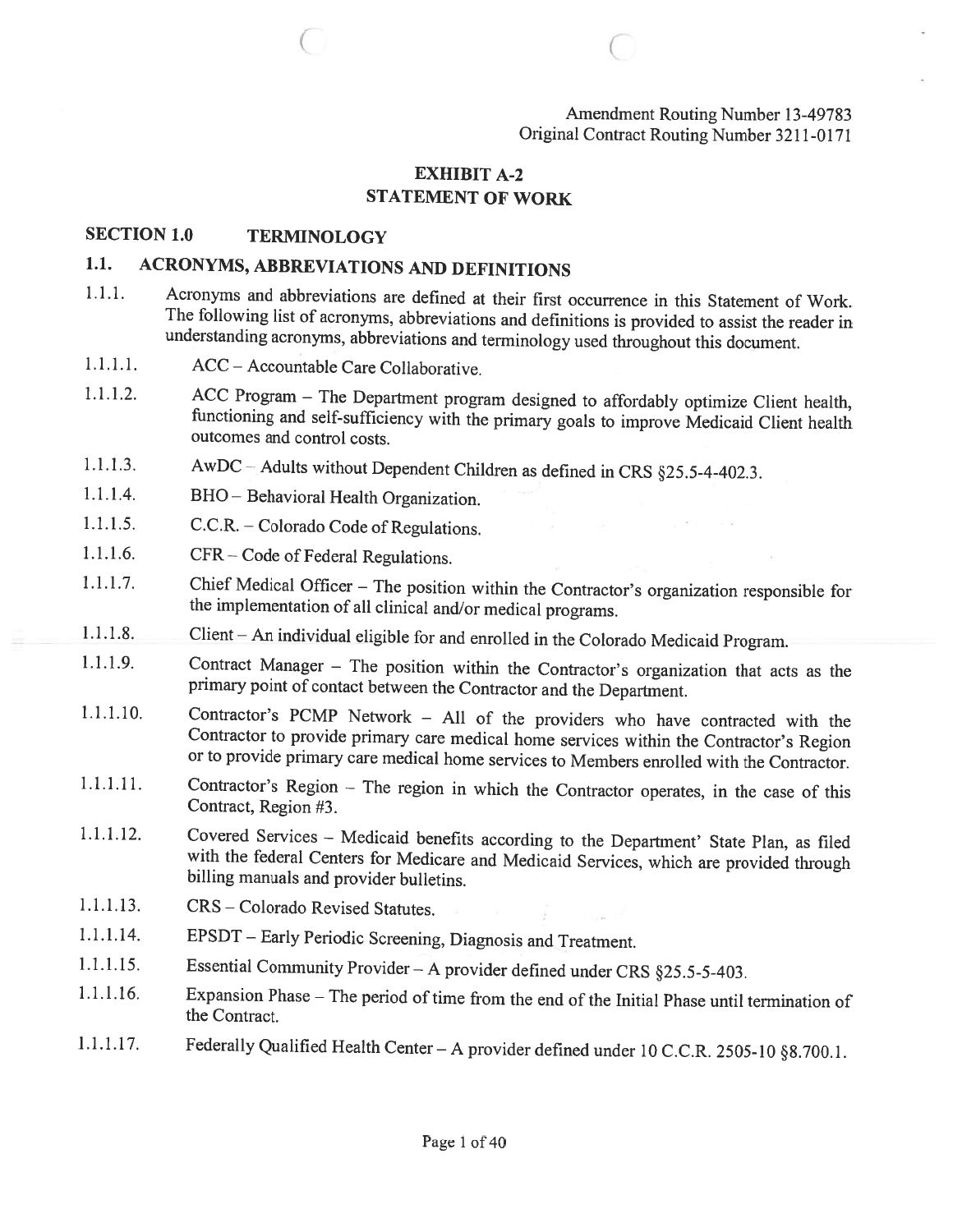1.1.1.18. Financial Manager — The position within the Contractor's organization that is responsible for the implementation and oversight of all of the Contractor's financial operations.

 $\overline{\mathcal{C}}$ 

- 1.1.1.19. FQHC Federally Qualified Health Center.
- 1.1.1.20. Go-Live Date May 1, 2011, or the date, upon which the Department <sup>g</sup>ives approval for the Contractor to begin the Initial Phase, whichever is later.
- 1.1.1.21. Guiding Care <sup>A</sup> clinical tool created by Altruista Health, Inc.
- 1.1.1.22. Informal Network The non-contractual or contractual relationships with Providers, other than PCMPs, designed to meet Member's needs.
- 1.1.1.23. Initial Phase The period of time fion the Go-Live Date until June 30, <sup>2012</sup> or until the Contractor is authorized by the Department to enter the Expansion Phase, whichever is later.
- 1.1.1.24. Key Personnel The individuals fulfilling the positions of Contract Manager, Financial Manager or Chief Medical Officer.
- 1.1.1.25. Marketing Activities Any activity defined in <sup>42</sup> CFR 438.104.
- 1.1.1.26. Medical Home An approach to providing comprehensive primary-care that facilitates partnerships between individual patients, their providers, and, where appropriate, the patient's family, that meets the requirements described in Exhibit B, PCMP Requirements.
- 1.1.1.27. Member Any individual Client who is enrolled with the Contractor or another RCCO.
- 1.1.1.28. MMIS the Colorado Medicaid Management Information System.
- 1.1.1.29. PCCM Primary Care Case Manager
- 1.1.1.30. Primary Care Case Manager A physician, a physician group practice, a physician assistant, nurse practitioner, certified nurse-midwife or entity that employs or arranges with providers to furnish primary care ca
- 1.1.1.31. Primary Care Medical Provider A primary care provider who serves as a Medical Home<br>for Members. A PCMP may be a FQHC, RHC, clinic or other group practice that provides the majority of a Member's comprehensive primary, preventive and sick care. A PCMP may also be individual or pods of PCMPs that are <sup>p</sup>hysicians, advanced practice nurses or <sup>p</sup>hysician assistants with <sup>a</sup> focus on primary care. general practice, internal medicine, pediatrics, geriatrics or obstetrics and gynecology.
- 1.1.1.32. PCMP Primary Care Medical Provider.
- $1.1.1.33.$ — Performance Improvement Plan.
- 1.1.1.34. PMPM Per Member Per Month.
- 1.1.1.35. RCCO — Regional Care Collaborative Organization.
- 1.1.1.36. Region <sup>A</sup> geographical area containing specific counties, within the State of Colorado, that is served by <sup>a</sup> RCCO.
- 1.1.1.37. Region #3 The geographical area encompassing Adams, Arapahoe and Douglas Counties.
- 1.1.1.38. Regional Care Collaborative Organization One of seven (7) regional entities contracted with the Department to support the ACC Program by improving the health outcomes for Members and controlling the cost of care.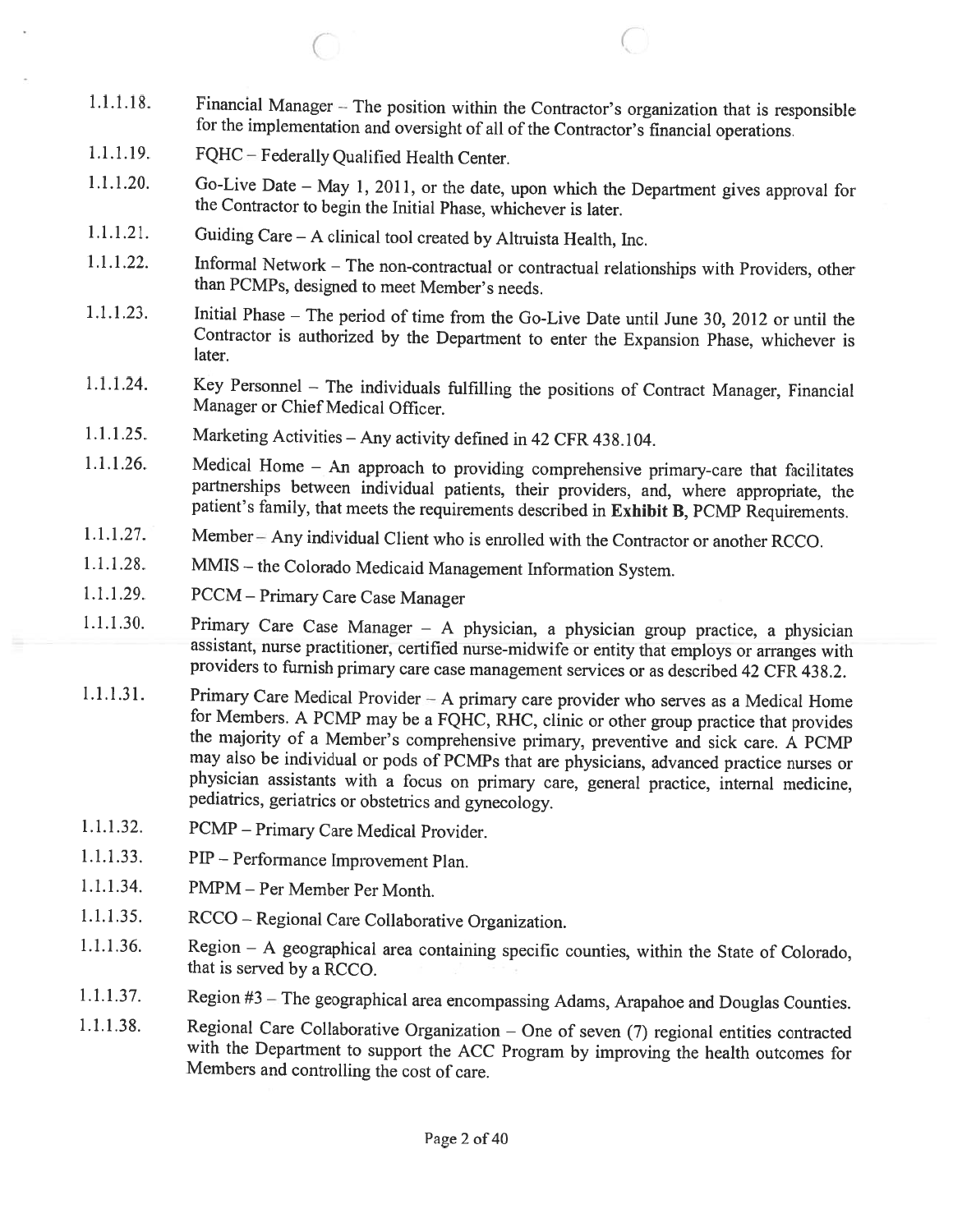- 1.1.1.39. RHC Rural Health Clinic.
- 1.1.1.40. Rural Health Clinic <sup>A</sup> provider or practice as defined in <sup>10</sup> C.C.R. 2505-10 §8.740.

 $\hspace{.1in}$  C

- 1.1.1.41. SDAC Statewide Data Analytics Contractor.
- 1.1.1.42. Start-Up Phase The period of time from the Contract's Effective Date until the Go-Live Date.
- 1.1.1.43. STD Sexually Transmitted Disease.
- 1.1.1.44. TAP Transition Access Program.

#### SECTION 2.0 REGION AND PERSONNEL

#### 2.1. REGION

2.1.1. The Contractor shall be the RCCO for Region #3 and shall be <sup>a</sup> Primary Care Case Manager (PCCM), as defined in <sup>42</sup> CFR §438.2, for Members who are enrolled with the Contractor. Region #3 includes Adams, Arapahoe and Douglas Counties.

#### 2.2. PERSONNEL

- 2.2.1. The Contractor shall possess the corporate resources and structure necessary to perform its responsibilities under the Contract and successfully implement and operate the Accountable Care Collaborative (ACC) Program
- 2.2.2. The Contractor shall provide the following positions, defined as Key Personnel, in relation to the Contract:
- 2.2.2.1. Contract Manager
- 2.2.2.1.1. The Contract Manager shall be the Department's primary point of contact for Contract and performance issues and responsibilities.
- 2.2.2.1.2. All communication between the Department and the Contractor shall be facilitated by the Contract Manager.
- 2.2.2.1.3. The Contract Manager shall ensure that all Contract obligations are in compliance with all state and federal laws, regulations policies and procedures and with the requirements ofthe Contract.
- 2.2.2.2. Financial Manager
- 2.2.2.2.1. The Financial Manager shall be responsible for the implementation and oversight of the budget, accounting systems and all other financial operations of the Contractor.
- 2.2.2.2.2. The Financial Manager shall ensure that all financial operations of the Contractor are in compliance with all state and federal laws, regulations policies and procedures and with the requirements of the Contract.
- 2.2.2.3. Chief Medical Officer
- 2.2.2.3.1. The Chief Medical Officer shall be <sup>a</sup> <sup>p</sup>hysician licensed by the State of Colorado and certified by the Colorado Board of Medical Examiners.
- 2.2.2.3.2. The Chief Medical Officer shall be responsible for the implementation of all clinical and/or medical programs implemented by the Contractor.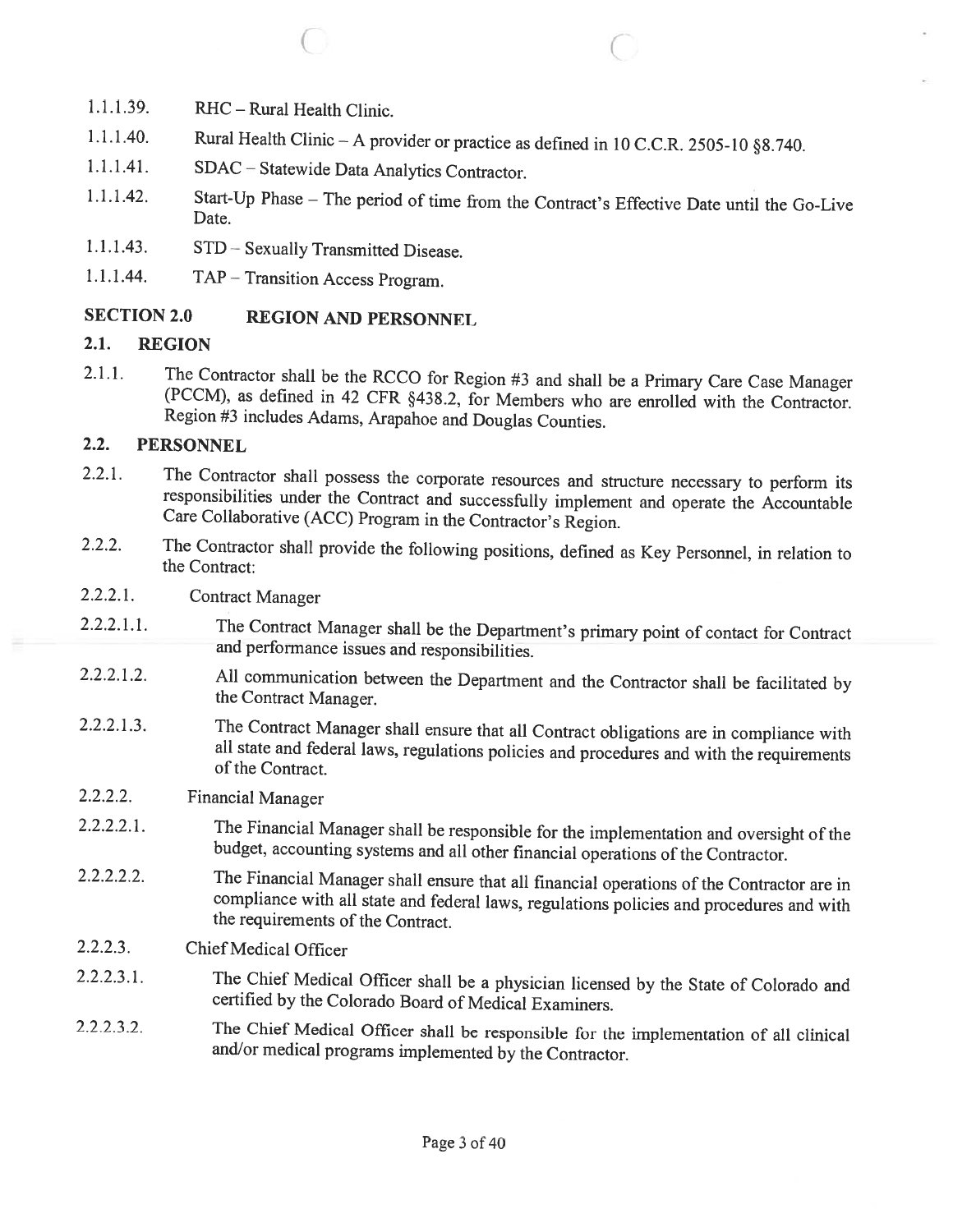2.2.2.3.3. The Chief Medical Officer shall ensure that all clinical and/or medical programs implemented by the Contractor are implemented and operated in compliance with all state and federal laws, regulations policies and procedures and with the requirements of the Contract.

 $\big($ 

- 2.2.3. Each Key Personnel position shall be filled by separate and distinct individuals. No individual shall be allowed to fulfill multiple Key Personnel positions simultaneously.
- 2.2.4. The Contract Manager shall perform their responsibilities out of an office that is either located within the Contractor's Region or located in the Denver metro area.
- 2.2.5. Other Staff Functions

C

- 2.2.5.1. The Contractor shall provide staff necessary to ensure that the following functions are performed, in addition to those of the Key Personnel:
- 2.2.5.1.1. Outcomes and Performance Improvement Management, including overseeing Member and administrative outcomes, coordinating quality improvement activities across the Contractor's Region, benchmarking performance agai Collaborative Organizations (RCCOs), ensuring alignment with federal and state guidelines, and setting internal performance goals and objectives.
- 2.2.5.1.2. Medical Management and Care Coordination Activities, including overseeing medical management and care coordination activities to assist providers and Members in rendering and accessing necessary and appropriate services and resources.
- 2.2.5.1.3. Communications Management, including organizing, developing, modifying and disseminating information, by way of written material and forums, to providers and Members.
- 2.2.5.1.4. Provider Relations and Network Management, including establishing agreements with<br>Primary Care Medical Providers (PCMPs), establishing all other formal and informal<br>relationships with providers, provider educati
- 2.2.6. The Contractor shall provide <sup>a</sup> staff person to be <sup>a</sup> member of <sup>a</sup> Department sponsored workgroup on AwDC issues.
- 2.2.7. The Contractor shall maintain an office in the Contractor's Region and shall make Key Personnel, and other personnel requested by the Department, available for meetings in locations within the State of Colorado, at
- 2.2.8. The Contractor shall provide the Department with an organizational chart listing all positions within the Contractor's organization that are responsible for the performance of any activity related to the Contract, t organizational chart shall contain accurate and up-to-date telephone numbers and email addresses for each individual listed.
- 2.2.8.1. DELIVERABLE: Organizational Chart.
- 2.2.8.2. DUE: Thirty (30) days from the Contract's Effective Date.
- 2.2.9. Contractor shall provide the Department with the opportunity to approve new Key Personnel working on the Contract. Any new Key Personnel shall have, at <sup>a</sup> minimum, the same qualifications as the individual previously fulfilling that position. The Contractor shall deliver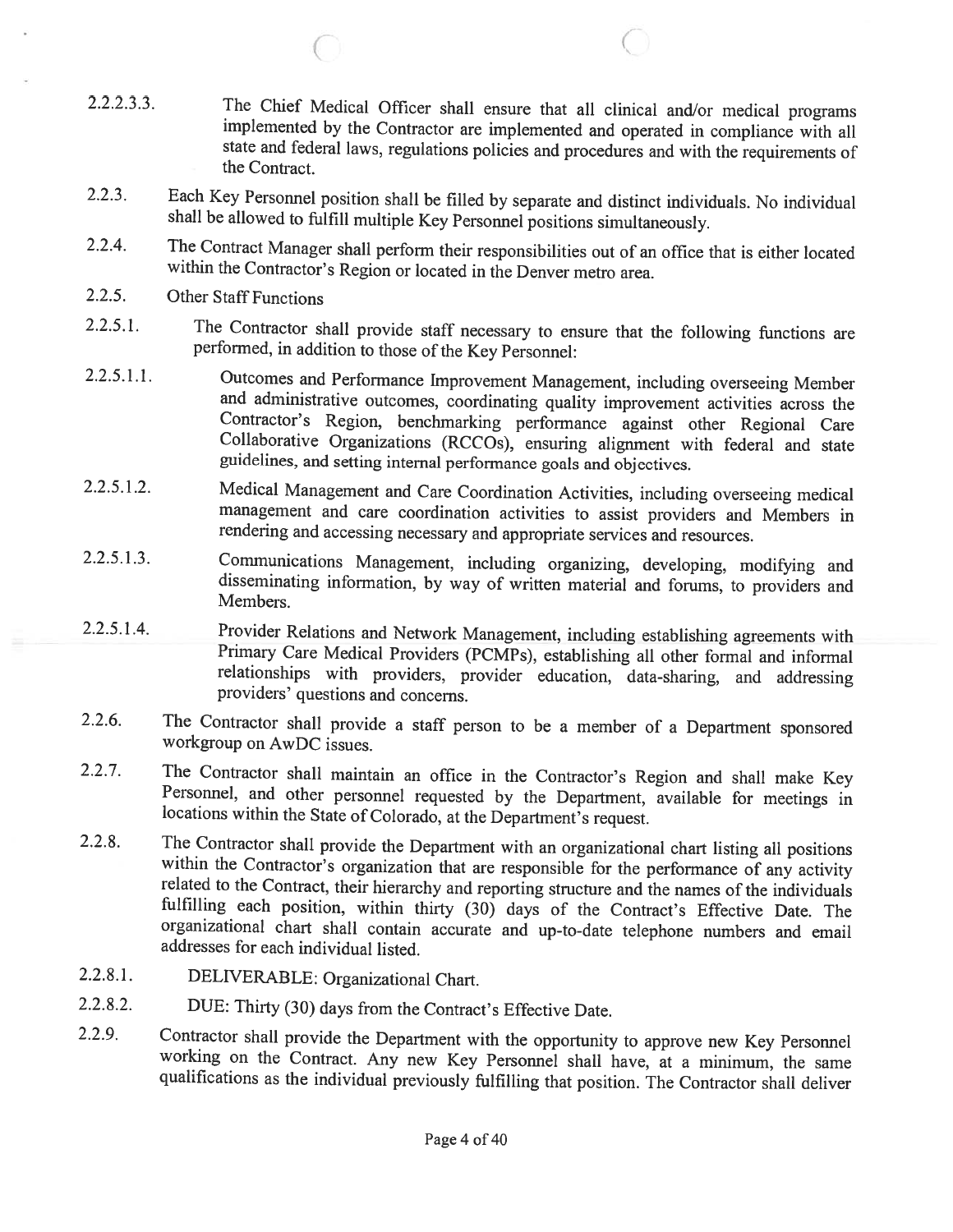an updated Organizational Chart within five (5) days of any change in Key Personnel or request from the Department for an updated Organizational Chart. The Contractor shall deliver to the Department an interim <sup>p</sup>lan for fulfilling any vacant position's responsibilities and the <sup>p</sup>lan for filling the vacancy.

C

2.2.9.1. DELIVERABLE: Updated Organizational Chart.

C

- 2.2.9.2. DUE: Five (5) days from any change in Key Personnel of from the Department's request for an updated Organizational Chart.
- 2.2.10. The Contractor shall appoint any new Key Personnel only after <sup>a</sup> candidate has been approved by the Department to fill <sup>a</sup> vacancy.
- 2.2.11. The Department may request the removal from work on the Contract of employees or agents of the Contractor whom the Department justifies as being incompetent, careless, insubordinate, unsuitable or otherwise unaccep
- 2.2.12. The Contractor shall provide cultural competency and disability awareness training to all individuals shown on its current Organizational Chart.

# SECTION 3.0 MEMBERSHIP, ENROLLMENT AND CLIENT CONTACT

### 3.1. MEMBERSHIP AND ENROLLMENT

- 3.1.1. Enrollment and PCMP Selection
- 3.1.1.1. The Department will enroll Clients with the Contractor based on the Department's enrollment and reenrollment procedures. The Contractor shall accept all Clients, that the Department enrolls, that are eligible for
- 3.1.1.2. Members who are eligible through AwDC are mandatorily enrolled in the ACC Program.
- 3.1.1.3. Each Member shall have the option to select <sup>a</sup> PCMP to provide comprehensive primarycare to the Member and a majority of all of the Member's medical care. If a Member has not selected a PCMP prior to the Member's enrollment, the Contractor shall attempt to contact the Member and assist the Member in selecting a PCMP. The Contractor shall attempt to contact the Member a minimum of one (1) time through telephone and one (1) time through any method of mailing, as defined in  $10$  C.C.R. 2505-10 §8.050. If the phone<br>number or address are incorrect, the Contractor shall, on at least a quarterly basis, identify<br>and implement methods to continue t contacted the Member, it shall provide the Member with contact information for available geographically appropriate PCMPs who are enrolling new Members in the ACC Program and assist the Member in selecting a PCMP. The Contractor may act as a liaison between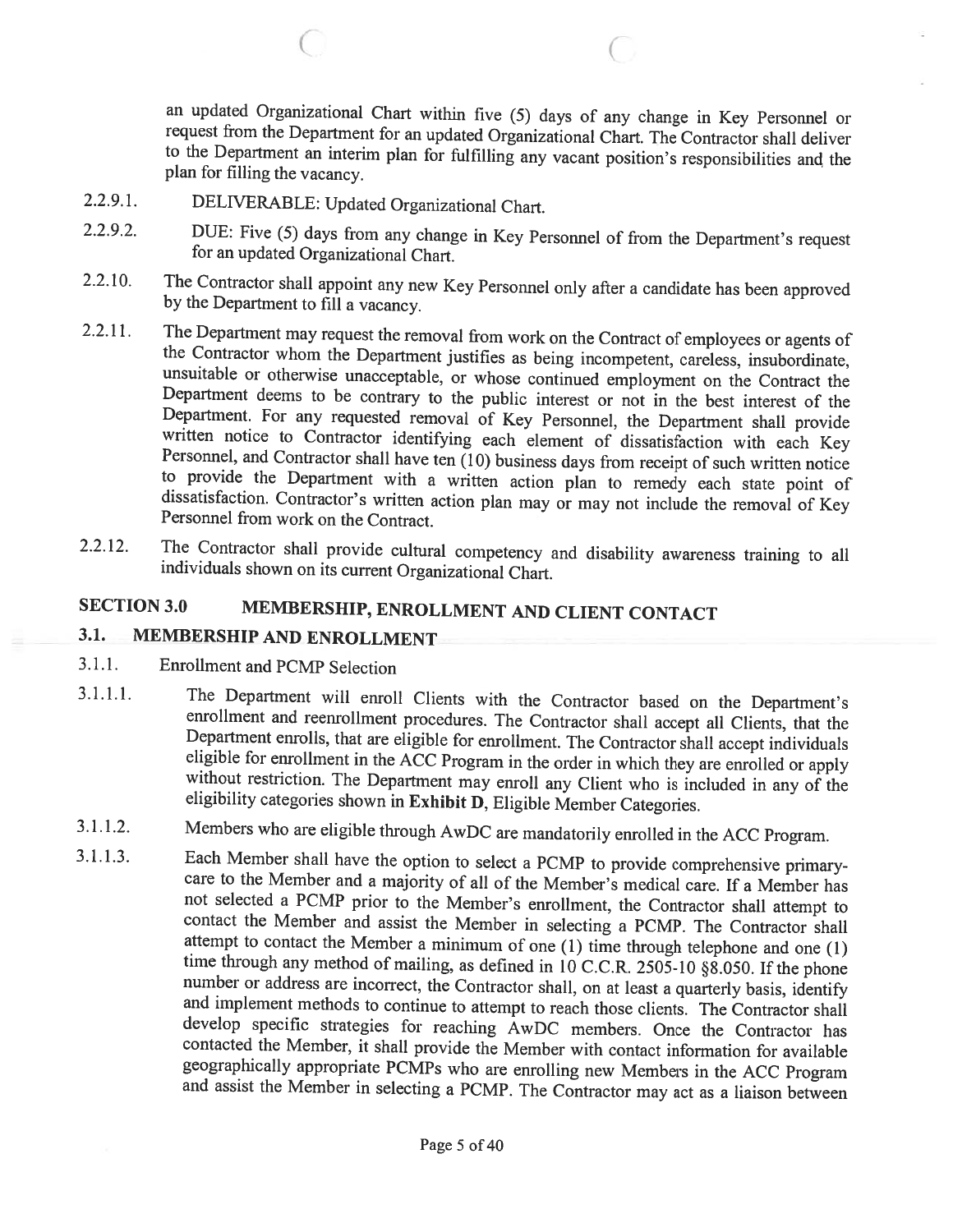the Member and any PCMP the Member wishes to select. The Contractor shall document all attempts at contacting Members who have not selected <sup>a</sup> PCMP and the results of each attempt. The Contractor shall maintain <sup>a</sup> record of all attempts made to contact <sup>a</sup> Member.

3.1.1.3.1. The Department shall provide the Contractor with a Member eligibility report and a Member eligibility change report, on a monthly basis. The Member eligibility report shall contain the PCMP selected by each Memb applicable demographics for each Member. The Member change report shall show any additions, deletions or changes to the existing PCMP selection records.

 $\overline{C}$ 

- 3.1.1.3.2. The Contractor shall provide the results of the attempts to contact Members who have not selected a PCMP during the calendar quarter in the Stakeholder Report. The report shall also contain a plan for the following calendar quarter regarding Member contact and how the Contractor will resolve any deficiencies identified during the prior quarter.
- 3.1.1.4. Members have the option to select PCMP or receive care within a Region other than the one in which they reside. In the event that a Member within Contractor's Region selects a PCMP or selects to receive care within another RCCO's Region, the Contractor shall coordinate with the other RCCO to ensure that the Member's quality, quantity and timeliness of care are not affected by the Member's choice
- 3.1.1.4.1. The Department and Contractor shall work together to implement a report that will alert<br>the Contractor when a Member in the Contractor's Region selects a PCMP in another<br>Region so that the Contractor may coordin
- 3.1.1.5. The Contractor shall coordinate with any other RCCO, in the event that <sup>a</sup> Member residing within the other RCCO's Region selects <sup>a</sup> PCMP or selects to receive care within the Contractor's Region, to ensure that the Member's quality, quantity and timeliness of care are not affected by the Member's choice.
- 3.1.1.6. The Contractor shall only accept Members who reside within their Region and who reside sufficiently near the office of <sup>a</sup> PCMP in the Contractor's network for the Member to reach that PCMP within <sup>a</sup> reasonable time and using available and affordable modes of transportation.
- 3.1.1.7. The Contractor shall not discriminate against individuals eligible to enroll in the ACC<br>Program on the basis of race, color or national origin, and shall not use any policy or<br>practice that has the effect of discr
- 3.1.1.8. The Department will provide the Contractor with the following reports, from of the Colorado MMIS Medicaid Management Information System (MMIS), for the Contractor to verify Member eligibility and enrollment:
- 3.1.1.8.1. Daily Disenrollment.
- 3.1.1.8.2. Monthly Enrollment Change.
- 3.1.1.8.3. Monthly Report of All Enrollees.
- 3.1.1.8.4. Daily New Enrollees.
- 3.1.1.8.5. Monthly Disenroilments.
- 3.1.1.8.6. Monthly New Enrollees.
- 3.1.1.8.7. X12 transaction reports, including: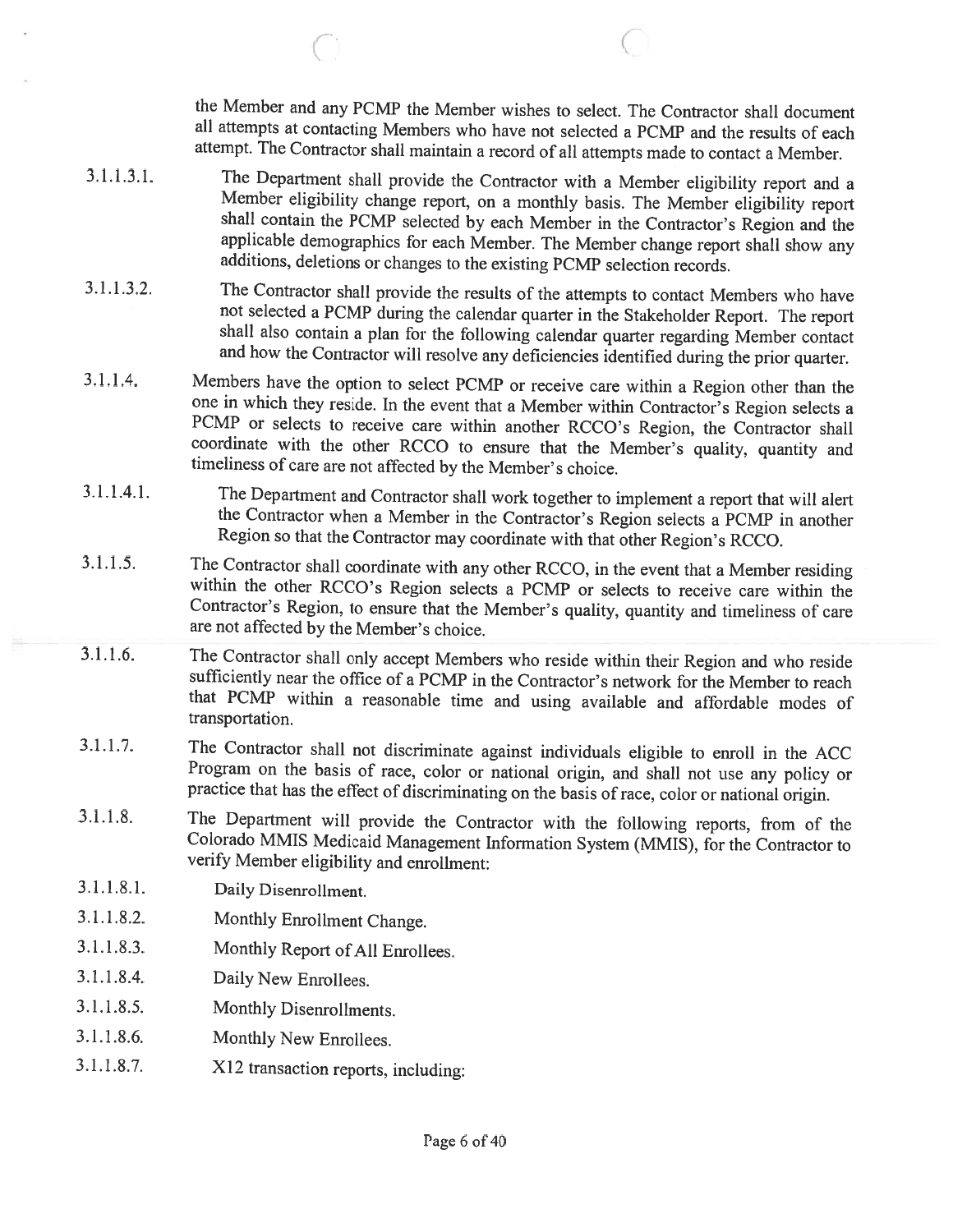- 3.1.1.8.7.1. Client Capitations.
- 3.1.1.8.7.2. Benefit Enrollment and Maintenance.
- 3.1.1.8.7.3. Eligibility Response.
- 3.1.1.8.7.4. Acknowledgment of <sup>a</sup> sent transaction.
- 3.1.1.8.8. Managed Care Transaction Report.
- 3.1.1.8.9. Monthly ACC Roster Report.
- 3.1.2. Disenrollinent
- 3.1.2.1. Contractor may only request disenrollment of a Member from the ACC Program for cause.<br>The Department shall review the Contractor's requests for disenrollment and may grant or reject the Contractor's request at its

 $\begin{array}{ccc} \circ & \circ & \circ \end{array}$ 

- 3.1.2.1.1. The Member moves out of the Contractor's Region.
- 3.1.2.1.2. The Contractor's <sup>p</sup>lan does not, because of moral or religious reasons, cover the service the Member seeks.
- 3.1.2.1.3. The Member needs related services to be performed at the same time, not all related determines that receiving the services separately would subject the Member to unnecessary risk.
- 3.1.2.1.4. Other reasons, including but not limited to, poor quality of care, lack of access to services covered under the Contract or lack of access to providers experienced in dealing with the Member's health care needs.
- 3.1.2.1.5. Abuse or intentional misconduct consisting of any of the following:
- 3.1.2.1.5.1. Behavior of the Member that is disruptive or abusive to the extent that the Contractor's ability to furnish services to either the Member or other Members is impaired.
- 3.1.2.1.5.2. <sup>A</sup> documented, ongoing pattern of failure on the part of the Member to keep scheduled appointments or meet any other Member responsibilities.
- 3.1.2.1.5.3. Behavior of the Member that poses <sup>a</sup> <sup>p</sup>hysical threat to the provider, to other provider, Contractor or PCMP staff or to other Members.
- 3.1.2.1.5.4. The Contractor shall provide one oral warning, to any Member exhibiting abusive behavior or intentional misconduct, stating that continuation of the behavior or misconduct will result in a request for disenrollment. If the Member continues the behavior or misconduct after the oral warning, the Contractor shall send <sup>a</sup> written warning that the continuation of the behavior or misconduct will result in disenroliment from the Contractor's <sup>p</sup>lan. The Contractor shall send <sup>a</sup> copy of the written warning and <sup>a</sup> written report of its investigation into the behavior, to the Department, no less than thirty (30) days prior to the disenrollment. If the Member's behavior or misconduct poses an imminent threat to the provider, to other provider, Contractor or PCMP staff or to other Members, the Contractor may request an expedited disenrollment after it has provided the Member exhibiting the behavior or misconduct an oral warning.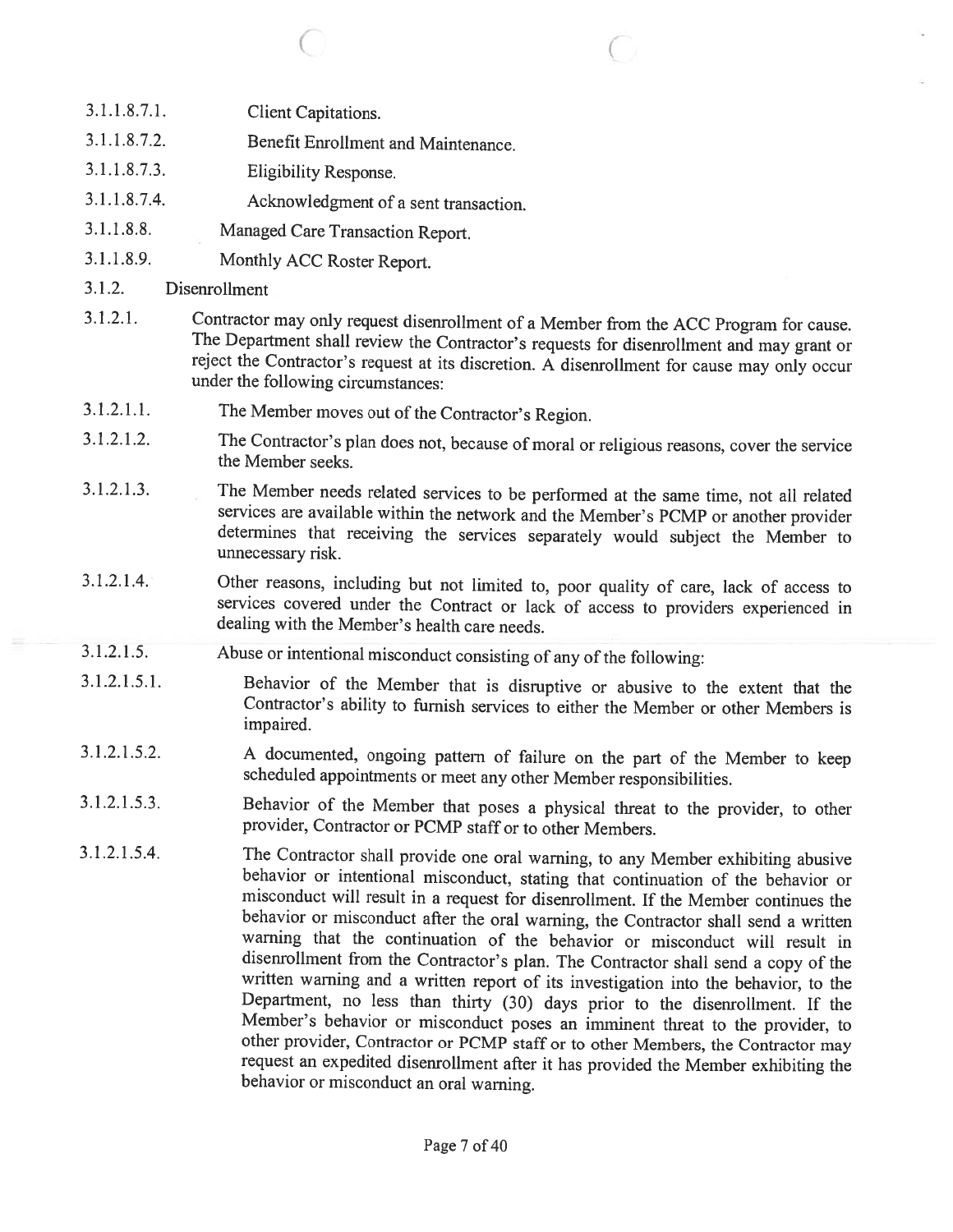3.1.2.1.5.4.1. DELIVERABLE: Written warning and written report of abusive behavior or intentional misconduct.

 $\circ$  C

- 3.1.2.1.5.4.2. DUE: No less than thirty (30) days prior to disenroliment unless the Department approves expedited disenroliment.
- 3.1.2.1.6. The Member commits fraud or knowingly furnishes incorrect or incomplete information on applications, questionnaires, forms or statements submitted to the Contractor as part of the Member's enrollment in the Contractor's plan.
- 3.1.2.1.7. Any other reason determined to be acceptable by the Department.
- 3.1.2.2. Disenroilment for cause shall not include disenroilment because of:
- 3.1.2.2.1. Adverse changes in the Member's health status.
- 3.1.2.2.2. Change in the Member's utilization of medical services.
- 3.1.2.2.3. The Member's diminished mental capacity.
- 3.1.2.2.4. Any behavior of the Member resulting from the Member's special needs, as determined by the Department, unless those behaviors seriously impair the Contractor's ability to furnish services to that Member or other Members.
- 3.1.2.2.5. Receipt of Medicare coverage at any time following the end of the Initial Phase.
- 3.1.2.3. The Department may select to disenroll any Member at the Department's sole discretion. If Member with the Contractor at any time or with any other RCCO if the Member now resides within that other RCCO's Region.
- 3.1.2.4. The Department may disenroll any Member, who requests disenroliment, in its sole discretion.
- 3.1.2.5. The Department may disenroll <sup>a</sup> Member from the ACC Program upon that Member's request. <sup>A</sup> Member may request disenroliment, and the Department may grant the Member's request:
- 3.1.2.5.1. For cause, at any time. <sup>A</sup> disenroliment for cause may occur under the following circumstances:
- 3.1.2.5.1.1. The Member moves out of the Contractor's service area.
- 3.1.2.5.1.2. The Contractor does not, because of moral or religious objections, cover the service the Member needs.
- 3.1.2.5.1.3. The Member needs related services (for example, <sup>a</sup> caesarean section and <sup>a</sup> tubal ligation) to be performed at the same time, not all related services are available within the network and the Member's PCMP or another <sup>p</sup>hysician determines that receiving the services separately would subject the Member to unnecessary risk.
- 3.1.2.5.1.4. Administrative error on the part of the Department or its designee or the Contractor including, but not limited to, system error.
- 3.1.2.5.1.5. Poor quality of care, as documented by the Department.
- 3.1.2.5.1.6. Lack of access to covered services, as documented by the Department.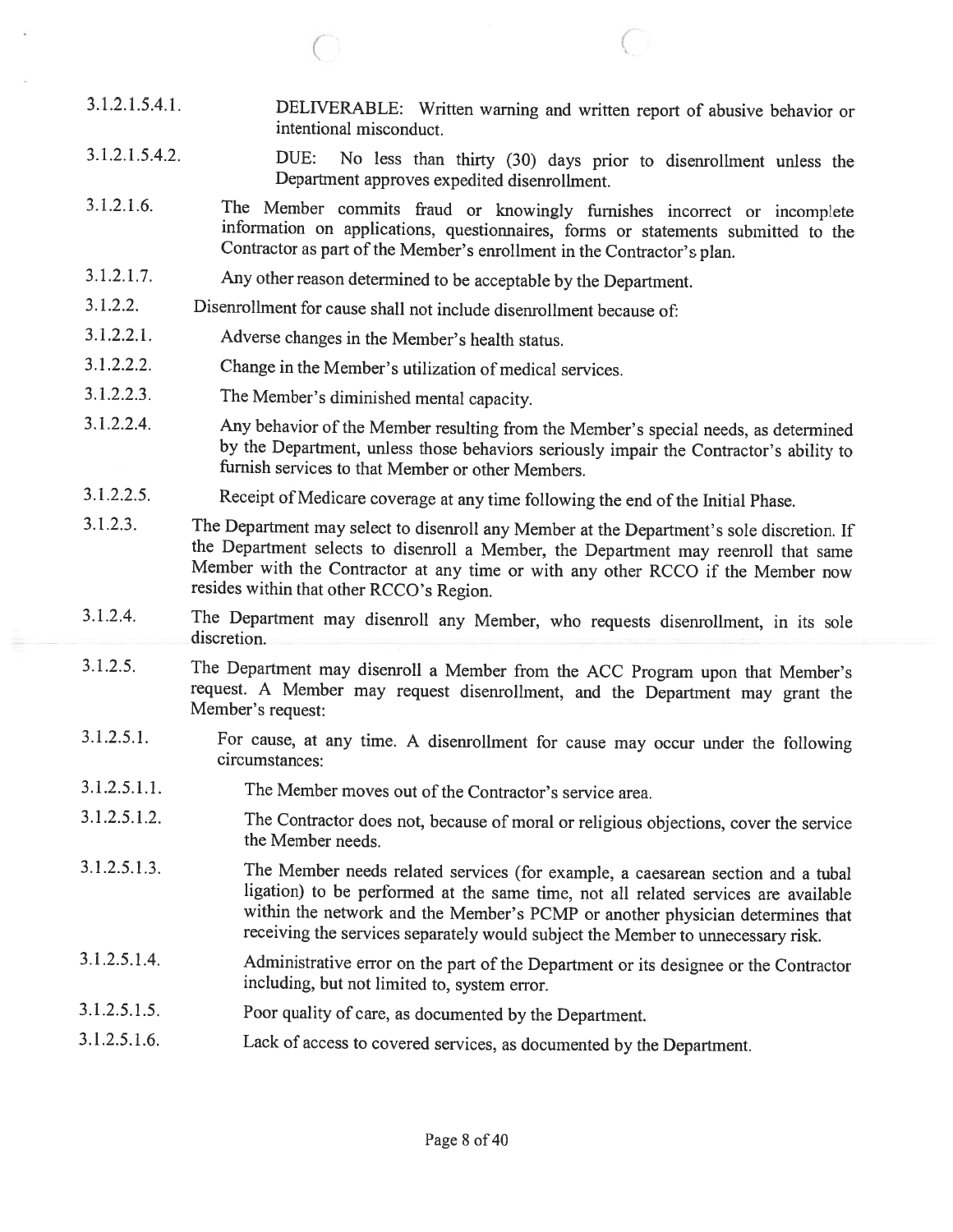3.1.2.5.1.7. Lack of access to Providers experienced in dealing with the Member's health care needs.

C

- 3.1.2.5.2. Without cause, at any time during the ninety (90) days following the date of the Member's initial enrollment with the Contractor.
- 3.1.2.5.2.1. A Member may request disenrollment, without cause, at least once every twelve (12) months after the first ninety (90) day period.
- 3.1.2.5.2.2. A Member may request disenrollment, without cause, upon automatic reenrollment <sup>4</sup>38.56(g), if the temporary loss of Medicaid eligibility has caused the recipient to miss the annual disenroilment opportunity.
- 3.1.2.6. The Department may reenroll with the Contractor any Member who was disenrolled solely because the Member lost eligibility for Medicaid benefits and the loss was for <sup>a</sup> period of sixty (60) days or less.
- 3.1.2.7. In the event that the Department grants a request for disenrollment, either from the Contractor or from a Member, the effective date of that disenrollment shall be no later than the first day of the second month f files the request. If the Department fails to either approve or deny the request in this timeframe, the request shall be considered approved.
- 3.1.2.8. The Contractor shall have written policies that comply with the requirements of Exhibit C, Member Rights and Protections.

## 3.2. CLIENT CONTACT RESPONSIBILITIES

C

- 3.2.1. All materials that the Contractor creates for distribution to any Client or Member shall be culturally and linguistically appropriate to the recipient.
- 3.2.1.1. All materials shall be written in English and Spanish, or any other prevalent language, as directed by the Department or as required by 42 CFR 438. The Contractor shall notify all Members and potential Members of as required by <sup>42</sup> CFR 438.10, and how to access such information.
- 3.2.1.2. All materials shall be written in easy to understand language and shall comply with all applicable requirements of 42 CFR 438.10.
- 3.2.1.3. The Contractor shall submit all materials to the Department at least ten (10) Business Days prior to the Contractor printing or disseminating such materials to any Member or Client, unless the Department approves a shorter submission deadline. The Department may<br>review any materials and reserves the right to require changes or redrafting of the<br>document as the Department determines necessary to ensure
- 3.2.1.3.1. DELIVERABLE: Updated client materials including changes required by the Department.
- 3.2.1.3.2. DUE: Thirty (30) days from the request by the Department to make <sup>a</sup> change.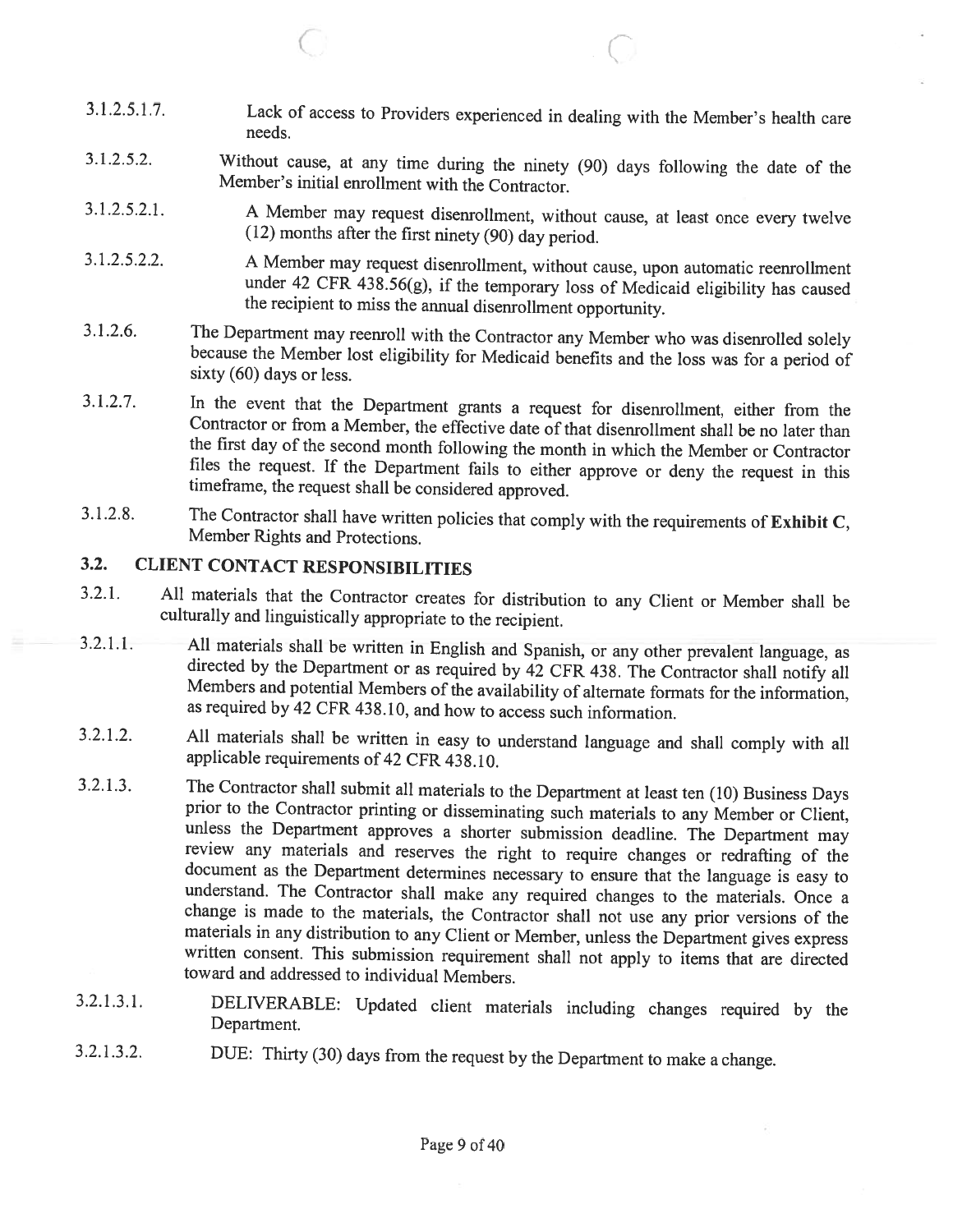3.2.2. The Contractor shall maintain, staff, and publish the number for at least one (1) toll free telephone line, in addition to local lines, that Members may call regarding customer service or care coordination issues.

 $\overline{C}$  c

- 3.2.2.1. The Contractor's telephone lines shall provide customer service support, to both Members and providers, Monday through Friday, between the hours of 8:00 am and 6:00 pm Mountain Time.
- 3.2.2.2. The Contractor's telephone lines shall allow for <sup>a</sup> Member or provider to leave <sup>a</sup> message during any time that customer service support is not available. The Contractor shall return any messages left on this system within one business day.
- 3.2.2.3. The Contractor shall use the AT&T Language Line, or <sup>a</sup> similar service, to identify foreign languages and provide real time interpretation for languages that the Contractor's staff members do not speak fluently.
- 3.2.3. The Contractor shall assist any RCCO member who contacts the Contractor, including RCCO members not in the Contractor's region who need assistance with contracting his/her PCMP and/or RCCO. The Department will provi purpose. If the member does not have <sup>a</sup> PCMP, the Contractor shall assist the client in identifying <sup>a</sup> PCMP and making that selection with the enrollment broker.
- 3.2.4. The Contractor shall create the following materials during the Start-Up Phase:
- 3.2.4.1. <sup>A</sup> section of the Department's ACC Program Member Handbook, that describes the Contractor's roles, responsibilities and functions that support the ACC Program, how to access the Contractor's care coordination services and relevant telephone numbers and website addresses. The information in this section shall be specific to the Contractor's Region.
- 3.2.4.1.1. DELIVERABLES: ACC Program Member Handbook section specific to the Contractor's Region.
- 3.2.4.1.2. DUE: Thirty (30) days from the Contract's Effective Date.
- 3.2.4.2. <sup>A</sup> Directory of PCMPs
- 3.2.4.2.1. DELIVERABLES: PCMP Directory.
- 3.2.4.2.2. DUE: by the Go-Live Date and monthly by the first day of the month, unless extension is allowed by the Department.
- 3.2.4.3. <sup>A</sup> welcome packet for its Members containing lists all of the PCMP in the Contractor's PCMP Network, by license type, specialties, locations, office hours, and languages spoken, as well as instructions on how to access the online provider directory. The Contractor shall deliver this to each Member that is enrolled with the Contractor within thirty (30) days of the Member's enrollment.
- 3.2.4.3.1. DELIVERABLE: Member welcome packet.
- 3.2.4.3.2. DUE: Thirty (30) days from the Contract's Effective Date.
- 3.2.5. Marketing
- 3.2.5.1. The Contractor shall not engage in any Marketing Activities, as defined in <sup>42</sup> CFR 438.104, during the Start-Up Phase or the Initial Phase.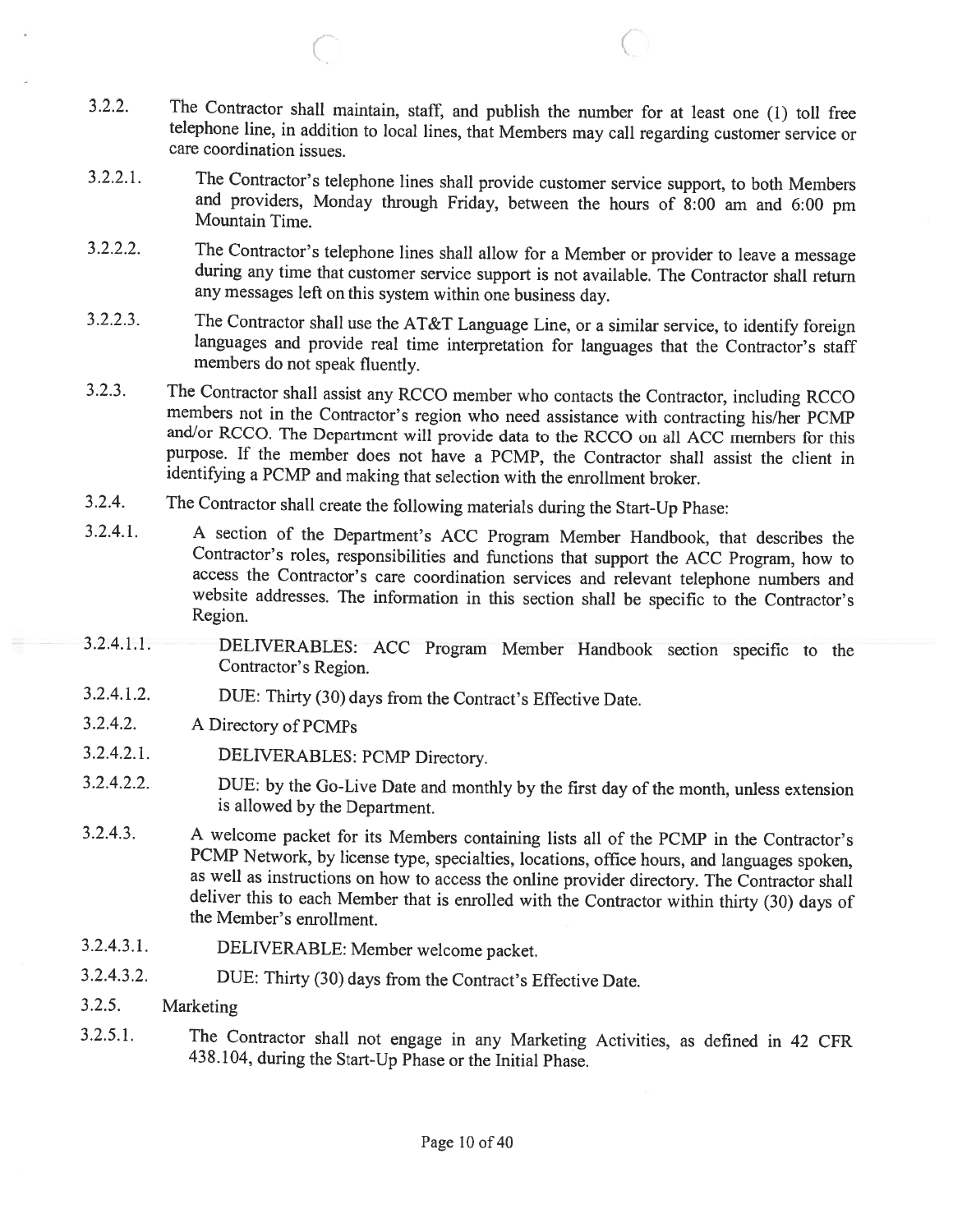3.2.5.2. During the Expansion Phase, the Contractor may engage in Marketing Activities at its discretion. The Contractor shall not distribute any marketing materials without the Department's approval.

C C

- 3.2.5.2.1. The Contractor shall submit all materials relating to Marketing Activities to the Department's designee, and allow the Department's Night State Medical Assistance and Services Advisory Council and the Department
- 3.2.5.2.2. The Contractor shall specify methods of assuring the Department that Marketing, including <sup>p</sup>lans and materials, is accurate and does not mislead, confuse, or defraud the Members or the Department.
- 3.2.5.2.3. The Contractor shall distribute the materials to the entire service area.
- 3.2.5.2.4. The Contractor shall not seek to influence enrollment in conjunction with the sale or offering of any private insurance.
- 3.2.5.2.5. The Contractor and any Subcontractors shall not, directly or indirectly, engage in door- to-door, telephone, or other cold call marketing activities.
- 3.2.5.2.6. Marketing materials shall not contain any assertion or statement, whether written or oral, that the potential Member must enroll with the Contractor to obtain benefits or not to lose benefits.
- 3.2.5.2.7. Marketing Materials shall not contain any assertion or statement, whether written or oral, that the Contractor is endorsed by the Centers for Medicare and Medicaid Services, the Federal or State government or si
- 3.2.5.3. The Contractor shall only engage in Marketing Activities in compliance with federal and state laws, regulations, policies and procedures.
- 3.2.5.4. The Contractor shall communicate with Members on a quarterly basis regarding the ACC program, plan benefits, highlights of program changes, upcoming Local Advisory Committee meetings and other health and wellness information. The Contractor may trial different communication methods and build a plan that maximizes the most effective methods of communication.
- 3.2.6. Upon termination of a PCMP's agreement or participation with the Contractor, for any reason, the Contractor shall notify any Member, who has selected that PCMP, of that PCMP's termination, as required in 42 CFR 438
- 3.2.6.1. DELIVERABLE: Notice to Members of PCMP termination.
- 3.2.6.2. DUE: Fifteen (15) days from the notice of termination.

#### SECTION 4.0 NETWORK STRATEGY

## 4.1. PCMP NETWORK AND NETWORK DEVELOPMENT

4.1.1. The Contractor shall create, administer and maintain <sup>a</sup> network of PCMPs and other Medicaid providers, building on the current network of Medicaid providers, to serve the needs of its Members.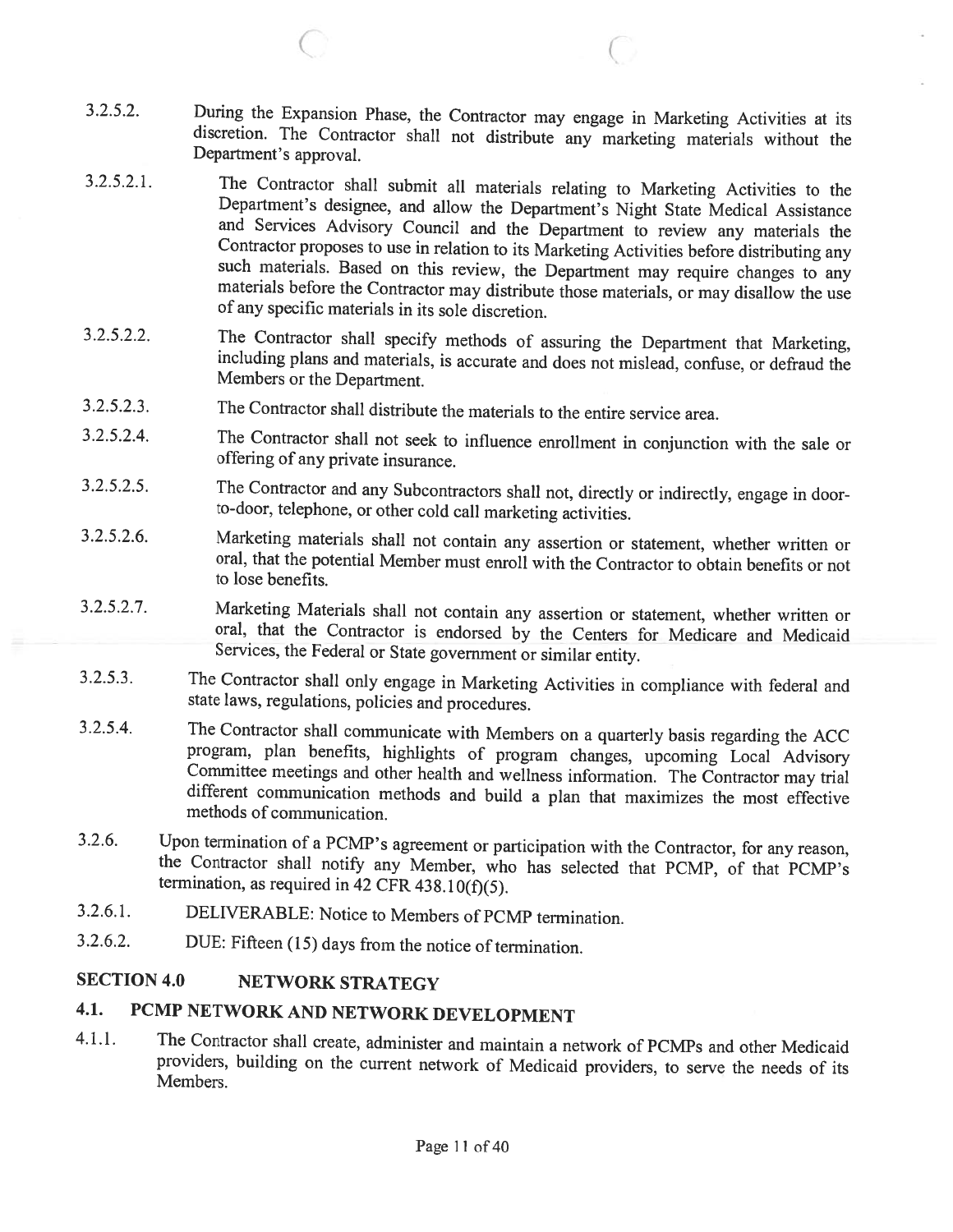4.1.1.1. The Contractor shall continually review its network of PCMPs to ensure its adequacy. The Contractor's adequacy review shall take into account which providers are currently accepting new Members or Clients, the ext those who rely on public transportation and the network's telemedicine capacity.

 $\circ$  C

- 4.1.2. The Contractor shall document its relationship with and requirements for each PCMP in the Contractor's PCMP Network in a written contract with that PCMP.
- 4.1.3. The Contractor shall only enter into written contracts with PCMPs that meet the following criteria:
- 4.1.3.1. The PCMP practice and the individual PCMP are enrolled as <sup>a</sup> Colorado Medicaid provider.
- 4.1.3.2. The PCMP practice and the individual PCMP, as applicable, are currently licensed by the Colorado Board of Nursing or Board of Medical Examiners to practice medicine in the State of Colorado
- 4.1.3.3. The individual PCMP shall act as the primary care provider for <sup>a</sup> Member and is capable of providing <sup>a</sup> majority of that Member's comprehensive primary, preventative and urgent or sick care.
- 4.1.3.4. The PCMP practice is certified by the Department as a provider in the Medicaid and CHP+<br>Medical Homes for Children Program or the PCMP practice is a Federally Qualified Health Center, a Rural Health Clinic, clinic or other group practice with a focus on primary care, general practice, internal medicine, pediatrics, geriatrics or obstetrics and gynecology.
- 4.1.3.5. The PCMP meets all additional criteria in Exhibit B.
- 4.1.3.6. The Contractor may not prohibit <sup>a</sup> PCMP from entering into <sup>a</sup> contract with another RCCO.
- 4.1.4. The Contractor shall ensure that its PCMP network is sufficient to meet the requirements for every Member's Access to Care, to serve all Member's primary care needs and allow for adequate Member freedom of choice amongst PCMPs and providers during the Initial Phase and Expansion Phase.
- 4.1.5. The Contractor's network shall include Essential Community Providers and private for-profit and not-for-profit providers.
- 4.1.6. The Contractor shall ensure that its network includes providers or PCMPs with the interest and expertise in serving the special populations that include, but are not limited to:
- 4.1.6.1. The <sup>p</sup>hysically or developmentally disabled.
- 4.1.6.2. Children and foster children.
- 4.1.6.3. Adults and the aged.
- 4.1.6.4. Non-English speakers.
- 4.1.6.5. AwDC expansion population.
- 4.1.6.6. Members with complex behavioral or <sup>p</sup>hysical health needs.
- 4.1.6.7. Members with Human Immunodeficiency Virus (HIV).
- 4.1.7. The Contractor's network shall provide the Contractor's Members with <sup>a</sup> meaningful choice in selecting <sup>a</sup> PCMP.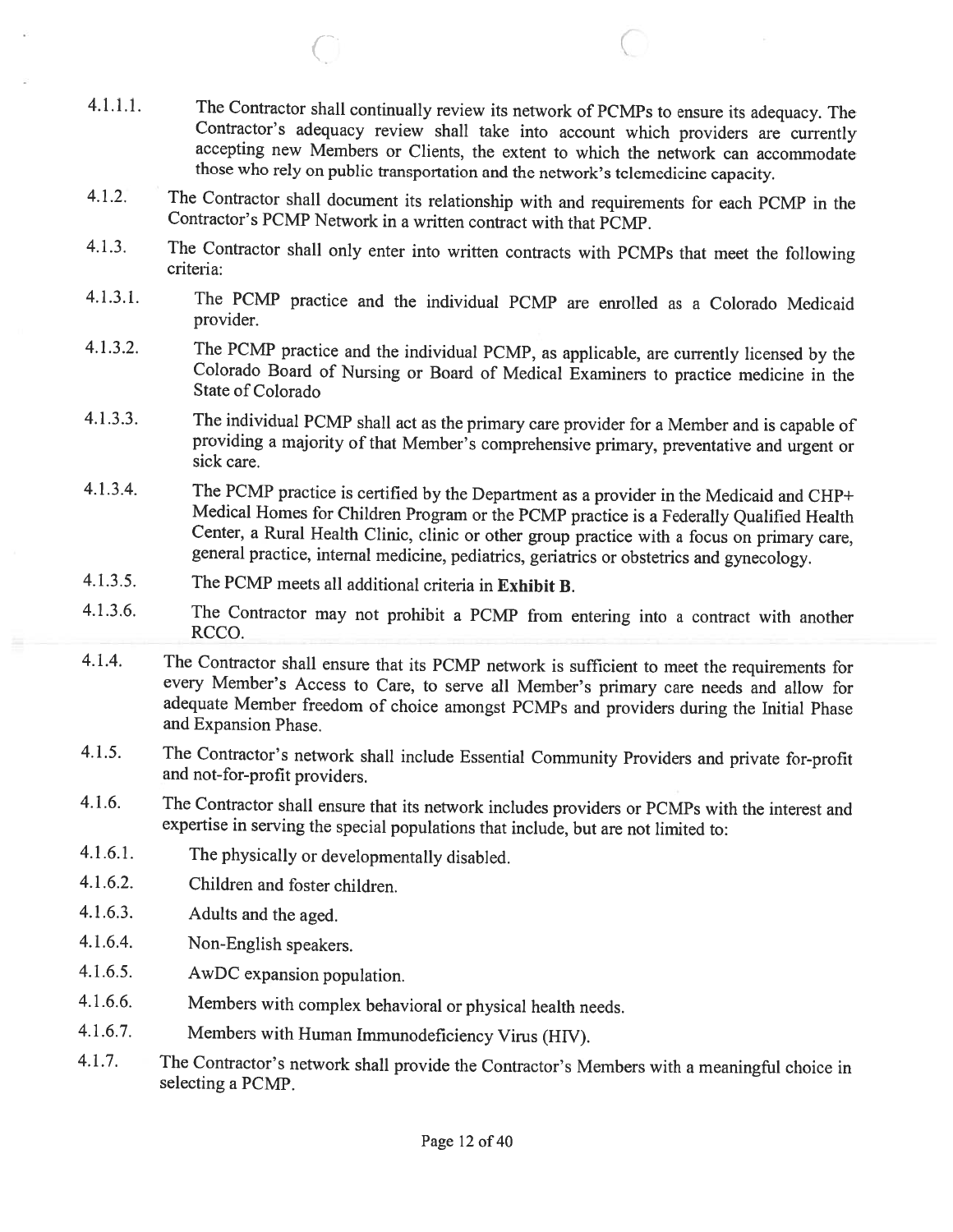- 4.1.7.1. If <sup>a</sup> Member within the Contractor's Region selects <sup>a</sup> provider that has not entered into an agreement with the Contractor or another RCCO, the Contractor shall make an effort to enroll the provider.
- 4.1.7.1.1. The Contractor shall make an initial contact, through any method allowed by the Department and state and federal statutes, regulations policies or procedures, with the provider to attempt to enroll the provider
- 4.1.7.1.2. If the Contractor is unsuccessful in its initial contact, then the Contractor shall make one (1) follow-up contact to attempt to enroll the provider in the Contractor's network.
- 4.1.8. The Contractor shall reasonably ensure that all providers and PCMPs in its network are aware of the requirement for <sup>a</sup> clinical referral when <sup>a</sup> Member receives services from another provider.

### 4.2. ACCESS-TO-CARE STANDARDS

C

- 4.2.1. The Contractor's PCMP Network shall have a sufficient number of PCMPs so that each Member has a PCMP and each Member has their choice of at least two (2) PCMPs within their zip code or within thirty (30) minutes of driving time from their location, whichever area is larger. For rural and frontier areas, the Department may adjust this requirement based on the number and location of available p
- 4.2.1.1. In the event that there are less than two (2) medical providers qualified to be a PCMP within the area defined in the prior paragraph for a specific Member, then the requirements of that paragraph shall not apply
- 4.2.1.2. The Contractor shall use GeoAccess or <sup>a</sup> comparable service to measure the distance between the Members and the providers and PCMPs in the Contractor's Region.
- 4.2.2. The Contractor's PCMP Network shall provide for extended hours on evenings and weekends<br>and alternatives for emergency room visits for after-hours urgent care. The Contractor will<br>determine the appropriate requireme the Department for approval. The Contractor shall assess the needs of the Contractor's Region on <sup>a</sup> regular basis, no less often than quarterly, and submit <sup>a</sup> request to the Department to adjust its requirements accordingly.
- 4.2.2.1. At <sup>a</sup> minimum, the Contractor's PCMP Network shall provide for twenty-four (24) hour <sup>a</sup> day availability of information, referral and treatment of emergency medical conditions.
- 4.2.3. The Contractor shall have a system to track Member access at the PCMP provider level, including requests for same-day care, requests for routine care and how long a Member must wait before an appointment is availabl
- 4.2.4. The Contractor's PCMP Network shall be sufficient to ensure that appointments will be available to all Members:
- 4.2.4.1. Within forty-eight (48) hours of <sup>a</sup> Member's request for urgent care.
- 4.2.4.2. Within ten (10) calendar days of <sup>a</sup> Member's request for non-urgent, symptomatic care.
- 4.2.4.3. Within forty-five (45) calendar days of <sup>a</sup> Member's request for non-symptomatic care, unless an appointment is required sooner to ensure the provision of screenings in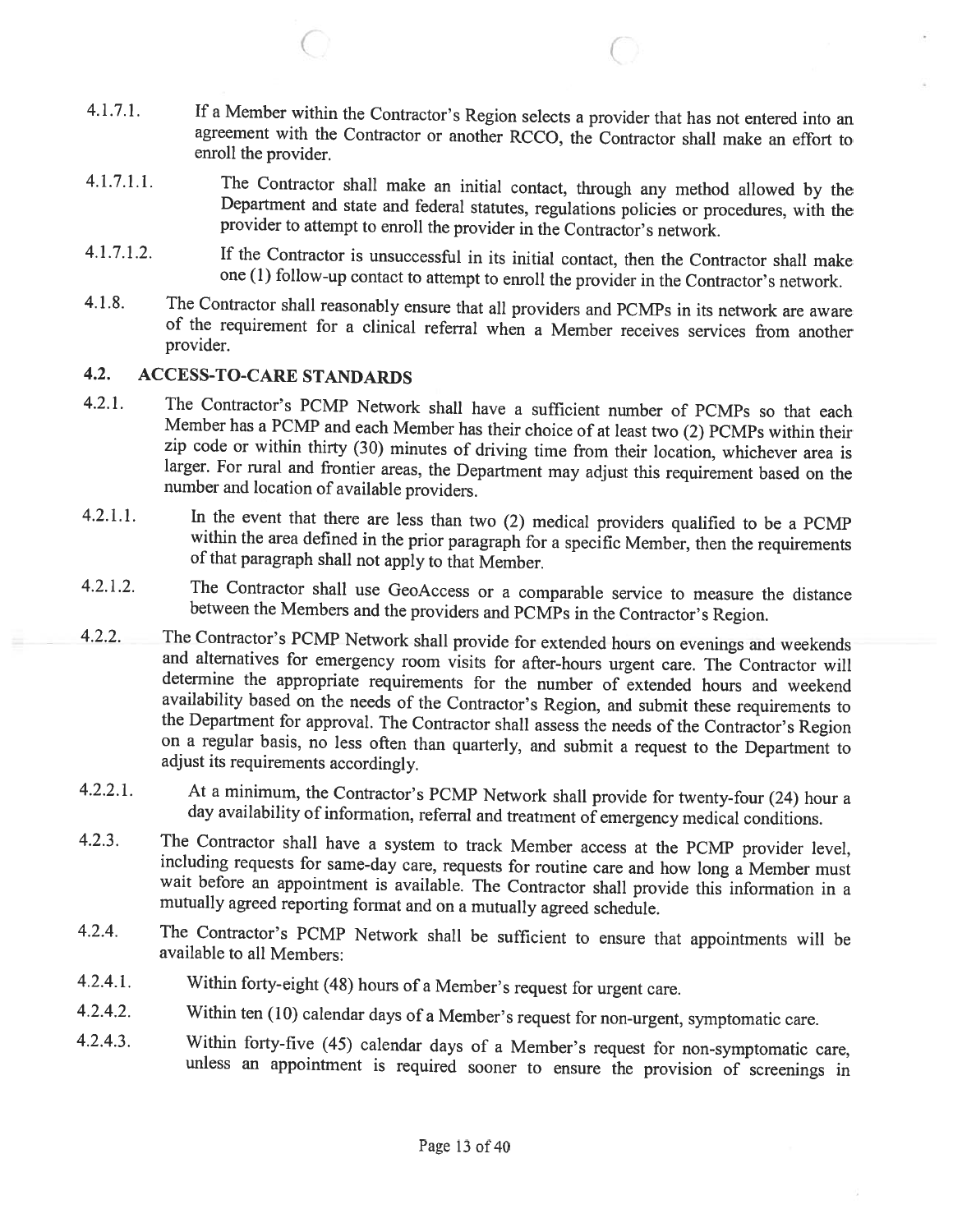accordance with the Department's accepted Early Periodic Screening, Diagnosis and Treatment (EPSDT) schedules.

- 4.2.5. The Contractor shall reasonably ensure that Members in the Contractor's Region have access to specialists and other Medicaid providers promptly and without compromising the Member's quality of care or health.
- 4.2.5.1. The Contractor shall arrange for, or coordinate with other entities that arrange for, specialists to be flown, or otherwise brought in, to areas where there are no specialists available on a full-time basis, in order to meet the requirements of this section. The Contractor may use telemedicine to fulfill this requirement if the PCMP providing care for <sup>a</sup> Member believes that telemedicine is an appropriate method of care.
- 4.2.6. The Department shall reimburse any provider for <sup>a</sup> Member's emergency services as otherwise authorized by Medicaid regardless of whether the provider that furnished the services has <sup>a</sup> contract with the Contractor.

## 4.3. ONGOING NETWORK MANAGEMENT AND REGIONAL STRATEGY

- 4.3.1. The Contractor shall develop relationships with providers and other community resources in the Contractor's Region. The Contractor shall document its relationships with its informal network, including those provider
- 4.3.1.1. DELIVERABLE: Provider and community resource relationship documentation.
- 4.3.1.2. DUE: Semiannually in December  $31<sup>st</sup>$  and June  $30<sup>th</sup>$ .

 $\left(\right.$ 

- 4.3.2. The Contractor shall create and document <sup>a</sup> communication <sup>p</sup>lan to communicate with all providers, behavioral health managed care organizations and PCMPs in its network and other community resources with which it has relationships, and to promote communication amongst the providers.
- 4.3.2.1. The communication <sup>p</sup>lan may include the following methods:
- 4.3.2.1.1. Assignment of providers to <sup>a</sup> specific provider relations consultant or point-of-contact within the Contractor's organization.
- 4.3.2.1.2. Holding information sessions for interested providers at practice association meetings or conferences.
- 4.3.2.1.3. Providing orientation sessions for providers that are new to the Contractor's network.
- 4.3.2.1.4. Hosting forums for ongoing training regarding the ACC Program and services the Contractor offers.
- 4.3.2.1.5. Posting provider tools, trainings, informational material and the Contractor's contact details on the internet in easily accessible formats.
- 4.3.2.1.6. Developing standard communication intervals at which the Contractor will contact providers to maintain connection and lines of communication.
- 4.3.2.2. The Contractor shall distribute <sup>a</sup> network newsletter, on <sup>a</sup> quarterly basis, with tips and tools to promote continuous provider interest and involvement and includes, at <sup>a</sup> minimum:
- 4.3.2.2.1. Policy changes.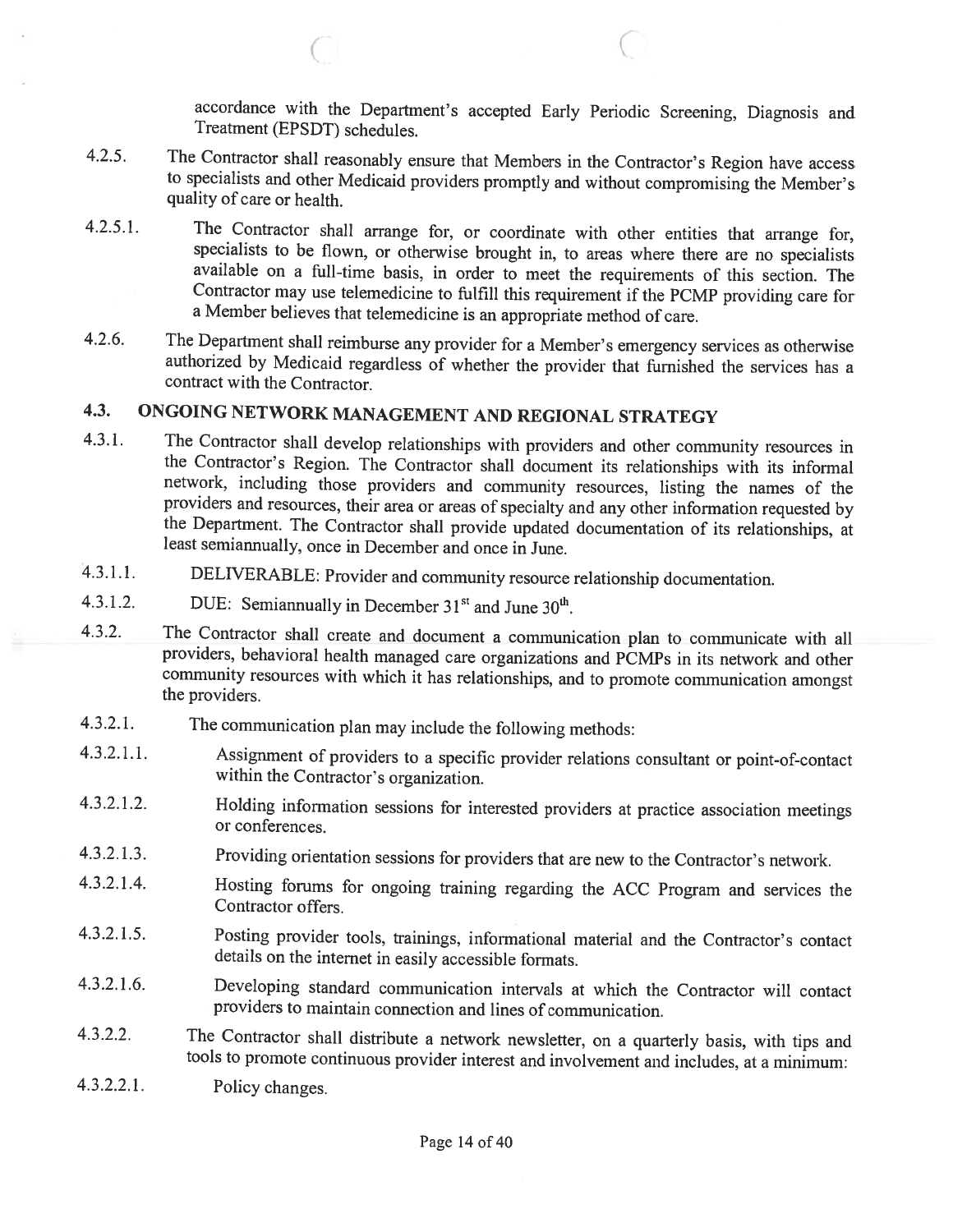- 4.3.2.2.2. Upcoming training sessions.
- 4.3.2.2.3. Articles supporting program design for PCMPs in the ACC Program.
- 4.3.2.3. The Contractor shall submit its initial communication <sup>p</sup>lan for the Department's review. The Contractor shall submit any significant changes to the Communication <sup>p</sup>lan for the Department's review and approval.

C C

- 4.3.2.3.1. DELIVERABLE: Communication <sup>p</sup>lan.
- 4.3.2.3.2. DUE: Ten (10) days from the Contract's Effective Date for the initial communication <sup>p</sup>lan and thirty (30) days from the date of any change for an updated communication plan.
- 4.3.2.4. The Contractor shall submit an annual communication plan for the Department's review. In addition, the Contractor shall submit any significant changes to the Communication plan for the Department's review and appr
- 4.3.2.4.1. DELIVERABLE: Annual communication <sup>p</sup>lan.
- 4.3.2.4.2. DUE: Annually on July 1<sup>st</sup> and thirty (30) days from the date of any change for an updated communication plan.
- 4.3.3. The Contractor shall create an expansion plan that will describe how it will expand its network to accommodate the increased Members enrolled during the Expansion Phase. The Contractor shall deliver this expansion p
- 4.3.3.1. DELIVERABLE: Expansion <sup>p</sup>lan.
- 4.3.3.2. DUE: Ninety (90) days from the Contract's Effective Date.
- 4.3.4. The Contractor shall update the expansion <sup>p</sup>lan to address any request by the Department and resubmit the updated expansion <sup>p</sup>lan to the Department within ten (10) days of the Department's request for changes.
- 4.3.4.1. DELIVERABLE: Updated expansion <sup>p</sup>lan.
- 4.3.4.2. DUE: Ten (10) days from the Department's request for <sup>a</sup> change.
- 4.3.5. The Contractor shall critically review all requests from Members to add <sup>a</sup> specific provider or practice to its network and use this information to determine trends or service gaps in the Contractor's PCMP Network.
- 4.3.6. The Contractor shall conduct ongoing analysis of its network of PCMPs by anonymously contacting its PCMPs to assess provider response times, appointment availability, access to bilingual staff or translation service

#### SECTION 5.0 PROVIDER SUPPORT

## 5.1. ADMINISTRATIVE SUPPORT

5.1.1. The Contractor shall make all of the providers in its network aware of Colorado Medicaid programs, policies and processes within one (1) month of executing <sup>a</sup> contract with <sup>a</sup> that provider.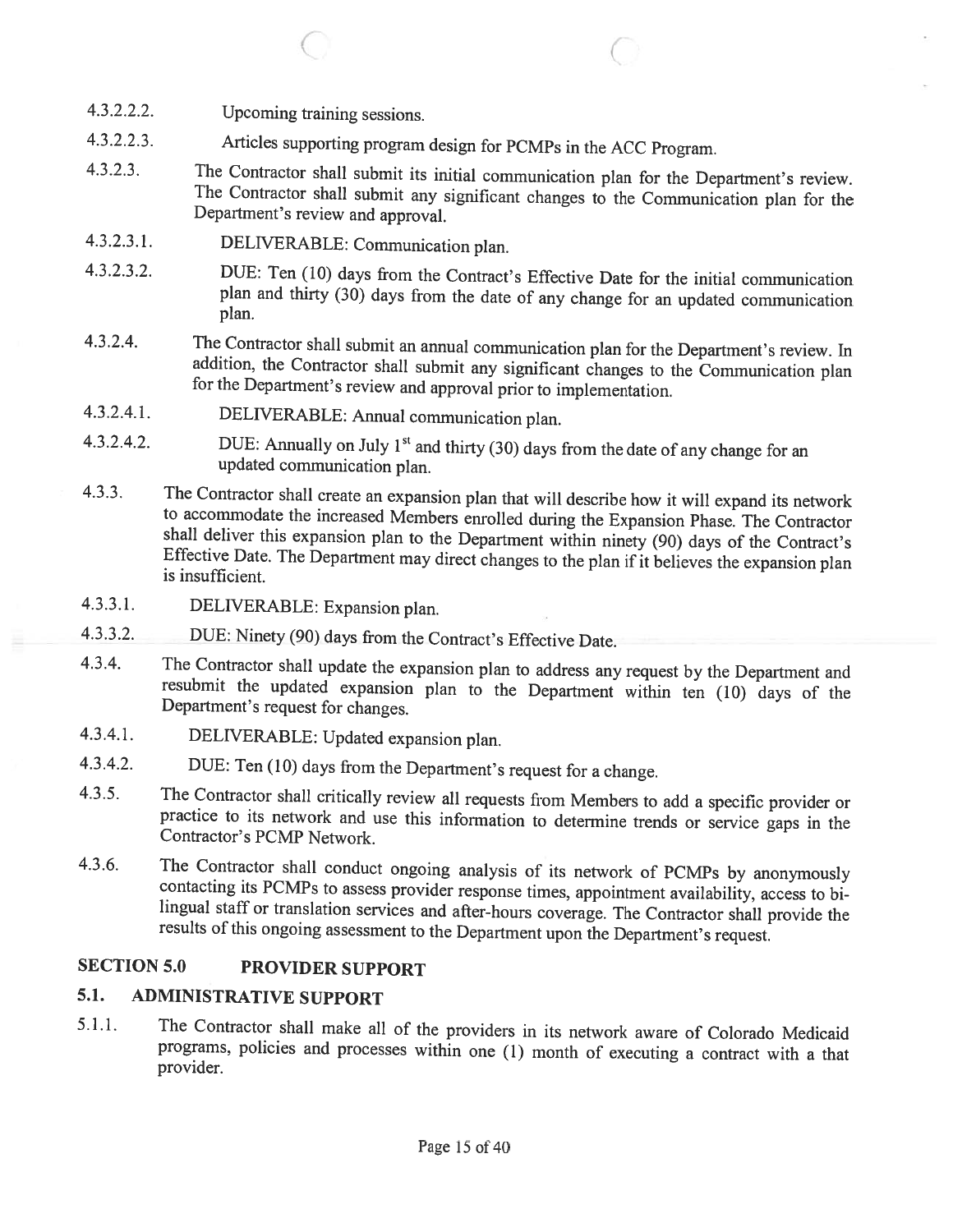- 5.1.1.1. This information shall include, but is not limited to, information regarding all of the following:
- 5.1.1.1.1. Benefit packages and coverage policies.

 $\subset$ 

- 5.1.1.1.2. Prior authorization referral requirements.
- 5.1.1.1.3. Claims and billing procedures.
- 5.1.1.1.4. Eligibility and enrollment processes.
- 5.1.1.1.5. Other operational components of service delivery.
- 5.1.1.2. This information shall be delivered to providers during direct contact at meetings, forums, training sessions or seminars, or through any method of mailing, as defined in 10 C.C.R. 2505-10 §8.050.
- 5.1.1.3. The Contractor shall submit all formal policy and procedure documents and <sup>p</sup>lans for provider support to the Department for review. The Department may request changes to the formal policy and procedure documents or <sup>p</sup>lans for direct contact, and the Contractor shall make the changes and deliver the updated documents or <sup>p</sup>lans to the Department.
- 5.1.1.3.1. DELIVERABLE: All information documents and direct provider contact <sup>p</sup>lans.
- 5.1.1.3.2. DUE: Ten (10) days from the date the documents or <sup>p</sup>lans are requested by the Department, and ten (10) days from the request by the Department to make <sup>a</sup> change for updated documents.
- 5.1.2. The Contractor shall make informational and educational materials available to providers regarding the roles that the Department, the Contractor and other Department contractors and partners <sup>p</sup>lay in the Colorado Medicaid system. These other Department contractors and partners shall include, at <sup>a</sup> minimum all of the following:
- 5.1.2.1. The Statewide Data Analytics Contractor (SDAC).
- 5.1.2.2. The Department's enrollment broker.
- 5.1.2.3. The State's Medicaid fiscal agent.
- 5.1.2.4. The Department's utilization management contractor.
- 5.1.2.5. The Department's managed care ombudsman.
- 5.1.2.6. The county departments of human and social services for the counties in the Contractor's Region.
- 5.1.2.7. The Community-Centered Boards and Single Entry Point agencies.
- 5.1.3. The Contractor shall act as a liaison between the Department and its other contractors and partners and the providers. The Contractor shall assist providers in resolving barriers and problems related to the Colorado Medicaid systems, including, but not limited to all of the following:
- 5.1.3.1. Issues relating to Medicaid provider enrollment.
- 5.1.3.2. Prior authorization and referral issues.
- 5.1.3.3. Member eligibility and coverage policies.
- 5.1.3.4. PCMP designation problems.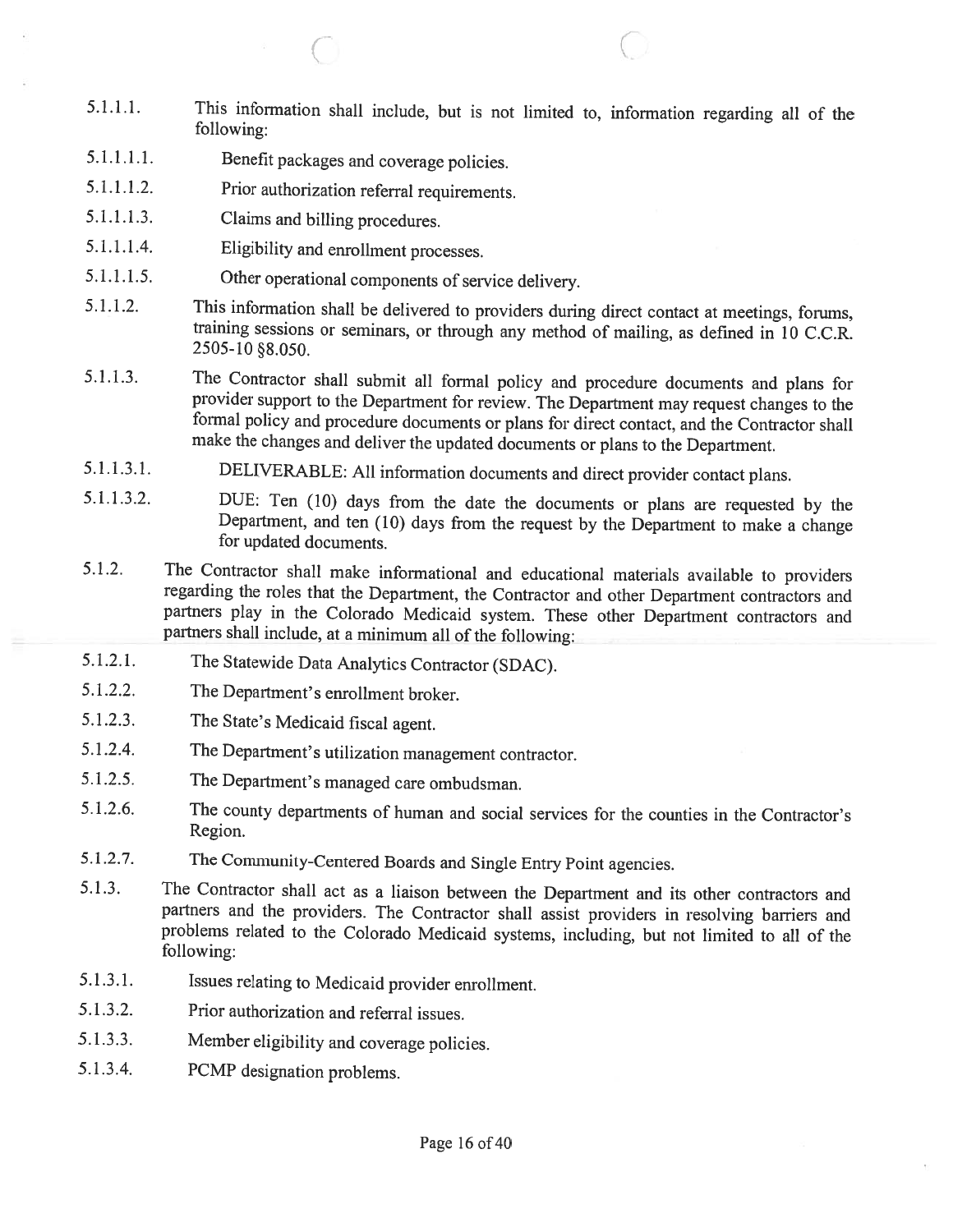# 5.1.3.5. PCMP Per Member Per Month (PMPM) payments.

5.1.4. Using the Department provided data on all ACC members, the contractor shall assist all ACC PCMPs (including those they are not contracted with), upon request, by providing information on the provider's ACC members and their member's RCCO assignments.

C

### 5.2. PRACTICE SUPPORT

- 5.2.1. The Contractor shall submit a Practice Support Plan, describing its annual activities, specific efforts to support the integration of behavioral and primary care, and efforts to meet the needs of the AwDC population
- 5.2.1.1. Operational practice support.
- 5.2.1.2. Clinical tools.
- 5.2.1.3. Client or Member materials.
- 5.2.1.3.1. DELIVERABLE: Practice Support Plan.
- 5.2.1.3.2. DUE: Annually, within the first three (3) months of the state fiscal year.
- 5.2.2. The Department will provide the Contractor materials relating to behavioral health and the BHOs. The Contractor shall distribute these materials to all of the PCMPs in the Contractor's PCMP Network. The Department will direct the Contractor on the method for distributing these materials.
- 5.2.3. The Contractor shall offer support to PCMPs and providers, which may include comprehensive guidance on practice redesign to providing assistance with practice redesign and performanceenhancing activities. The Contractor shall conduct a needs assessment for each PCMP in the Contractor's PCMP Network, and provide tools to each PCMP, as necessary based on the needs assessment, to increase the PCMP's readiness to become <sup>a</sup> more effective Medical Home for the Contractor's Members. The Contractor shall provide tools to the PCMPs and providers that may include any of the following:
- 5.2.3.1. Clinical Tools:
- 5.2.3.1.1. Clinical care guidelines and best practices.
- 5.2.3.1.2. Clinical screening tools, such as depression screening tools and substance use screening tools.
- 5.2.3.1.3. Health and functioning questionnaires.
- 5.2.3.1.4. Chronic care templates.
- 5.2.3.1.5. Registries.
- 5.2.3.2. Client Materials:
- 5.2.3.2.1. Client reminders.
- 5.2.3.2.2. Self-management tools.
- 5.2.3.2.3. Educational materials about specific conditions.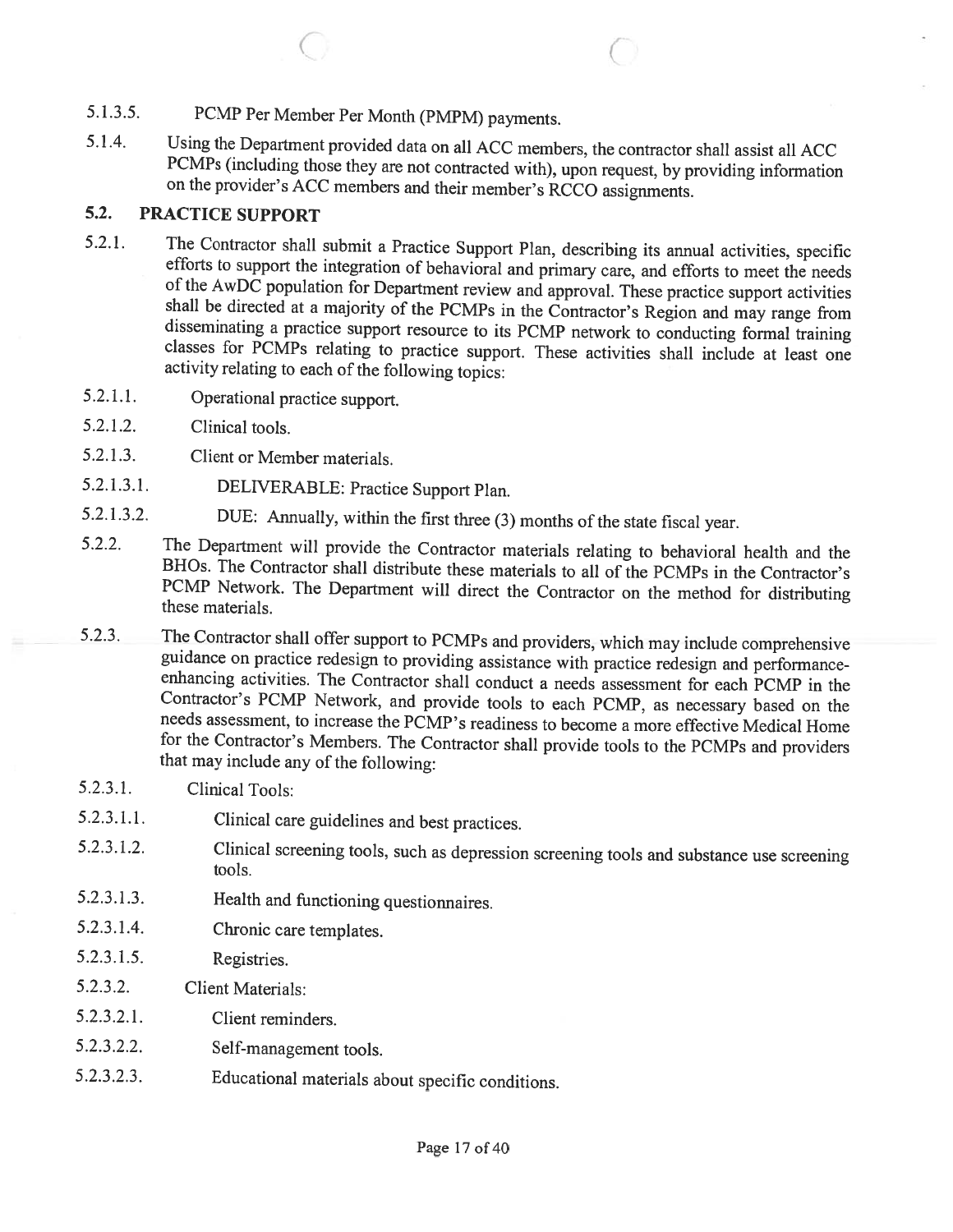| 5.2.3.2.4. | Client action plans.                                                                                                                                                                                                                                                                                   |
|------------|--------------------------------------------------------------------------------------------------------------------------------------------------------------------------------------------------------------------------------------------------------------------------------------------------------|
| 5.2.3.2.5. | Behavioral health surveys and other self-screening tools.                                                                                                                                                                                                                                              |
| 5.2.3.3.   | <b>Operational Practice Support:</b>                                                                                                                                                                                                                                                                   |
| 5.2.3.3.1. | Guidance and education on the principles of the Medical Home.                                                                                                                                                                                                                                          |
| 5.2.3.3.2. | Training on providing culturally competent care.                                                                                                                                                                                                                                                       |
| 5.2.3.3.3. | Training to enhance the health care skills and knowledge of supporting staff.                                                                                                                                                                                                                          |
| 5.2.3.3.4. | Guidelines for motivational interviewing.                                                                                                                                                                                                                                                              |
| 5.2.3.3.5. | Tools and resources for phone call and appointment tracking.                                                                                                                                                                                                                                           |
| 5.2.3.3.6. | Tools and resources for tracking labs, referrals and similar items.                                                                                                                                                                                                                                    |
| 5.2.3.3.7. | Referral and transitions of care checklists.                                                                                                                                                                                                                                                           |
| 5.2.3.3.8. | Visit agendas or templates.                                                                                                                                                                                                                                                                            |
| 5.2.3.3.9. | Standing pharmacy order templates.                                                                                                                                                                                                                                                                     |
| 5.2.3.4.   | Data, Reports and Other Resources:                                                                                                                                                                                                                                                                     |
| 5.2.3.4.1. | Expanded provider network directory.                                                                                                                                                                                                                                                                   |
| 5.2.3.4.2. | Comprehensive directory of community resources.                                                                                                                                                                                                                                                        |
| 5.2.3.4.3. | Directory of other Department-sponsored resources, such as the managed care<br>ombudsman and nurse advice line.                                                                                                                                                                                        |
| 5.2.3.4.4. | Link from main ACC Program website to the Contractor's website of centrally located<br>tools and resources.                                                                                                                                                                                            |
| 5.2.4.     | <b>Provider Support Accessibility</b>                                                                                                                                                                                                                                                                  |
| 5.2.4.1.   | The Contractor shall have an internet-accessible website that contains, at a minimum, all of<br>the following:                                                                                                                                                                                         |
| 5.2.4.1.1. | General information about the ACC Program, the Contractor entity, the Contractor's<br>role and purpose and the principles of a Medical Home.                                                                                                                                                           |
| 5.2.4.1.2. | A network directory listing providers and PCMPs with whom the Contractor has a<br>contract, their contact information and provider characteristics such as gender,<br>languages spoken, whether they are currently accepting new Medicaid clients and links<br>to the provider's website if available. |
| 5.2.4.1.3. | A provider page or section that contains a description of the support the Contractor<br>offers to providers, an online library of available tools, screenings, clinical guidelines,<br>practice improvement activities, templates, trainings and any other resources the<br>Contractor has compiled.   |
| 5.2.4.1.4. | A listing of immediately available resources to guide providers and their Members to<br>needed community-based services, such as child care, food assistance, services<br>supporting elders, housing, utility assistance and other non-medical supports.                                               |
| 5.2.4.1.5. | A series of ongoing online discussion forums where providers, care managers, and<br>Contractor staff can post questions and comments on topics of mutual interest.                                                                                                                                     |
| 5.2.4.1.6. | Links to the web sites of all participating PCMPs in the region who have a web site.                                                                                                                                                                                                                   |
|            |                                                                                                                                                                                                                                                                                                        |

 $\overline{\text{C}}$  contracts to  $\overline{\text{C}}$ 

 $\overline{\mathcal{X}}$ 

 $\overline{\omega}$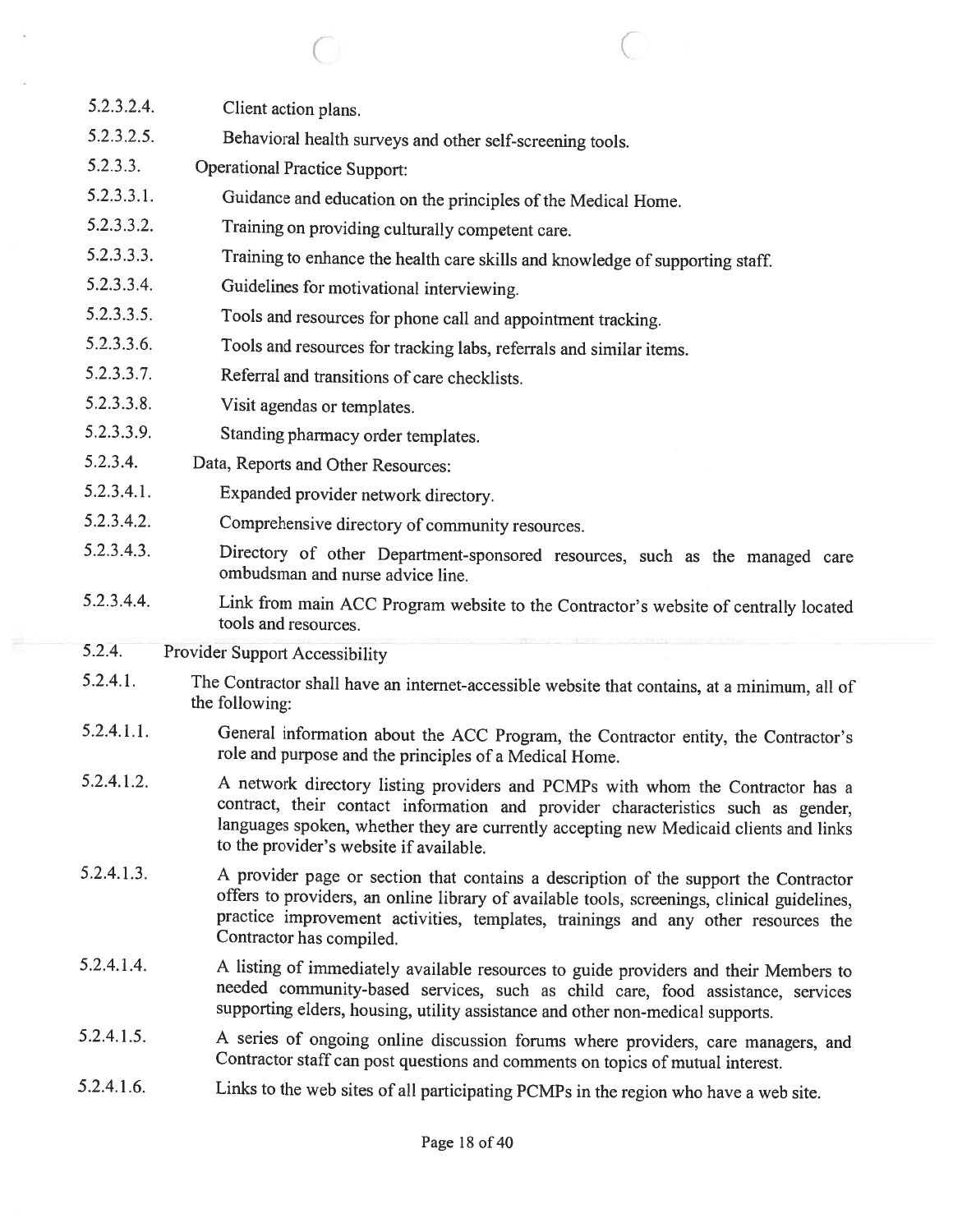5.2.4.2. The Contractor shall make health disparity and cultural competency training available to the provider network on at least an annual basis with training made available within sixty (60) days of the Go-Live date or

 $\big($ 

C

- 5.2.5. The Contractor shall have individuals, assigned to specific geographical areas selected by the Contractor, within the Contractor's Region, to be a Provider Relations Representative for the PCMPs and providers locate
- 5.2.5.1. Train all new PCMPs, and existing PCMPs as needed, on the ACC Program and its requirements.
- 5.2.5.2. Respond to PCMP requests and issues within two (2) business days fiom the request or the communication ofthe issue to the Contractor by the PCMP.
- 5.2.5.3. Assist PCMPs with all contracts and contract renewals necessary to participate in the ACC Program, regardless of whether these contracts are with the Contractor or the Department.<br>5.2.6. The Contractor shall provi
- ACC Program and its requirements, policies and operational procedures, to all of its PCMPs, within three (3) months of the PCMPs agreement with the Contractor to become a PCMP.
- 5.2.7. The Contractor shall provide specific, on-site training to any PCMP on specific topic areas, upon request by the PCMP for such training.
- 5.2.8. The Contractor shall provide interpreter services for all interactions with Members or Clients when there is no bilingual or multilingual Member of the Contractor available who speaks a language understood by a Memb
- 5.2.8.1. The Contractor may provide interpreter services for any PCMP in the Contractor's Region or any other provider with whom the Contractor has an agreement that the provider needs to interact with Members.

## 5.3. DATA ANALYSIS AND REPORTS

- 5.3.1. The Contractor shall provide reasonable network and care coordination data to the Department or to the SDAC at the Department's direction.
- 5.3.2. The Contractor shall access any reports, queries and searches it requires from the SDAC. The Contractor shall design any queries or searches it requires and interpret the results of the queries and searches it condu
- 5.3.2.1. The Contractor shall share with the PCMPs, the SDAC and the Department any specific findings or important trends discovered through the Contractor's analysis of the available data and information.
- 5.3.3. The Contractor shall educate and inform the PCMPs and providers about the data reports and systems available to the providers and the practical uses of the available reports.
- 5.3.4. The Contractor shall take appropriate action, based on the results of its searches, queries and analyses, to improve performance, target efforts on areas of concern and apply the information to make changes and impr
- 5.3.4.1. The Department may request that the Contractor report the results of any analysis it performs. At the Department's request, the Contractor shall report the results of the analyses it performed to the Department an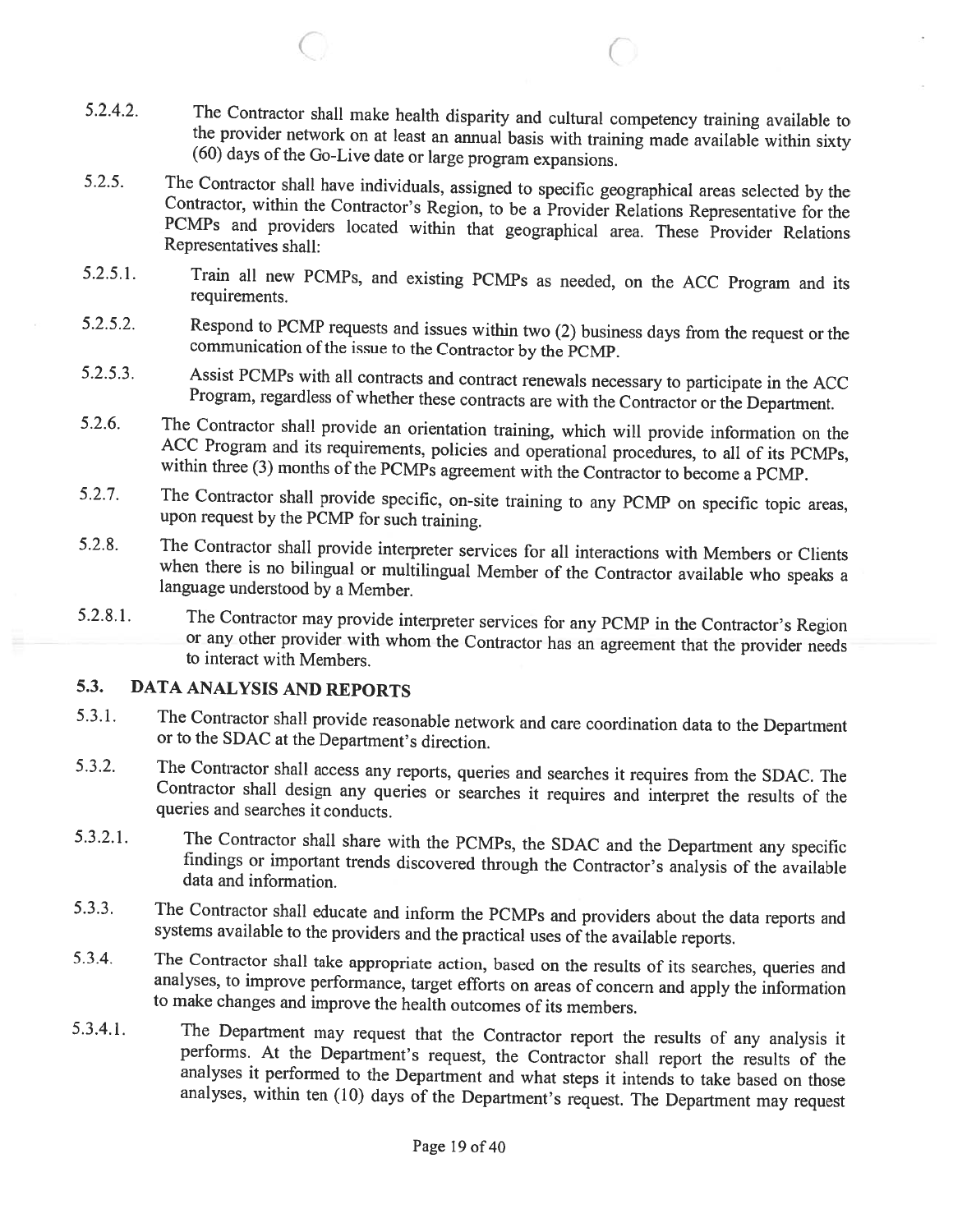additional information, that the Contractor perform further analyses or that the Contractor modify any steps it intends to take at the Department's sole discretion.

## SECTION 6.0 MEDICAL MANAGEMENT AND CARE COORDINATION

## 6.1. REFERRAL PROCESS ASSISTANCE

6.1.1. The Contractor shall ensure that all PCMPs with which it contracts are aware of and comply with the Department's referral requirements. These requirements include referring the PCMP's Members to specialty care, as a

 $\bigcirc$  contracts to  $\bigcirc$ 

- 6.1.1.1. The Contractor shall develop <sup>a</sup> written protocol for clinical referrals to facilitate care coordination and sharing of relevant Member information and deliver those protocols to the Department for review and approval.
- 6.1.1.1.1. DELIVERABLE: Clinical Referral Protocol.
- 6.1.1.1.2. DUE: February 1,2013.
- 6.1.1.2. The Department will review the Contractor's Clinical Referral Protocol and may direct changes. In the event that the Department directs changes, the Contractor shall make all changes to the Clinical Referral Protocol as directed by the Department.
- 6.1.1.2.1. DELIVERABLE: Clinical Referral Protocol including all changes directed by the Department.
- 6.1.1.2.2. DUE: Within three (3) Business Days from the Department's request for <sup>a</sup> change, unless more time is granted by the Department.
- 6.1.1.3. The Contractor shall implement the Clinical Referral Protocol by the later of March 1, <sup>2013</sup> or the Department's approval of the Clinical Referral Protocol.
- 6.1.1.4. In the event that the Contractor desires to make <sup>a</sup> material change to its Clinical Referral Protocol, the Contractor shall deliver any updates to its Clinical Referral Protocol to the Department for review and approval.
- 6.1.1.5. The Contractor shall not implement any material change to the Clinical Referral Protocol or updated Clinical Referral Protocol prior to the Department's approval of that protocol.
- 6.1.1.6. The Contractors will work with providers and the Department to minimize administration burden on providers resulting from the Contractor's protocols.
- 6.1.2. The Contractor shall allow the PCMPs with which it contracts to refer Members to any specialists enrolled in Medicaid or any other Medicaid provider, including those not associated with the Contractor or another RCCO. The PCMP will not be required to provide a referral when the Member receives any of the following services:
- 6.1.2.1. Emergency care.
- 6.1.2.2. EPSDT screenings.
- 6.1.2.3. Emergency and non-emergent medical transportation.
- 6.1.2.4. Anesthesiology services.
- 6.1.2.5. Dental services.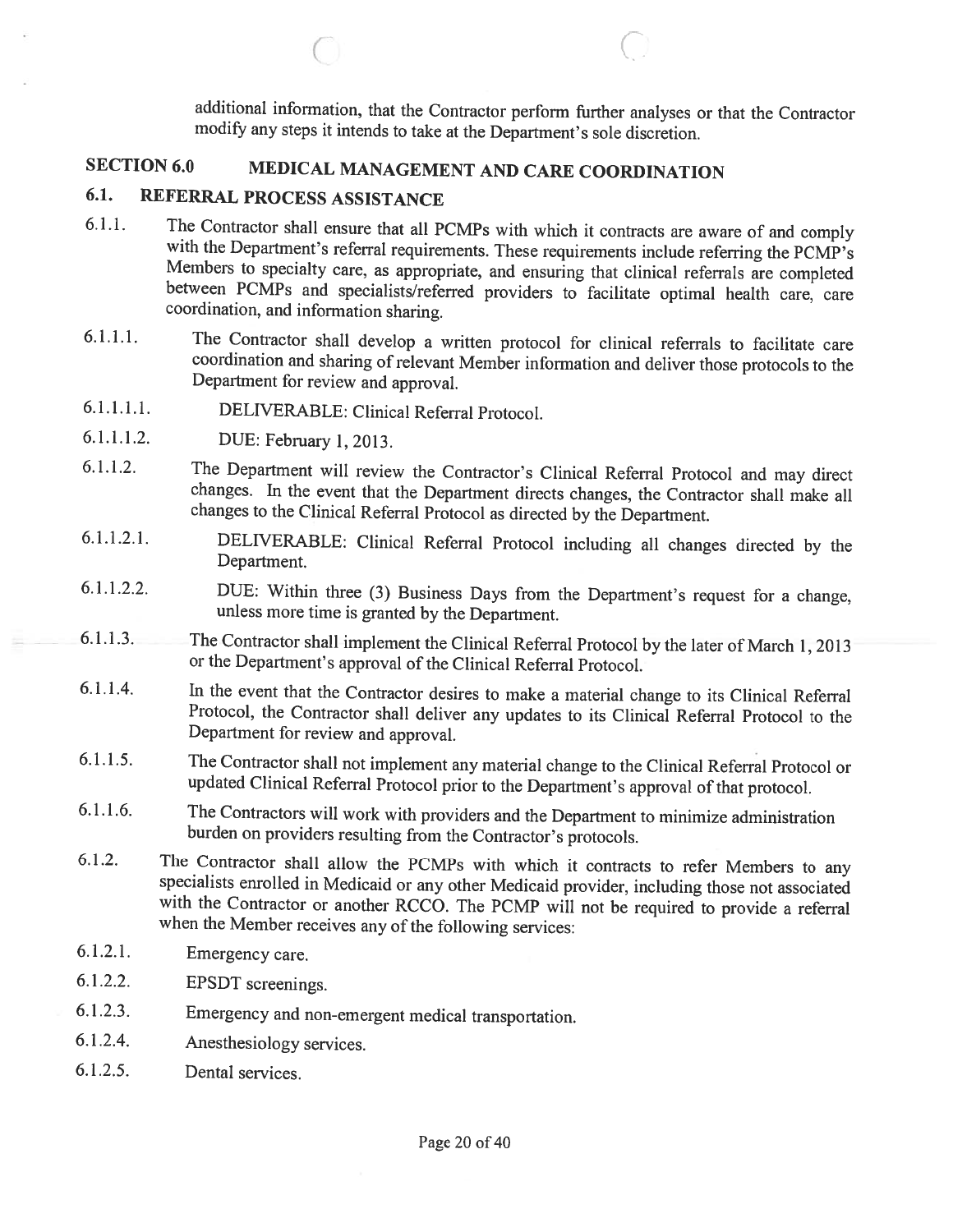- 6.1.2.6. Vision services.
- 6.1.2.7. Family <sup>p</sup>lanning services.
- 6.1.2.8. Behavioral health services.
- 6.1.2.9. Home and Community-Based Waiver services, as defined in the State Plan that the Department has submitted to the Centers for Medicare and Medicaid Services.

C

- 6.1.2.10. Obstetrical care.
- 6.1.2.11. Primary care from <sup>a</sup> primary care <sup>p</sup>hysician, other than the Member's PCMP, if the Member's PCMP is unavailable to see the Member.
- 6.1.2.12. Hospice Care.
- 6.1.3. After the clinical referral protocol described in section 6.1.1.3 is implemented, the Contractor shall ensure that the goa<sup>l</sup> of improved communication and care coordination is met and that clinical referrals are occurring.
- 6.1.3.1. The Department may request and review data and supporting documentation from the Contractor to ensure compliance with this requirement. All such monitoring will be performed in <sup>a</sup> manner that will not unduly interfere with contract work.

### 6.2. MEDICAL MANAGEMENT SUPPORT

- 6.2.1. The Contractor shall use, and recommend to PCMPs, traditional and non-traditional medical management practices and tools to ensure optimal health outcomes and manage costs for the Department and the Contractor's Members. These practices and tools may include, but are not limited to, any of the following:
- 6.2.1 .1. Traditional methods:
- 6.2.1 .1.1. Coordination with the Department's utilization management contractor to detect inappropriate utilization of services.
- 6.2.1.1.2. Integrating disease management into the care of Members with multiple chronic conditions.
- 6.2.1.1.3. Catastrophic case management.
- 6.2.1.1.4. Coordination of medical services for Members with serious, life-changing, and possibly life-threatening, illnesses and injuries.
- 6.2.1.2. Innovative and proven or promising practices:
- 6.2.1.2.1. Technologically enhanced communication, such as cell <sup>p</sup>hone messages, email communication and text messaging.
- 6.2.1.2.2. Providing PCMPs with tools and resources to support informed medical decision- making with Members.
- 6.2.1.2.3. Alternate formats for delivering care.
- 6.2.1.2.4. Methods for diversion to the most appropriate care setting.
- 6.2.1.3. The Guiding Care system or similar clinical tool.
- 6.2.2. The Department may review the Contractor's medical management practices and tools. In the event that the Department determines any practice or tool to be ineffective, inappropriate or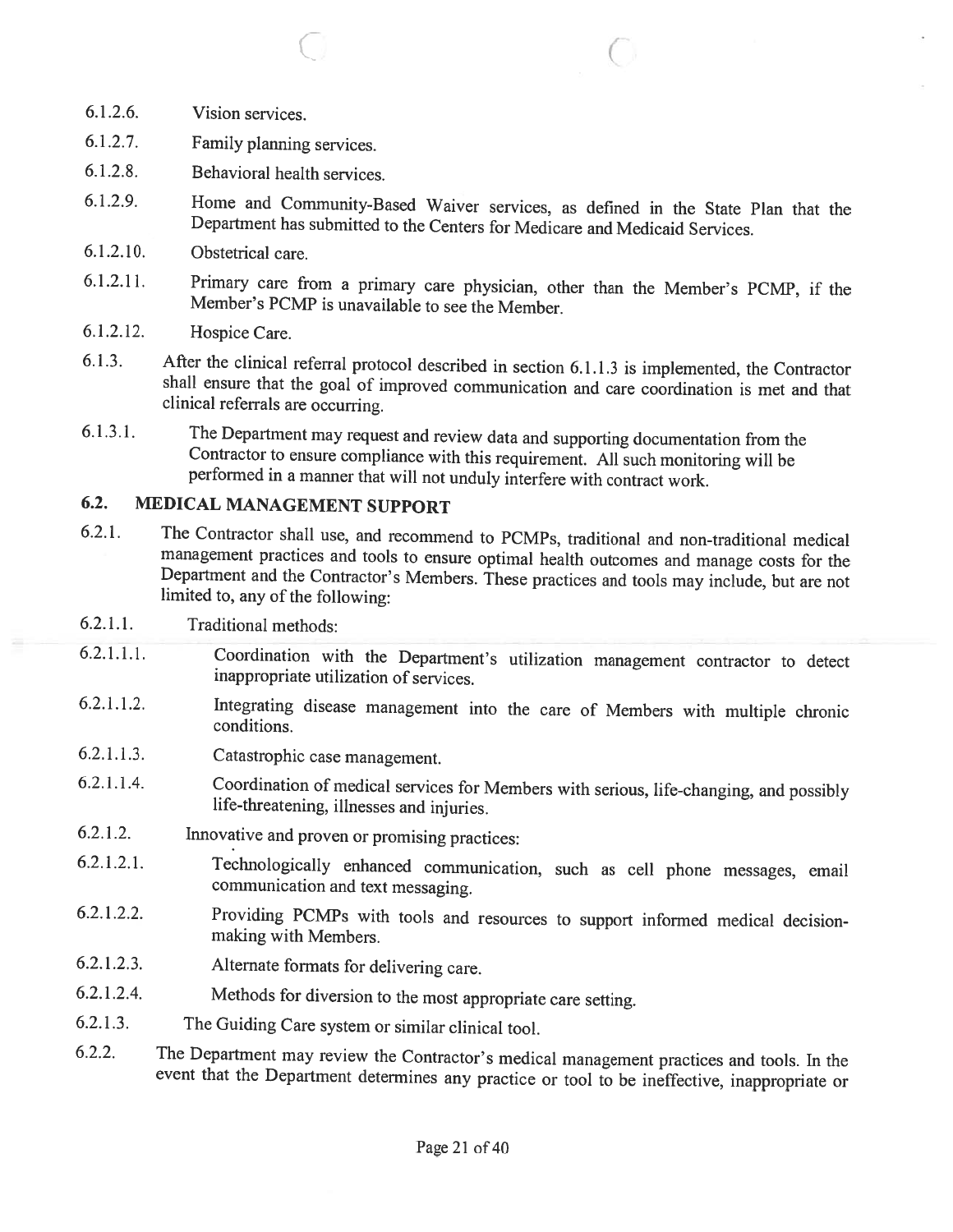otherwise unacceptable, the Contractor shall cease using or recommending that practice or tool immediately upon notification by the Department of its unacceptability.

#### 6.3. PROMOTION OF MEMBER EMPOWERMENT, HEALTHY LIFESTYLE CHOICES AND INFORMED DECISION MAKING

6.3.1. The Contractor shall promote Member education and informed decision-making regarding healthy lifestyle choices, medical treatment and all aspects of the Member's own health care.<br>This education shall include an over within the Colorado Medicaid program. The Contractor's strategies may include, but are not limited to:

 $\bigcirc$  contracts to  $\bigcirc$ 

- 6.3.1.1. <sup>A</sup> comprehensive approach to promoting healthy behavior that takes into consideration factors that affect healthy behavior, such as community and cultural practices and standards, daily work and life opportunities and limitations and Member awareness of how behavior affects health. This approach may include clinical, personal and community-based strategies, as appropriate.
- 6.3.1.2. Motivational interviewing to create Member-centered, directive methods for increasing the member's intrinsic motivation to change behavior.
- 6.3.1.3. Use of member decision aids.
- 6.3.1.4. Community health education, either provided by the Contractor or provided in partnership with the existing conmiunity of health educators, to help Members make lifestyle choices that lead to better health.
- 6.3.2. The Contractor shall create <sup>a</sup> comprehensive health education and weilness package for Members.
- 6.3.3. The Department may review the Contractor's strategies for promoting Member education and informed decision-making. In the event that the Department determines any strategy to be ineffective, inappropriate or otherwise unacceptable, the Contractor shall cease using that strategy immediately upon notification by the Department of its unacceptability.

#### 6.4. CARE COORDINATION

- 6.4.1. The Contractor shall provide care coordination for its Members, necessary for the Members to achieve their desired health outcomes in an efficient and responsible manner. The Contractor may allow the PCMPs other Subcontractors or other sources to perform some or all of the care coordination activities, but the Contractor shall be responsible for the ultimate delivery of care coordination services.
- 6.4.1.1. In the event that the Contractor allows a PCMP or other Subcontractor to perform any care coordination activities, the agreement with that PCMP or other Subcontractor shall comply with all requirements of the Contract.
- 6.4.2. The Contractor shall deliver automated messages related to health education and promotion and schedule care management outreach appointments with Members through interactive voice recognition technology.
- 6.4.3. The Contractor shall assign an individual to be <sup>a</sup> Care Coordinator for each Member and make that Member aware of that assignment. If the Member has an existing case manager through another program, such as <sup>a</sup> community agency or behavioral health program, then the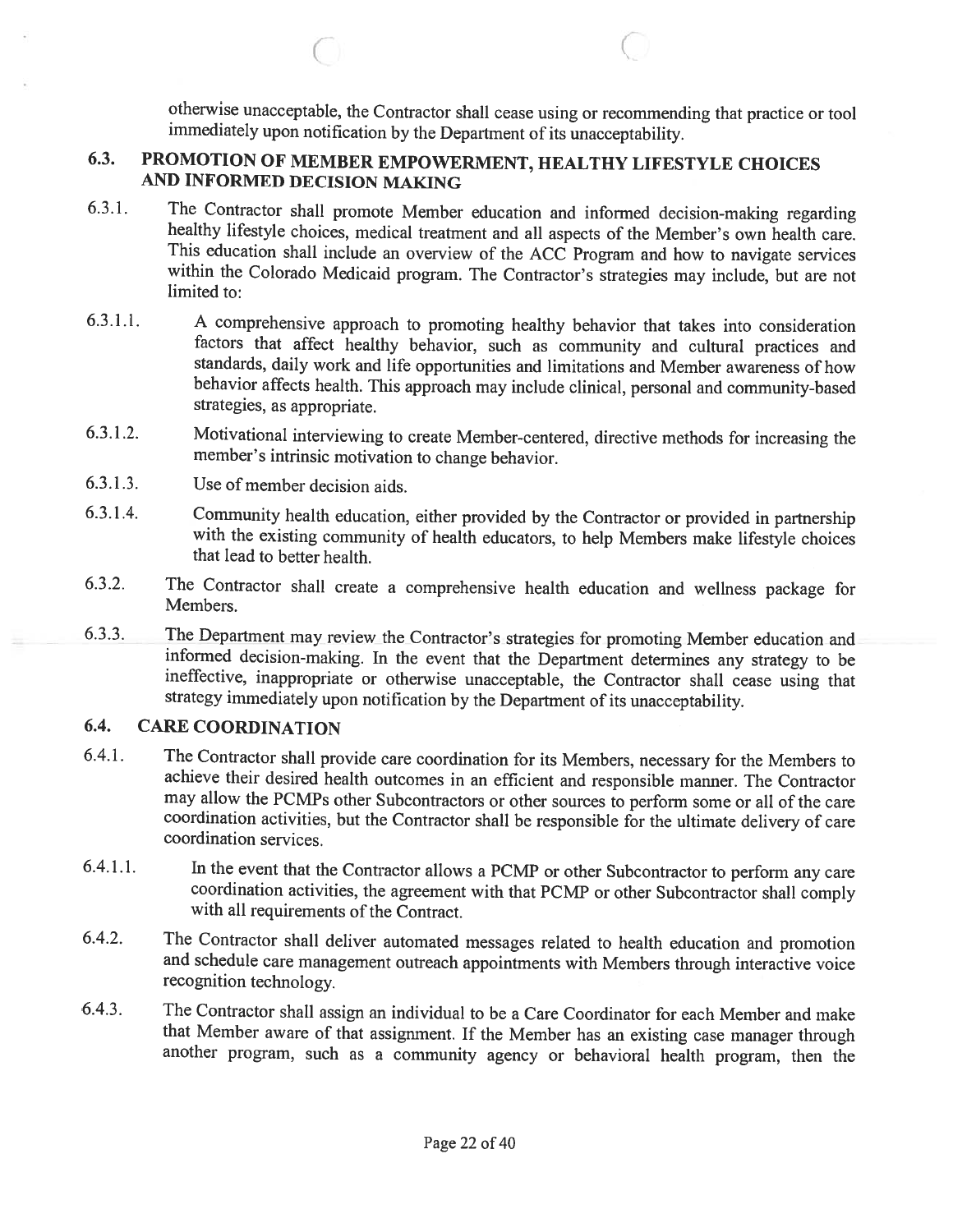Contractor shall coordinate with that individual on how best to coordinate care through <sup>a</sup> single Care Coordinator instead of assigning an additional individual.

 $\big($ 

- 6.4.4. Regardless of its relationships or contracts with PCMPs or Subcontractors, the Contractor shall:
- 6.4.4.1. Assess current care coordination services provided to its Members to determine if the providers involved in each Member's care are providing necessary care coordination services and which care coordination service
- 6.4.4.2. Provide all care coordination services that are not provided by another source.
- 6.4.4.3. Work with providers who are responsible for the Member's care to develop <sup>a</sup> <sup>p</sup>lan for regular communication with the person(s) who are responsible for the Member's care coordination.
- 6.4.4.4. Reasonably ensure that all care coordination services, including those provided by other individuals or entities, meet the needs of the Member.
- 6.4.5. The Contractor shall develop <sup>a</sup> formal system of care coordination for its Members. This formal system shall have the following characteristics:
- 6.4.5.1. Comprehensive Care Coordination characteristics include:

C

- 6.4.5.1 .1. Assessing the Member's health and health behavior risks and medical and non-medical needs, including determining if <sup>a</sup> care <sup>p</sup>lan exists and creating <sup>a</sup> care <sup>p</sup>lan if one does not exist and is needed.
- 6.4.5.1.1.1. The care <sup>p</sup>lan shall include <sup>a</sup> behavioral health component for those clients in need of behavioral health services.
- 6.4.5.1.2. The ability to link Members both to medical services and to non-medical, community-<br>based services, such as child care, food assistance, services supporting elders, housing,<br>utilities assistance and other non-me
- 6.4.5.1.3. The Contractor shall create a library of community resources, the Colorado Access<br>Resource Exchange, with resources for the Member's basic needs, special healthcare or<br>psychological needs, childcare and family s support.
- 6.4.5.1.4. Providing assistance during care transitions from hospitals or other care institutions to home- or community-based settings or during other transitions, such as the transition from children's health services to care in <sup>a</sup> nursing facility. This assistance shall promote continuity of care and prevent about the Member to the providers, institutions and individuals involved in the transition.
- 6.4.5.1.5. Providing solutions to problems encountered by providers or Members in the provision or receipt of care.
- 6.4.5.1.5.1. The Contractor shall use its existing grievance process to document all problems presented by Members in the provision or receipt of care and the solutions <sup>g</sup>iven to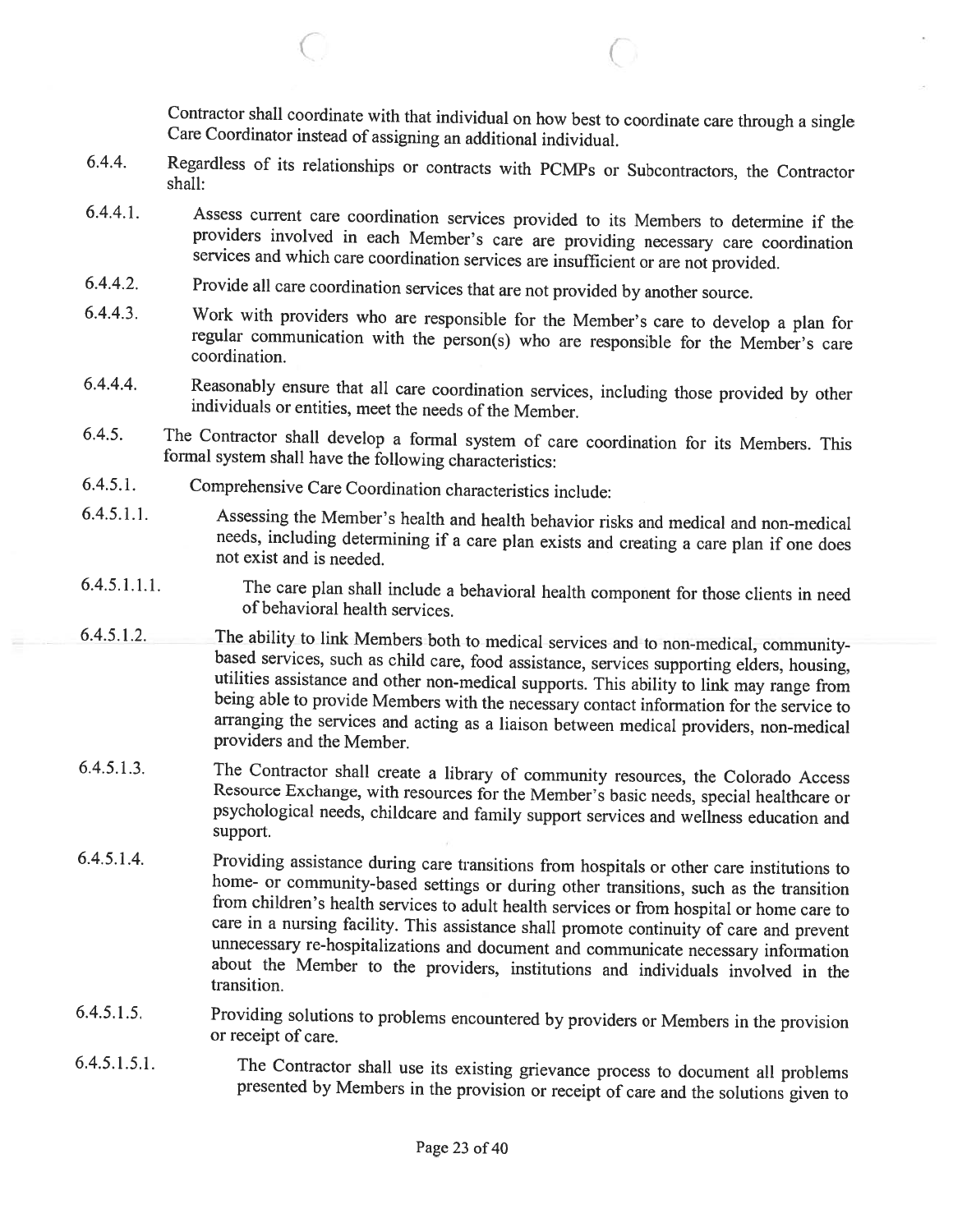the Member. The Contractor shall also document problems presented by providers in the provision of care and the solutions provided to the provider The Department the solution to be insufficient or otherwise unacceptable, may direct the Contractor to find <sup>a</sup> different solution or follow <sup>a</sup> specific course of action.

6.4.5.1.6. Informing the Members of the Department's Medicaid ombudsman to assist the Member in resolving health care issues and filing grievances.

 $\bigcirc$  (

- 6.4.5.1.7. Following up with Members to assess whether the Member has received needed services and if the Member is on track to reach their desired health outcomes.
- 6.4.5.2. Client/Family Centered characteristics include:
- 6.4.5.2.1. Ensuring that Members, and their families if applicable, are active participants in the Member's care, to the extent that they are able and willing.
- 6.4.5.2.2. Providing care and care coordination activities that are linguistically appropriate to the Member and are consistent with the Member's cultural beliefs and values.
- 6.4.5.2.3. Providing care coordination that is responsive to the needs of special populations, including, but not limited to:
- 6.4.5.2.3.1. The <sup>p</sup>hysically or developmentally disabled.
- 6.4.5.2.3.2. Children and foster children.
- 6.4.5.2.3.3. Adults and the aged.
- 6.4.5.2.3.4. Non-English speakers.
- 6.4.5.2.3.5. All expansion populations, as defined in Colorado House Bill 09-1293, the Colorado Health Care Affordability Act.
- 6.4.5.2.3.6. Members in need of assistance with medical transitions.
- 6.4.5.2.3.7. Members with complex behavioral or <sup>p</sup>hysical health needs.
- 6.4.5.2.3.8. Members with HIV: In order to serve this population, the Contractor shall coordinate with the STD/HIV section of the Colorado Department of Public Health and Environment, which administers the Ryan White-funded program.
- 6.4.5.2.4. Providing care coordination that aims to keep Members out of <sup>a</sup> medical facility or institutional setting and provide care in the Member's community or home to the greatest extent possible. The Contractor shall ensure that all care coordination activities comply with the Supreme Court decision in Olmstead v. L. C. (527 U.S. <sup>581</sup> (1999)).
- 6.4.5.3. Integrated Care Coordination characteristics include:
- 6.4.5.3.1. Ensuring that <sup>p</sup>hysical, behavioral, long-term care, social and other services are continuous and comprehensive and the service providers communicate with one another in order to effectively coordinate care.
- 6.4.5.3.2. Providing services that are not duplicative of other services and that are mutually reinforcing.
- 6.4.5.3.3. Implementing strategies to integrate member care such as: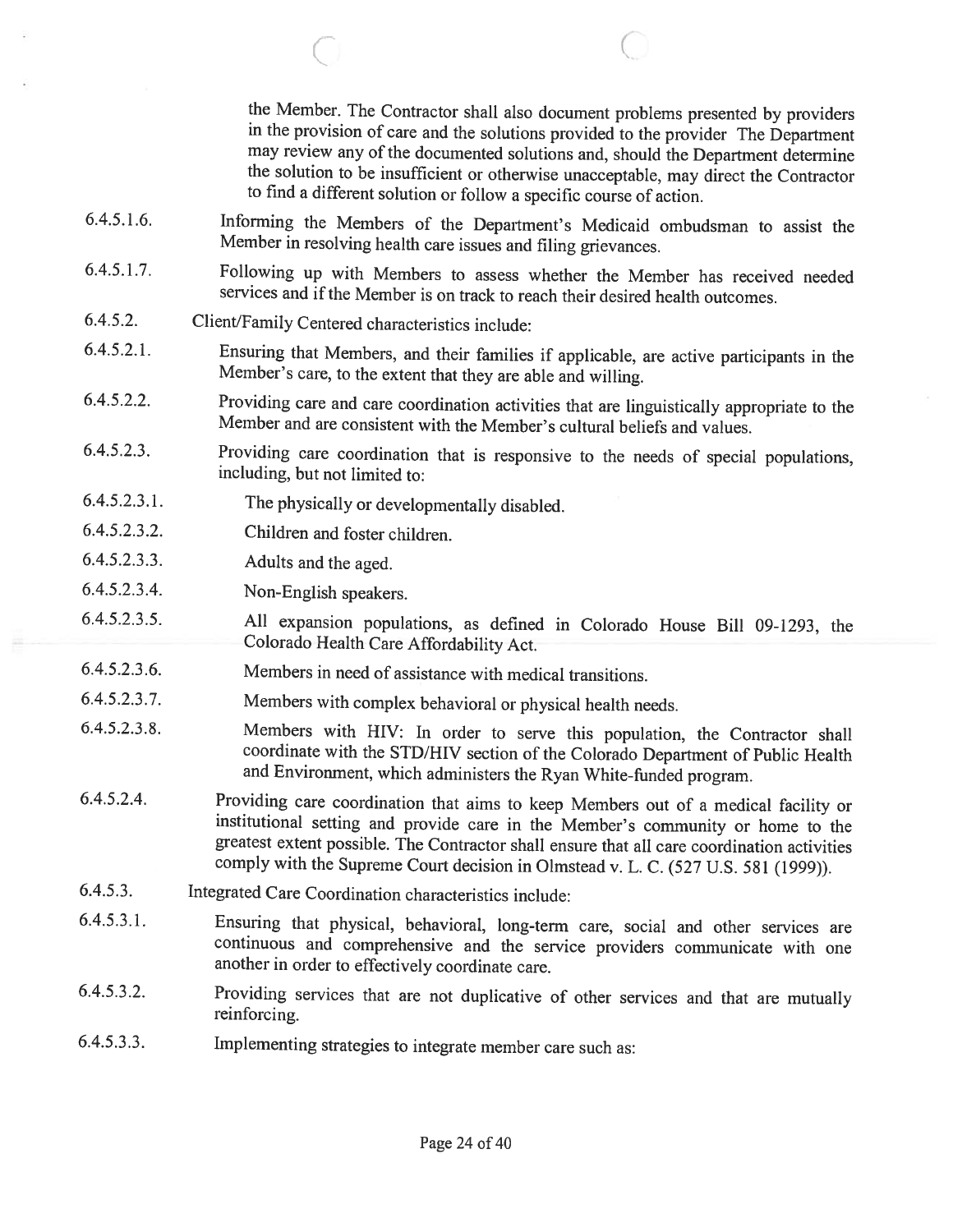- C C 6.4.5.3.3.1. Developing <sup>a</sup> knowledge base of care providers, case management agencies and available services, both within the Contractor's network and the Members' communities. 6.4.5.3.3.2. Becoming familiar with the Department's initiatives and programs. 6.4.5.3.3.3. Knowing the eligibility criteria and contact points for community-based service available to the Member's in the Contractor's Region, subject to the Department's direction. 6.4.5.3.3.4. Identifying and addressing barriers to health in the in the Contractor's region, such as member transportation issues or medication management challenges. 6.4.6. The Contractor shall create <sup>a</sup> Personal Health Record for Members in its Region to help facilitate communication and ensure continuity of care across providers and settings. 6.4.7. The Contractor shall institute <sup>a</sup> Transaction Access Program (TAP) to assist with care transitions and provide care coordination. 6.4.7.1. The TAP shall include <sup>a</sup> specific model for Members who are admitted for behavioral health reasons. 6.4.7.2. The TAP shall coordinate with the Member's care managers and support community recovery by providing or coordinating the following activities: 6.4.7.2.1. Helping the Member or family access needed community resources via provider Web portal, email, fax, or phone. 6.4.7.2.2. Managing non-hospital transitions through home visits by <sup>a</sup> nurse practitioner, who will assess and arrange to address the Member's medication, living skills, and behavioral needs. 6.4.7.2.3. Arranging for <sup>a</sup> visit from the Contractor's mobile <sup>p</sup>hysician network, which will supplement other home-based care through assessment, referrals, and/or ongoing treatment, as required. 6.4.7.2.4. Providing ongoing care coordination for specific conditions that require active transition management to prevent relapse, for example, alcohol withdrawal, tobacco cessation, and weight management.
- 6.4.8. The Contractor shall provide its PCMPs and Members with specialized assessment tools, consultation, training and coordination to specifically address the needs of individuals with substance abuse related diagnoses.
- 6.4.9. The Contractor shall provide special assistance in the transitions of Members with behavioral and developmental disabilities by providing, at <sup>a</sup> minimum, the following activities:
- 6.4.9.1. Calling the provider or entity to which the Member was referred to inform them of the Member's referral.
- 6.4.9.2. Assisting the Member in making any appointments with the entity to which the Member was referred.
- 6.4.9.3. Assisting the member with getting to any appointments in <sup>a</sup> timely manner.
- 6.4.10. The Contractor shall offer supports for the Contractor's care coordination staff and the care coordination staff at any PCMPs to whom the Contractor has delegated care coordination responsibilities. These supports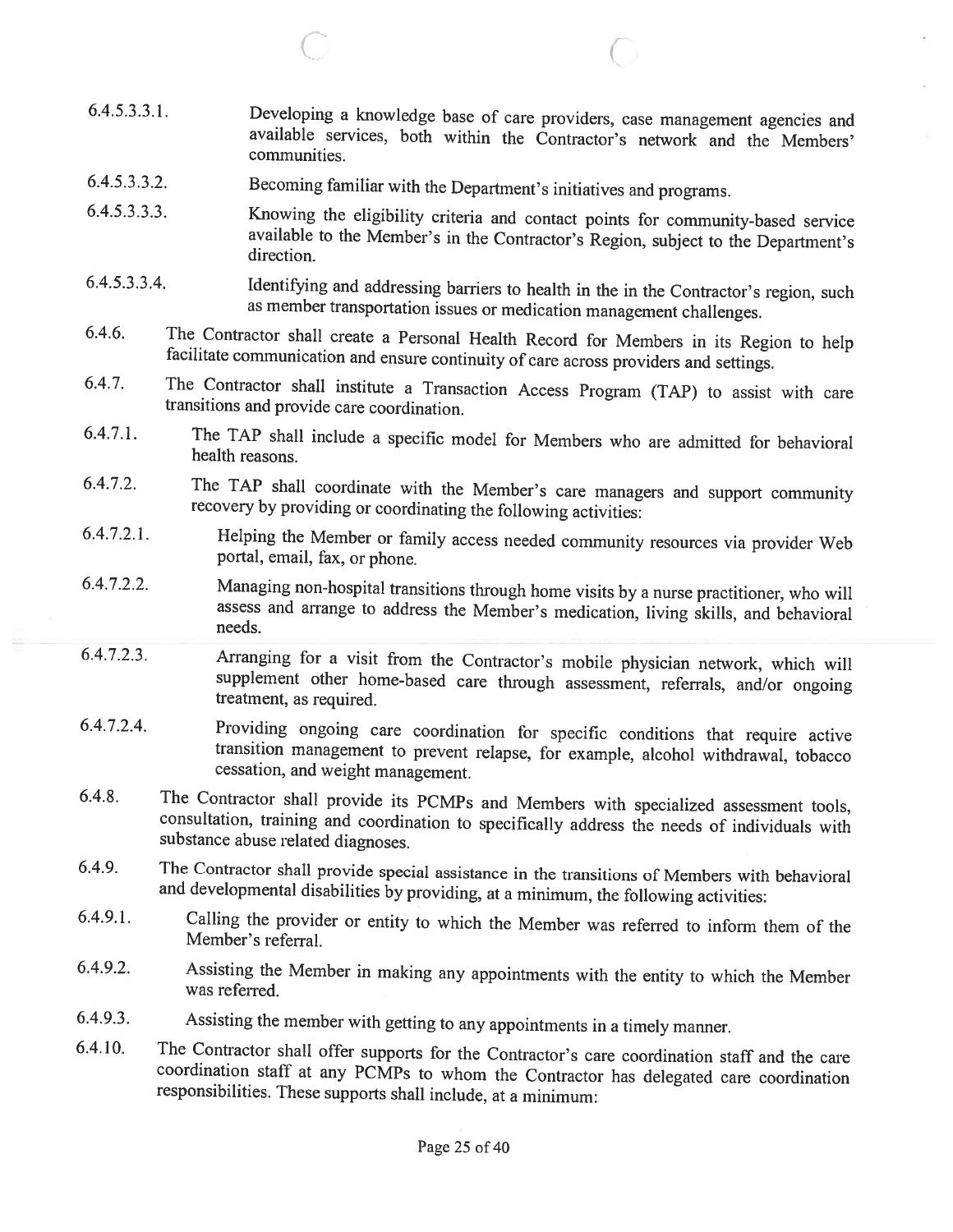- 6.4.10.1. Identification and education of care management best practices.
- 6.4.10.2. Ongoing training.
- 6.4.10.3. Access to technical assistance through the Contractor's multi-disciplinary care management leadership team.

c

- 6.4.11. The Contractor shall ensure coordination between behavioral health and <sup>p</sup>hysical health providers.
- 6.4.12. The Contractor shall document its formal system of care coordination and deliver this documentation to the Department within sixty (60) days of the Contract's Effective Date.
- 6.4.12.1. DELIVERABLE: Documented formal system of care coordination.
- 6.4.12.2. DUE: Sixty (60) days from the Contract's Effective Date.

6.4.13. The Contractor shall provide the Department with an updated documentation of its formal system of care coordination whenever it makes any significant change to its system, when a series of minor changes have combined into a significant change from the prior system or upon<br>the Department's request. The Contractor shall deliver this documentation to the Department<br>within sixty (60) days of the change

- 6.4.13.1. DELIVERABLE: Updated documentation of formal system of care coordination.
- 6.4.13.2. DUE: Sixty (60) days from the change or from the Department's request.

6.4.14. The Department may review the Contractor's formal system of care coordination at any time.<br>The Department may direct changes in the Contractor's system of care coordination in the event that it determines any aspec unacceptable, for any reason. The Contractor shall immediately implement any changes directed by the Department and update its documentation of its formal system of care coordination accordingly.

#### SECTION 7.0 ACCOUNTABILITY

## 7.1. INITIAL PHASE PERFORMANCE METRICS

- 7.1.1. The Department shall calculate the regional baseline costs and utilization measures and make the baseline costs, calculation methodologies and utilization measures available to the Contractor in a reasonable timeframe. The Department shall calculate future cost and utilization measures using the same methodology as the baseline costs and utilization measures, and shall use these future costs and utilization costs to measure the Contractor's performance.
- 7.1.2. The Department shall only authorize the Contractor to enter the Expansion Phase if the future cost measurements show an aggregate reduction in costs for the Contractor's Region that meets the Department's budget goals. The Department shall determine whether any cost reduction meets the Department's budget goals in its sole discretion. The Department shall make reasonable efforts to provide the Contractor with cost reduction objectives so that the Contractor and its partners can align their efforts with the Department's program goals.
- 7.1.3. The Department shall measure the Contractor on the metrics contained in the Performance Target Table, as described in the following section on Expansion Phase Performance Metrics, during the Initial Phase. The Department shall make these measurements in order to create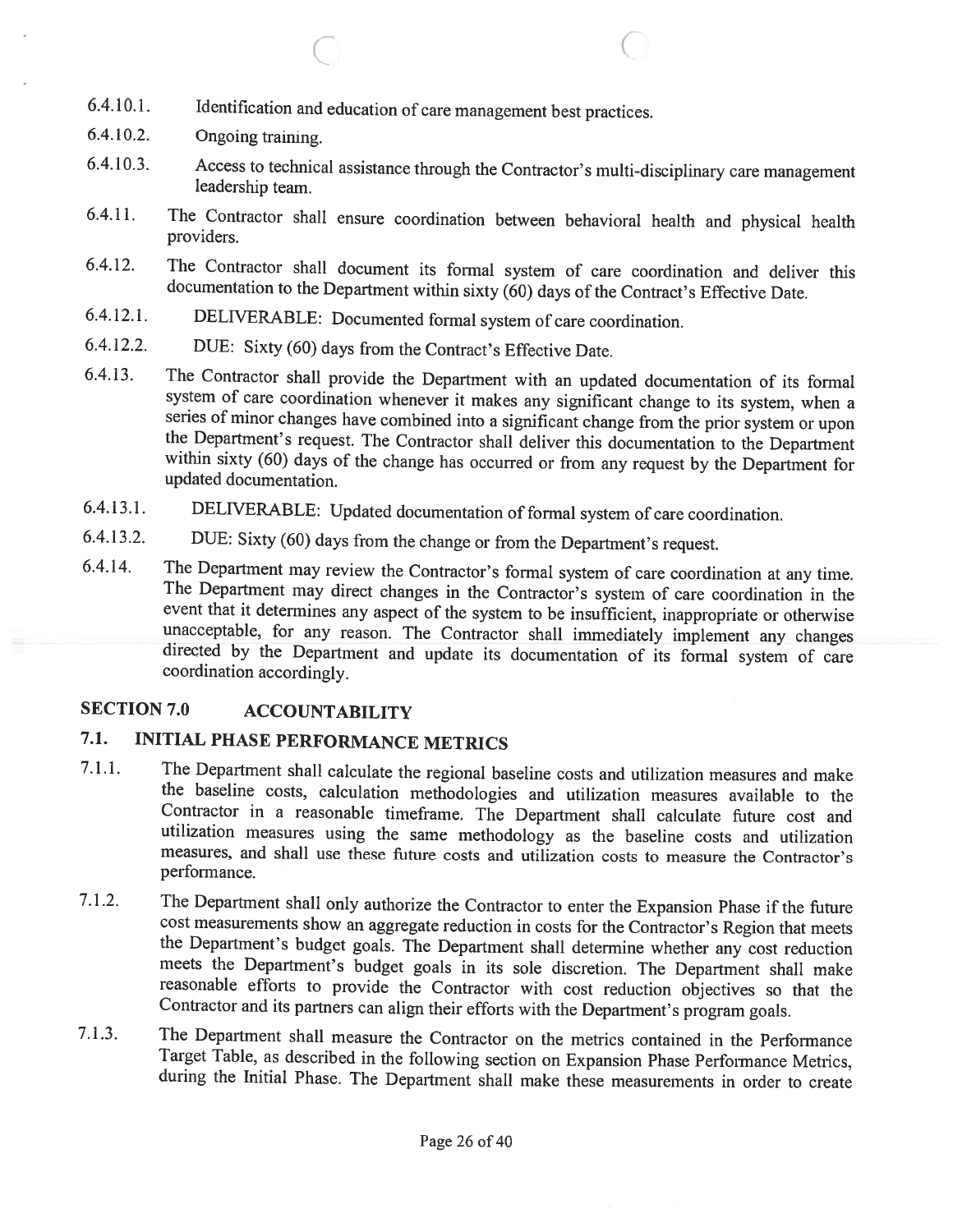appropriate baselines and evaluate the Contractor's performance during the Initial Phase. The Department shall not pay the Contractor any incentive or other payment for meeting or exceeding any performance target before Ju

C

- 7.1.3.1. The perfonnance targets used to measure performance during the Initial Phase shall be the same as those used during the first year of the Expansion Phase.
- 7.1.3.2. The Department shall provide the Contractor monthly data on each performance target during the incentive payment pilot program. The data used by the Department to calculate the estimated incentive payment the Cont

## 7.2. EXPANSION PHASE PERFORMANCE METRICS

 $\subset$ 

- 7.2.1. Once the Contractor has entered the Expansion Phase, the Department shall begin enrolling additional members into the Contractor's <sup>p</sup>lan at the Department's discretion. The Department may enroll any eligible Client within the Contractor's Region into the Contractor's <sup>p</sup>lan, and the Contractor shall accept all new members enrolled by the Department.
- 7.2.2. The Department will use three performance targets to measure the Contractor during the first year of the Expansion Phase. The three performance targets will be Emergency Room Visits per 1,000 Full Time Enrollees (FTEs), Hospital Readmissions per 1,000 FTEs, and Outpatient Service Utilization of MRIs and CT Scans per 1,000 FTEs. The performance target goals will<br>be the same as those described in the Section 9.2, Incentive Payments. The baseline for all<br>performance targets listed in the follo available twelve (12) month period by the Department utilizing methodology that is fully disclosed to the Contractor in advance, with opportunity for consideration of comments submitted by the Contractor prior to finalizat
- 7.2.3. The Department shall not include the AwDC population in the incentive payment calculations for the first year of their enrollment in the program. The incentive payments for this population shall be paid out based on
- 7.2.4. During the second year of the Expansion phase and every subsequent year, the Department shall consult with the Contractor to determine the measurement areas and performance targets for the Contractor based on the D
- 7.2.5. The Department may institute a shared savings program during the expansion phase at its discretion. In the event that the Department decides to institute a shared savings program, it shall work with the Contractor t

## 7.3. PERFORMANCE IMPROVEMENT

- 7.3.1. The Contractor shall submit, for Department approval, <sup>a</sup> three (3) year performance improvement program that shall include an annual Performance Improvement Plan (PIP) update. The PIP shall describe:
- 7.3.1.1. The Contractor's health and health care performance improvement goals and objectives, based on national standards, the Department's priorities, goals, objectives and initiatives and the needs of the Contractor's R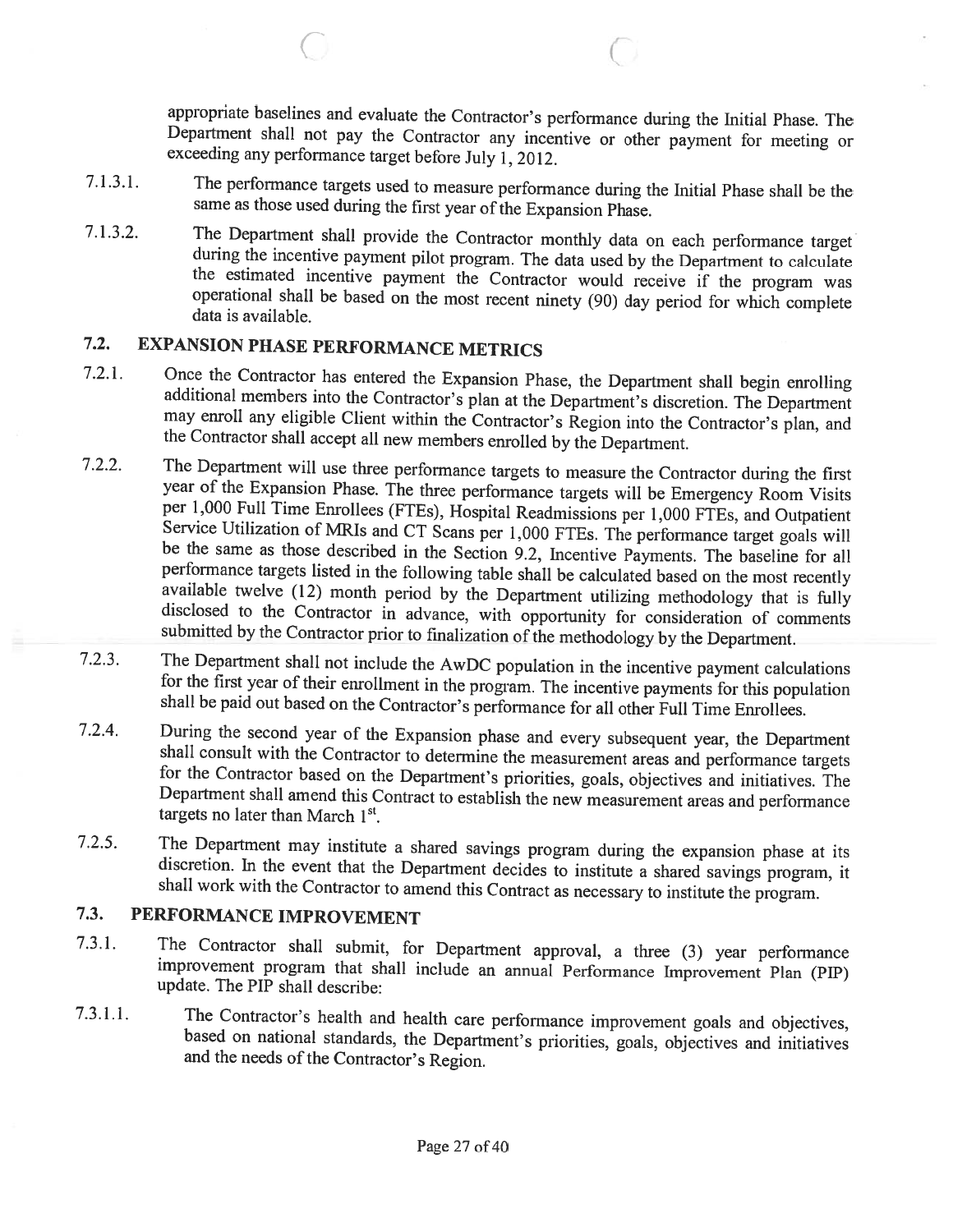7.3.1.2. The methods and strategies the Contractor will employ to achieve these stated goals and objectives.

 $\circ$  C

- 7.3.1.3. <sup>A</sup> statement of <sup>a</sup> minimum of two (2) targeted performance improvement activities, the rational for choosing each activity and <sup>a</sup> <sup>p</sup>lan for addressing them.
- 7.3.2. The Contractor shall deliver the PIP updates to the Department on an annual basis by October first of that year.
- 7.3.2.1. DELIVERABLE: Initial Performance Improvement Plan; Annual PIP update.
- 7.3.2.2. DUE: The Initial Performance Plan is due by October 1, 2011; the PIP Update is due annually, by October  $1<sup>st</sup>$  of the year.
- 7.3.3. The Contractor shall include all relevant and available data, including those provided by the Department, the SDAC, claims data, prior authorization systems, registry data and data available through national collection initiatives, in any analysis, goa<sup>l</sup> setting or the formulation of any strategy or <sup>p</sup>lan.
- 7.3.4. The Department may review the Contractor's PIP at any time. The Department may direct reasonable changes in the Contractor's PIP in the event that it determines any aspect of the plan to be insufficient, inappropriate or otherwise unacceptable, for any reason. The Contractor shall immediately implement any reasonable changes directed by the Department and update its PIP accordingly.

### 7.4. FEEDBACK AND INNOVATION

- 7.4.1. The Contractor shall create <sup>a</sup> Performance Improvement Advisory Committee to provide input into the Contractor's implementation of the ACC Program and the Contractor's own performance improvement program. The Performance Improvement Advisory Committee shall:
- 7.4.1.1. Be directed and chaired by one of Contractor's Key Personnel.
- 7.4.1.2. Have <sup>a</sup> formal, documented membership and governance structure.
- 7.4.1.3. Have <sup>a</sup> diverse membership, representative of the Contractor's Region, which includes members representing at least the following:
- 7.4.1.3.1. Members.
- 7.4.1.3.2. Member's families.
- 7.4.1.3.3. Advocacy groups and organizations.
- 7.4.1.3.4. The PCMP network.
- 7.4.1.3.5. Other Medicaid providers.
- 7.4.1.3.6. The Behavioral Health community.
- 7.4.1.3.7. Charitable, faith-based or service organizations within the community.
- 7.4.1.4. Hold regularly scheduled meetings, no less often than on <sup>a</sup> quarterly basis.
- 7.4.1.5. Open all scheduled meetings to the public.
- 7.4.1 .6. Post the minutes of each meeting on the Contractor's website within seven (7) days of each meeting.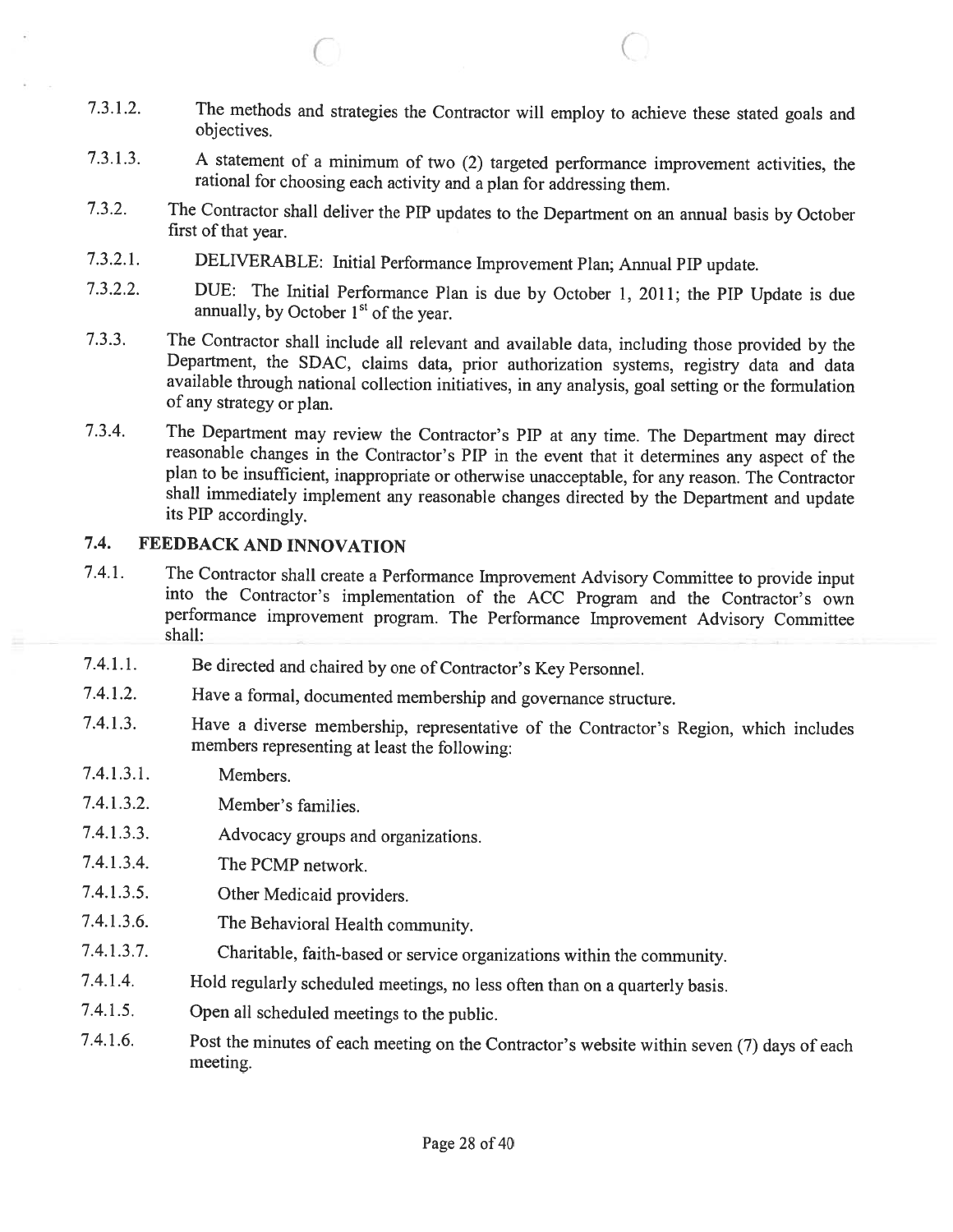7.4.1.6.1. DELIVERABLE: Posted meeting minutes, meeting information for upcoming meetings, and the name and direct <sup>p</sup>hone number of <sup>a</sup> contact person on the Contractor's website.

C C

- 7.4.1.6.2. DUE: Ten (10) business days from the date of the meeting.
- 7.4.2. The ACC Program Improvement Advisory Committee
- 7.4.2.1. The Contractor shall provide one person to serve as <sup>a</sup> member of the Department's ACC Program Improvement Advisory Committee. This individual shall be the Contractor's representative to the ACC Program Improvement Advisory Committee.
- 7.4.3. Medical Management Oversight Advisory Committee
- 7.4.3.1. The Contractor shall provide one person to serve as <sup>a</sup> member of the Department's Medical Management Oversight Advisory Committee. This individual shall be the Contractor's representative to the Medical Management Oversight Advisory Committee.
- 7.4.3.2. The Contactor shall work with the Utilization Management contractor and the Statewide Data and Analytics contractor on improving the ACC Program.
- 7.4.4. SDAC Operations Committee
- 7.4.4.1. The Contractor shall provide one person to serve as <sup>a</sup> member of the Department's SDAC Operations Committee. This individual shall be the Contractor's representative to the SDAC Operations Committee.
- 7.4.5. AwDC expansion workgroup.
- 7.4.5.1. The Contractor shall provide one staff person to serve as <sup>a</sup> member of the AwDC expansion workgroup.
- 7.4.6. The Contractor's representative on each of the committees described in this section may serve on any number of committees, as time permits. If conflicting meetings, other obligations or any other event does not permit the Contractor's representative from attending a meeting, the Contractor shall provide an alternate representative to attend the meeting that the regular representative could not attend. The Con means by the Department.
- 7.4.7. The Department may request the Contractor provide an replacement representative, for any of the committees in this section, from the Contractor in the event that the Department determines, in its sole discretion, th
- 7.4.8. The Contractor shall develop <sup>a</sup> Local Advisory Council, which shall include community agencies, advocacy groups, providers, Members, Member's families and other stakeholders.

### SECTION 8.0 PROGRAM REPORTING

#### 8.1. ADMINISTRATIVE REPORTING

8.1.1. Network Report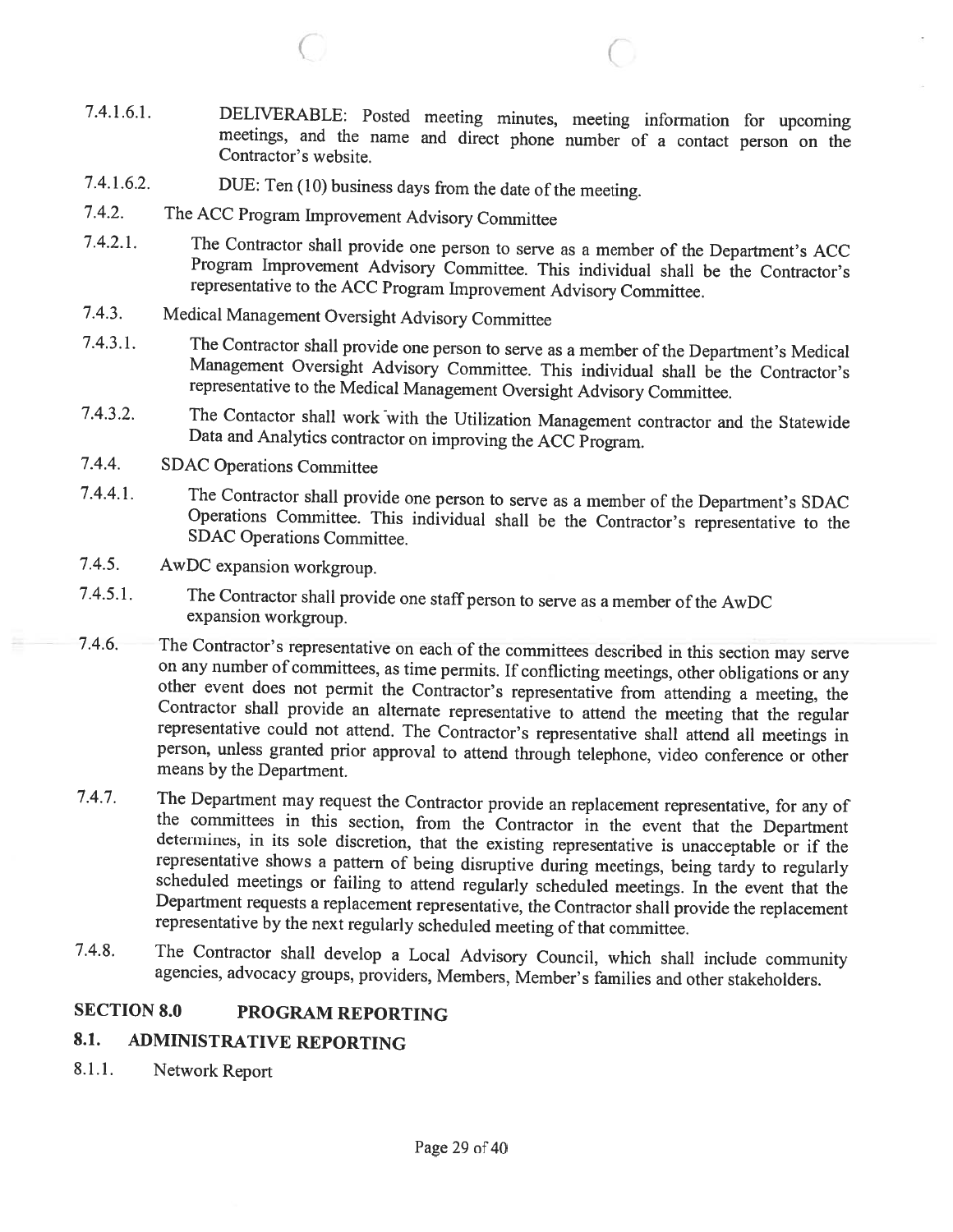- 8.1.1.1. The Network Report shall contain:
- 8.1.1.1.1. A listing of the total number of providers by type of provider and by county, including, but not limited to, PCMPs, specialists and hospitals.

 $\circ$  C

- 8.1.1.1.2. The number of providers who are accepting new Clients.
- 8.1.1.1.3. A description of how the Contractor's network of providers meets the needs of the Member population in the Contractor's Region, specifically including a description of how Members in special populations, as described in section 4.1.6, are able to access care.
- 8.1.1.1.4. Action <sup>p</sup>lans to address any network deficiencies.
- 8.1.1.2. In addition to the requirements for all network reports, the report submitted at the beginning of the Department's fiscal year shall include a summary of the challenges and opportunities for improving the Contract
- 8.1.1.3. The Contractor shall submit the network report on <sup>a</sup> semi-annual basis.
- 8.1.1.3.1. DELIVERABLE: Network Report.
- 8.1.1.3.2. DUE: Semi-annually, by December  $31<sup>st</sup>$  and June  $30<sup>th</sup>$  of each year.
- 8.1.1.4. The Department may request interim Network Reports, containing the same information normally contained in <sup>a</sup> semi-annual Network Report, from the Contractor at any time other than <sup>a</sup> semi-annual reporting period.
- 8.1.1.4.1. DELIVERABLE: Interim Network Report.
- 8.1.1.4.2. DUE: within ten (10) Business Days after the Department's request for the interim Network Report.
- 8.1.2. Program Integrity Report
- 8.1.2.1. The Contractor shall report to the Department any suspicion or knowledge of fraud or abuse, including, but not limited to, false or fraudulent filings of claims and the acceptance of or failure to return any monie
- 8.1.2.2. The Contractor shall report any suspicion or knowledge of fraud or abuse to the Department immediately upon receipt of the information causing suspicion or knowledge of the fraud or abuse.
- 8.1.2.3. The Contractor shall prepare a written program integrity report detailing the specific background information of any reported fraud or abuse, the name of the provider and a description of how the Contractor became aware of the information that led to the report.<br>The Contractor shall deliver this Program Integrity Report to the Department within ten (10) business days from when it reported the
- 8.1.2.3.1. DELIVERABLE: Program Integrity Report.
- 8.1.2.3.2. DUE: Ten (10) days from the initial report of the fraud or abuse.
- 8.1.2.4. The Contractor shall report any possible instances of <sup>a</sup> Member's fraud, such as document falsification, to the department of human or social services in the county in which the Member resides, immediately upon gaining information leading to knowledge of the fraud or suspicion of fraud. The Contractor shall deliver <sup>a</sup> written report of the possible instances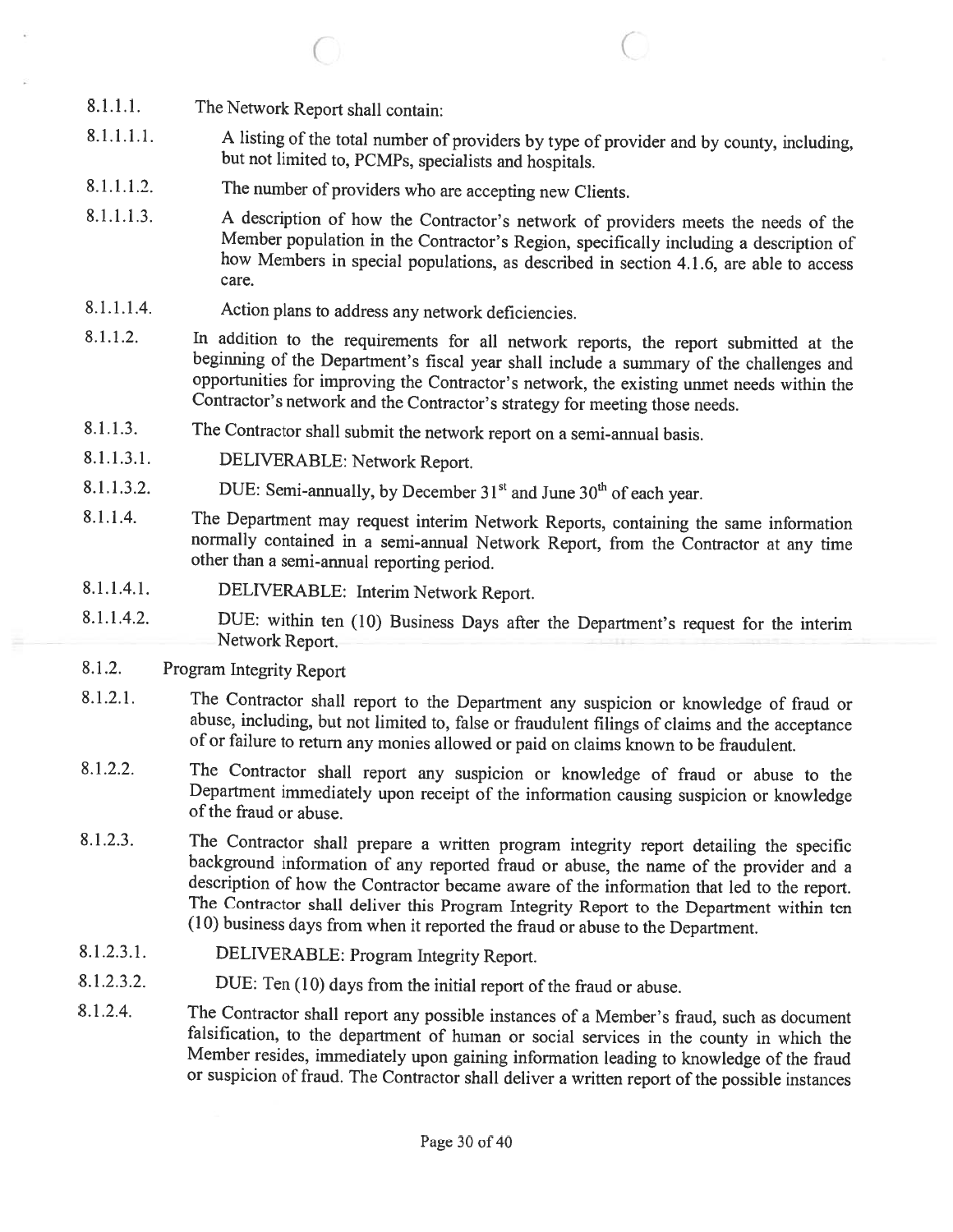of the Member's fraud detailing the specific background information of the reported fraud, the name of the Member and a description of how the Contractor became aware of the information that led to the report. The Contract

- 8.1.2.4.1. DELIVERABLE: Member Fraud Report.
- 8.1.2.4.2. DUE: Ten (10) days from the initial report of the fraud or abuse.
- 8.1.3. Integration Reporting
- 8.1.3.1. The Contractor shall submit to the Department <sup>a</sup> report that includes an environmental scan of current practices, challenges, and new strategies for integration of behavioral and <sup>p</sup>hysical health care for all covered populations. The Contractor shall collaborate with the BHOs in its region to create the report.

 $\begin{array}{ccc} \circ & \circ & \circ \end{array}$ 

- 8.1.3.1.1. DELIVERABLE: Behavioral Health Integration Report.
- 8.1.3.1.2. DUE: July 1, 2012.
- 8.1.4. Integrated care
- 8.1.4.1. The Contractor shall submit a semi-annual report describing all of the following:
- 8.1.4.1.1. Integrated care efforts and continuing challenges.
- 8.1.4.1.2. Updates on strategies identified in the Behavioral Health Integration Report.
- 8.1.4.1.3. DELIVERABLE: Integrated Care Report.
- 8.1.4.1.4. DUE: Semi-annually, by December  $31<sup>st</sup>$  and June  $30<sup>th</sup>$  of each year.

## 8.2. PERFORMANCE REPORTS

- 8.2.1. Member Outreach and Stakeholder Feedback Report
- 8.2.1.1. The Member Outreach and Stakeholder Feedback Report shall contain:
- 8.2.1.1.1. <sup>A</sup> summary of the feedback received from Members and other stakeholders, through any advisory committee or through any other means.
- 8.2.1.1.2. A description of trends and themes in the feedback received.
- 8.2.1.1.3. <sup>A</sup> description of overarching issues to address or system-wide problems that must be solved and <sup>a</sup> proposal to address these issues or solve the problems.
- 8.2.1.1.4. <sup>A</sup> summary of the feedback and complaints from Members, providers and the community at large and any advice or views expressed by the Contractor's Performance Improvement Advisory Committee.
- 8.2.1.1.5. Challenges identified in serving the AwDC population.
- 8.2.1.1.6. Lessons learned from the AwDC population related to their health needs and behaviors.
- 8.2.1.1.7. The results of the prior quarter's attempts to contact Members as described in section 3.1.1.3.2, including the success rate of connecting Members without <sup>a</sup> PCMP to <sup>a</sup> PCMP.
- 8.2.1.1.8. The Contractor's <sup>p</sup>lan for contacting Members without <sup>a</sup> PCMP during the following quarter.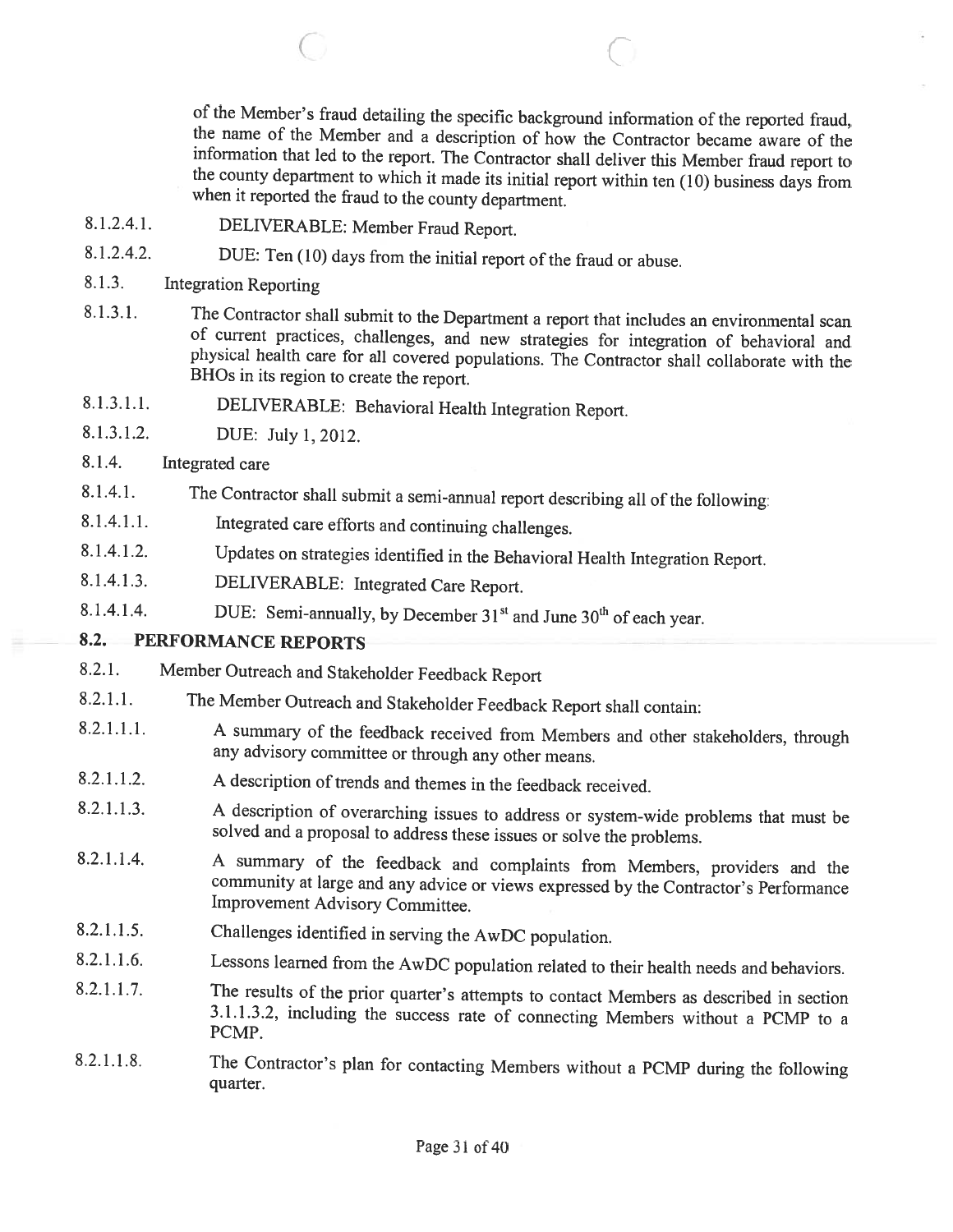8.2.1.1.9. The results of the prior quarter's outreach to all Members, as described in section 3.2.6.

 $\circ$  C

- 8.2.1.2. The Contractor shall provide the Member Outreach and Stakeholder Feedback Report, to the Department, on a quarterly basis, within thirty (30) days from the end of the quarter that the report covers.
- 8.2.1.3. The Stakeholder feedback report may contain information that is not reflected in the Contractor's regular grievance process and the information contained in such <sup>a</sup> report is not indicative of a weakness or limitation of the Contractor or the Contractor's systems.
- 8.2.1.3.1. DELIVERABLE: Member Outreach and Stakeholder Feedback Report.
- 8.2.1.3.2. DUE: Thirty (30) days from the end of the quarter that the report covers.
- 8.2.1.3.3. DELIVERABLE: Management Report.
- 8.2.1.3.4. DUE: Thirty (30) days from the end of the quarter that the report covers.
- 8.2.1.4. The Department shall work to ensure that the measurements and priority areas of the Department's quality workgroups are aligned.

#### 8.3. REPORT VERIFICATION

- 8.3.1. The Department may, in its sole discretion, verify any information the Contractor reports to the Department for any reason. The Department may use any appropriate, efficient or necessary method for verifying this information including, but not limited to:
- 8.3.1.1. Fact-checking.
- 8.3.1.2. Auditing reported data.
- 8.3.1.3. Requesting additional information.
- 8.3.1.4. Performing site visits.
- 8.3.2. In the event that the Department determines that there are errors or omissions in any reported information, the Contractor shall produce an updated report, which corrects all errors and includes all omitted data or information, and submit the updated report to the Department within ten (10) days from the Department's request for the updated report.
- 8.3.2.1. DELIVERABLE: Updated reports.
- 8.3.2.2. DUE: Ten (10) days from the Department's request for an updated or corrected report.

## 8.4. REPORT FORMATS OR TEMPLATES

8.4.1. The Contractor shall provide all reports in <sup>a</sup> format or template directed by the Department. The Department will develop the templates with input from the Contractor. The Contractor shall ensure that all reports comply with the specific guidance provided by the Department related to that report.

#### SECTION 9.0 COMPENSATION

### 9.1. PMPM PAYMENTS

9.1.1. The Department shall pay the Contractor, through the Colorado MMIS, <sup>a</sup> monthly PMPM Payment for each active Member enrolled in the Contractor's <sup>p</sup>lan on the first day of that month at the following rates: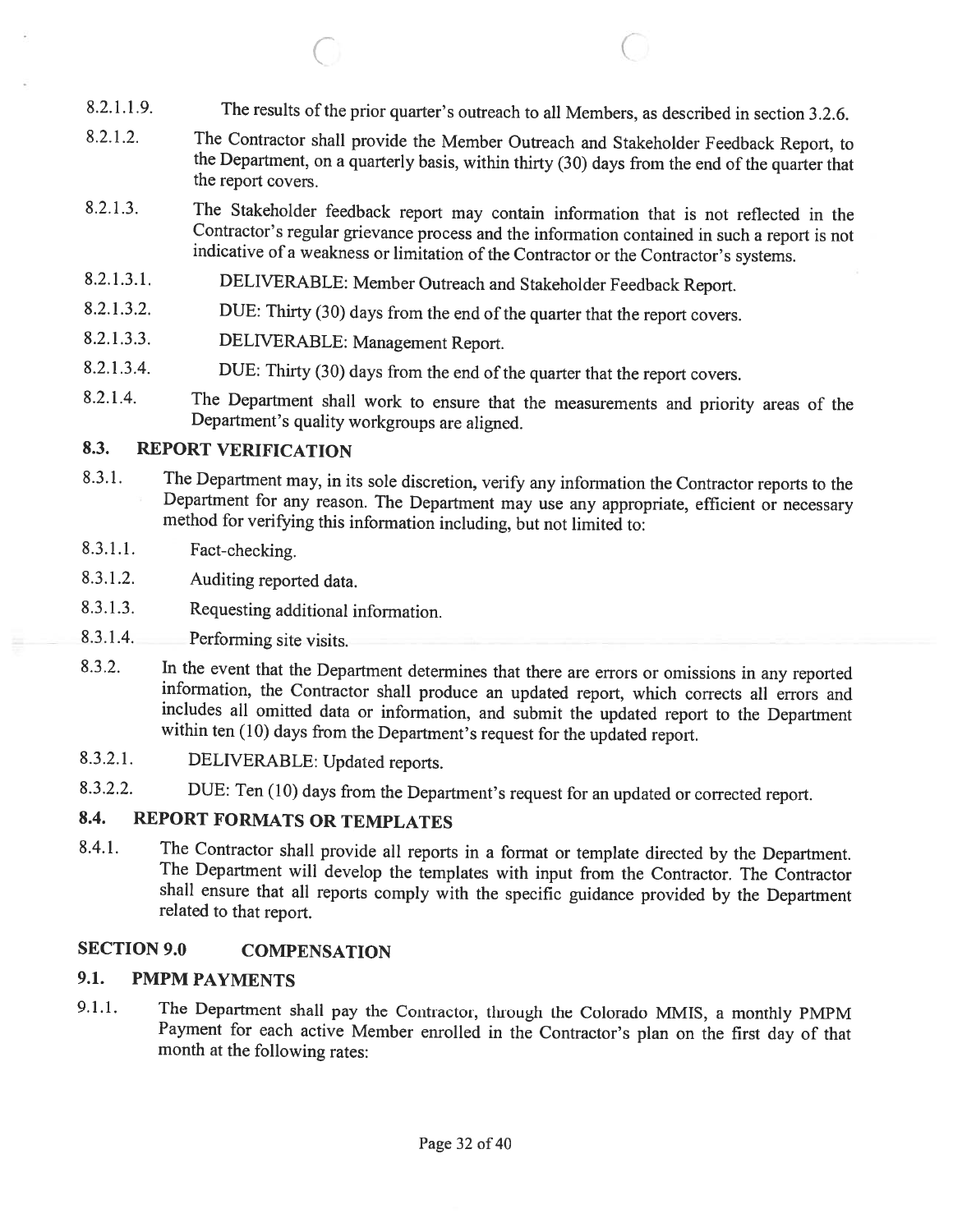| <b>Description</b>                                                   | <b>Period</b>                            | <b>PMPM</b><br><b>Amount</b> |
|----------------------------------------------------------------------|------------------------------------------|------------------------------|
| A. All Members                                                       | Effective Date through June 30, 2012     | \$13.00                      |
| <b>B.</b> All Members                                                | July 1, 2012 through October 31,<br>2012 | \$11.53                      |
| C. All Members                                                       | November 1, 2012 forward                 | \$9.12                       |
| D. Additional for Members eligible<br>for Medicaid through the AwDC. | <b>Effective Date forward</b>            | \$3.00                       |

 $\begin{array}{ccc} \circ & \circ & \circ \end{array}$ 

- 9.1.1.1. The PMPM payments shall only be made during the Initial Phase and the Expansion Phase.<br>The Contractor shall not receive any PMPM Payment before the beginning of the Initial Phase.
- 9.1.1.2. The number of active Members enrolled in the Contractor's <sup>p</sup>lan shall be calculated based on the number of enrollments in the Colorado Medicaid Management Information System.
- 9.1.1.3. The Department shall remit all PMPM Payments to the Contractor within the month for which the PMPM Payment applies. In the event that the Contractor is not compensated for <sup>a</sup> Member in <sup>a</sup> month for which the Contractor should have been compensated, the Department shall compensate the Contractor for that Member.

## 9.2. INCENTIVE PAYMENT

- 9.2.1. After July 1, 2012 and when the Contractor has been moved into the Expansion Phase, the Department shall pay the Contractor an Incentive Payment, through the MMIS, when the Contractor meets or exceeds the Level 1 Ta region-wide performance and described in Section 7.2 of this Statement of Work. In the event that the Contractor meets or exceeds the Level 2 target for any Measurement Area, the Contractor shall only receive the Level 2 Target Incentive Payment in place of the Level 1 Target Incentive Payment.
- 9.2.2. The following table describes the amounts available for each measurement area and the amount the Contractor may receive if it meets the stated performance targets.

| <b>Measurement Area</b>                         | <b>Performance Target</b><br><b>Percentage Improvement</b>                                                | <b>Total Incentive Payment</b>                                                |
|-------------------------------------------------|-----------------------------------------------------------------------------------------------------------|-------------------------------------------------------------------------------|
| A. Emergency Room Visits<br>per 1,000 Full Time | Level 1 Target: Total Emergency<br>Room Visits reduced at least 1.0%<br>and less than 5.0% below baseline | Level 1 Target: 66% of the Full<br>Amount<br>Level 2 Target: 100% of the Full |
| Enrollees (FTEs)                                | Level 2 Target: Total Emergency<br>Room Visits reduced between 5.0%<br>or more below baseline             | Amount<br>Full Amount: \$0.33 PMPM                                            |

9.2.2.1. Incentive Payment Table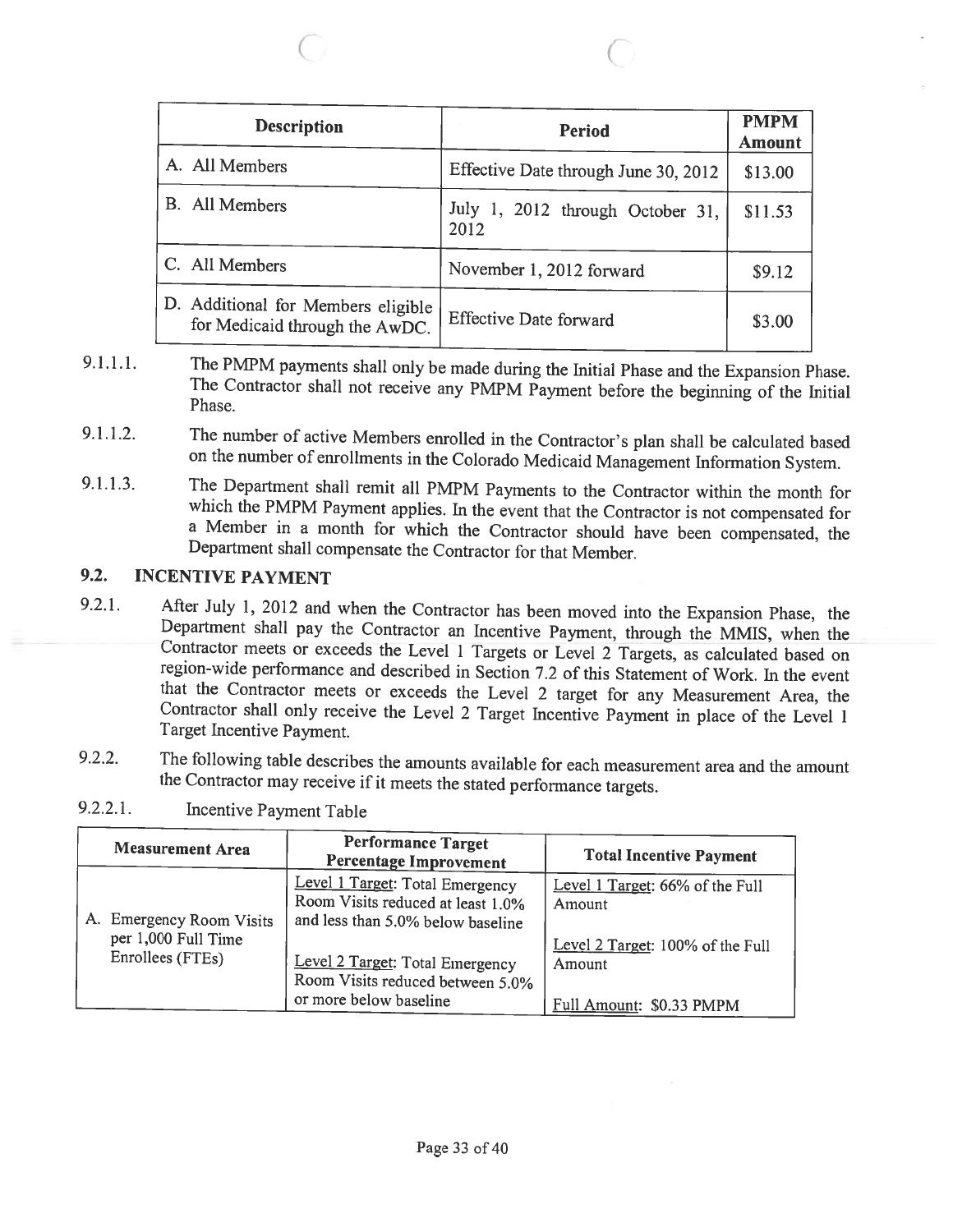| B. Hospital Re-admissions<br>per 1,000 FTEs                                 | Level 1 Target: Total Hospital Re-<br>admissions reduced at least 1.0%<br>and less than 5.0% below baseline<br>Level 2 Target: Total Hospital Re-<br>admissions reduced between 5.0% | Level 1 Target: 66% of the Full<br>Amount<br>Level 2 Target: 100% of the Full<br>Amount |
|-----------------------------------------------------------------------------|--------------------------------------------------------------------------------------------------------------------------------------------------------------------------------------|-----------------------------------------------------------------------------------------|
|                                                                             | or more below baseline                                                                                                                                                               | Full Amount: \$0.33 PMPM                                                                |
| C. Outpatient Service<br>Utilization of MRIs and<br>CT scans per 1,000 FTEs | Level 1 Target: Total Outpatient<br>Service Utilization of MRIs and CT<br>scans reduced at least 1.0% and less<br>than 5.0% below baseline                                           | Level 1 Target: 66% of the Full<br>Amount                                               |
|                                                                             | Level 2 Target: Total Outpatient<br>Service Utilization of MRIs and CT                                                                                                               | Level 2 Target: 100% of the Full<br>Amount                                              |
|                                                                             | scans reduced between 5.0% or<br>more below baseline                                                                                                                                 | Full Amount: \$0.33 PMPM                                                                |

 $\circ$  C

9.2.2.2. The Department shall remit all Incentive Payments to the Contractor on <sup>a</sup> quarterly basis within one-hundred and eighty (180) days from the last day of the quarter in which the Incentive Payments were earned. The Department will calculate the Incentive Payment separately for each month in <sup>a</sup> quarter, and the Contractor may receive different amounts for each month within <sup>a</sup> quarter based on the specific performance targets the Contractor was able to meet during each specific month.

#### 9.3. PAYMENT CALCULATION DISPUTES

9.3.1. In the event that the Contractor believes that the calculation or determination of any Incentive Payment or PMPM is incorrect, the Contractor shall notify the Department of its dispute within thirty (30) days of the determination and may make changes based on this review. The determination or calculation that results from the Department's review shall be final. No disputed payment shall be due until after the Department has concluded its review.

## SECTION 10.0 STARTUP PROCESS

### 10.1. START-UP PHASE

- 10.1.1. During the Start-Up Phase, the Contractor shall:
- 10.1.1.1. Provide an implementation team that includes an internal project manager
- 10.1.1.2. Establish an Implementation Plan that includes <sup>a</sup> schedule of activities and milestones for the Start-Up Phase and the Initial Phase within seven (7) days from the Contract's Effective Date.
- 10.1.1.2.1. DELIVERABLE: Implementation Plan.
- 10.1.1.2.2. DUE: Seven (7) days from the Contract's Effective date.
- 10.1.1.3. Create <sup>a</sup> Start-Up Plan containing the following components:
- 10.1.1.3.1. The Organizational Chart described in section 2.2.7 ofthis Statement of Work.
- 10.1.1.3.2. <sup>A</sup> Customer Service Plan that describes how the Contractor will track incoming telephone calls, emails and other contact from providers, Members and the general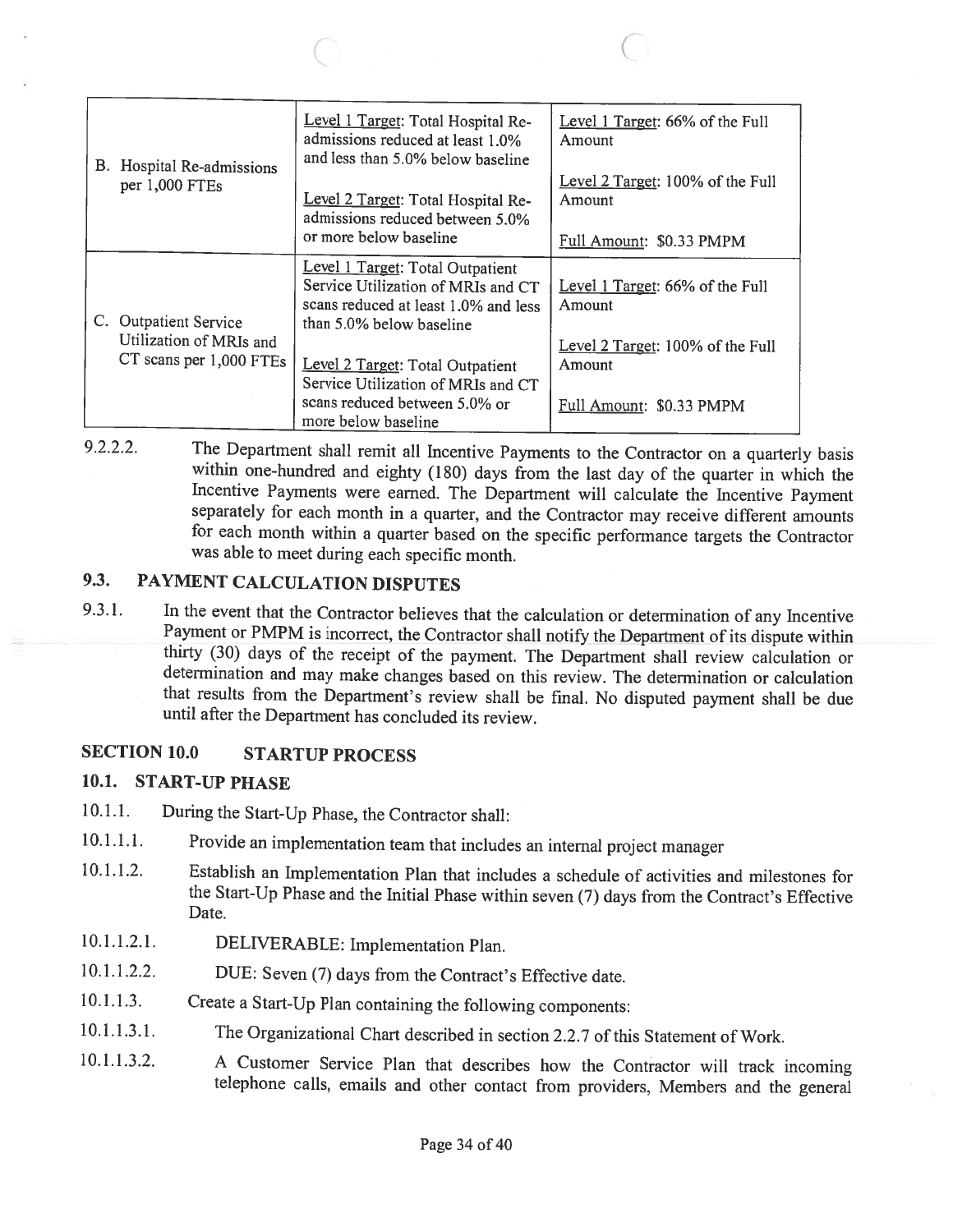public, how it <sup>p</sup>lans to fulfill its customer service requirements and similar customer service related items.

A timeline for the creation of the website for the Contractor's Region and a description of the contents and structure of the site or a prototype of the website. 10.1. 1.3.3.

 $\circ$   $\circ$   $\circ$   $\circ$ 

- The ACC Program Member Handbook section specific to the Contractor's Region as described in Section 3.2.3.1 of this Statement of Work. 10.1. 1.3.4.
- <sup>A</sup> description of how the Contractor intends to provide necessary provider orientation to the ACC Program and the Contractor's network and <sup>a</sup> <sup>p</sup>lan for providing necessary provider training. 10.1.1.3.5.
- DELIVERABLE: Start-Up Plan. 10.1. 1.3 .5.1.
- DUE: Thirty (30) days from the Contract's Effective Date. 10.1.1.3.5.2.
- Cooperate with the Department in the Department's Operational Readiness Review, including, but not limited to: 10.1. 1.4.
- Providing all information, data or reports the Department requires or requests that are within the scope ofthe Operational Readiness Review. 10.1.1.4.1.
- Allowing the Department reasonable access to the Contractor's facilities and staff. 10.1.1.4.2.
- Developing and implementing any corrective action <sup>p</sup>lan, as directed by the Department. 10.1.1.4.3.
- Developing an initial action plan to ensure that all programs are developed, tested, and ready to function upon the enrollment of the first Member. 10.1.1.4.4.
- Complete all other deliverables contained in this Contract with <sup>a</sup> due date that occurs in the Start-Up Phase, including, but not limited to, all of the following: 10.1.1.5.
- The Communication Plan. 10.1.1.5.1.
- During the Start-Up Phase, the Department shall: 10.1.2.
- Work with the Contractor to define project management and reporting standards. 10.1.2.1.
- Work with the Contractor to define expectations for content and format of all deliverables in the Contract. 10.1.2.2.
- Initiate an Operational Readiness Review to determine the Contractor's readiness and ability to provide services to its Members and resolve any identified operational deficiencies. The Department may require the Contractor to develop and implement a corrective action plan to remedy any deficiencies found during the Operational Readiness Review. 10.1.2.3.

## SECTION 11.0 TRANSITION AT TERMINATION

## 11.1. CONTRACTOR'S TRANSITION REQUIREMENTS

- 11.1.1. Upon termination of the Contract for any reason, the Contractor shall do all of the following for a period not to exceed sixty (60) days before termination of the Contract:
- 11.1.1.1. Provide the Department with all information related to the Contractor's PCMP Network, its Members and the services provided to those Members, for transition to the Department or any other contractor of the Contractor's responsibilities.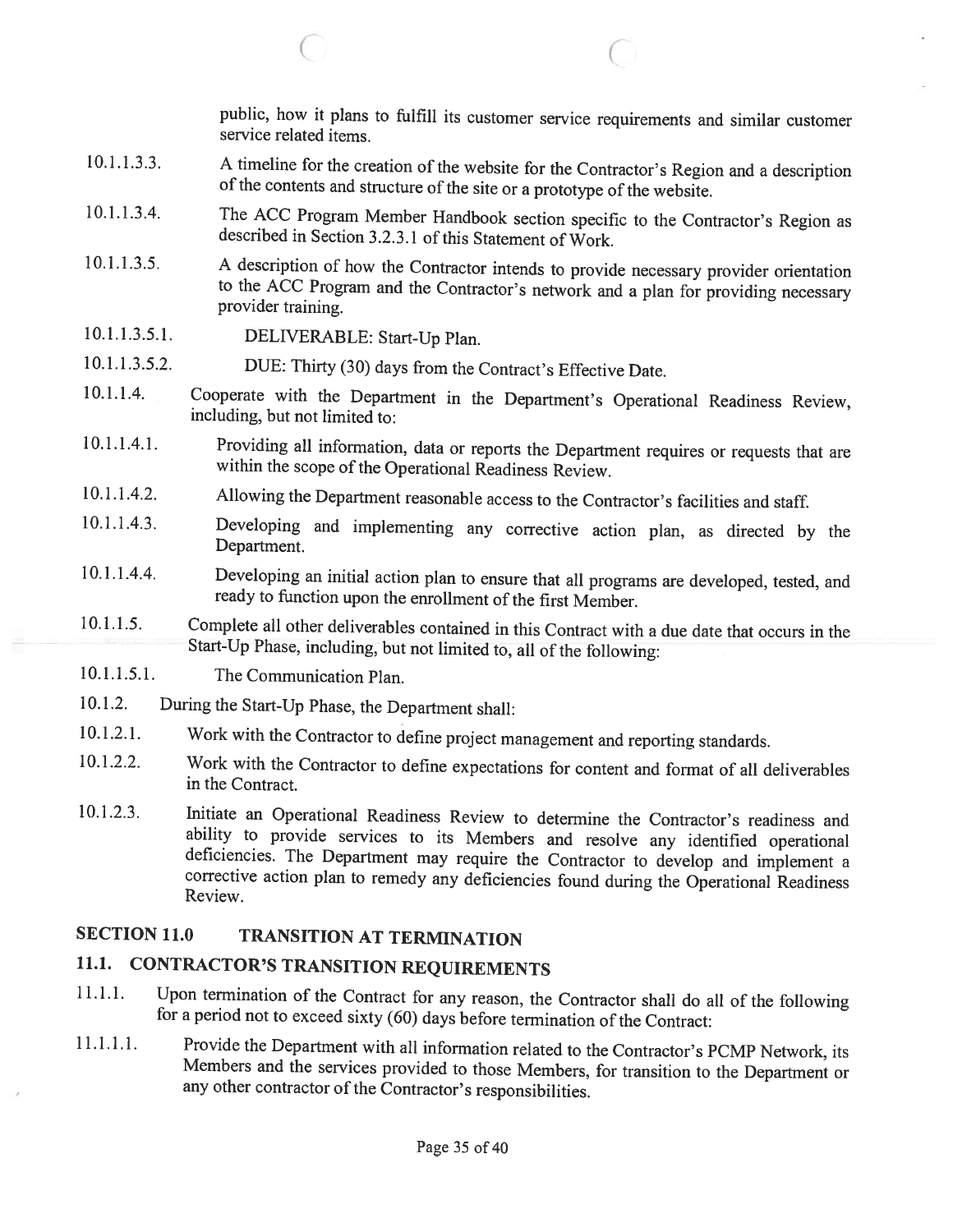11.1.1.2. Provide for the uninterrupted continuation of all network management, care coordination and administrative services until the transition of every Member is complete and all requirements of the Contract are satisfied.

 $\overline{C}$  contracts to  $\overline{C}$ 

- 11.1.1.3. Designate an appropriate individual as the transition coordinator to work with the Department and any staff from the replacement contractor to ensure the transition does not adversely impact any member's care.
- 11.1.1.4. Provide to the Department all reports reasonably necessary for <sup>a</sup> transition.
- 11.1.1.5. Notify any Subcontractors of the termination of the Contract, as directed by the Department.
- 11.1.1.6. Notify all of the Members in the Contractor's Region that the Contractor will no longer be the RCCO for the region, in <sup>a</sup> form and manner approved by the Department.
- 11.1.1.7. Notify each PCMP in the Contractor's PCMP Network of the termination and the end date of the Contract and explain to the provider how the provider may continue participating in the ACC Program.
- 11.1.1.8. Cooperate with the Department and any other replacement contractor during the transition, including, but not limited to, using reasonable efforts to share and transfer Member information and following any instructions or performing any required actions, as reasonably directed by the Department.
- 11.1.1.9. Provide the Department, in <sup>a</sup> format prescribed and approved by the Department:
- 11.1.1.9.1. <sup>A</sup> list of all PCMPs in the Contractor's PCMP Network.
- 11.1.1.9.2. <sup>A</sup> list of all Members in the Contractor's Region.

## SECTION 12.0 GENERAL REQUIREMENTS

## 12.1. CONTRACTORS AND SUBCONTRACTORS

- 12.1.1. Department Contractors
- 12.1.1.1. The Department may, in its sole discretion, use another contractor to perform any of the Department's responsibilities contained in the Contract. The Contractor shall work in coordination with any of these other reference to the Department shall also include reference to its contractors as applicable.
- 12.1.2. Subcontractors
- 12.1.2.1. Other than the care coordination provided by any PCMP, the Contractor shall not subcontract more than forty percent (40%) of its responsibilities under the Contract, based on the total armual Contract value, to any other entity and it shall not subcontract more than twenty percent (20%) of its responsibilities under the Contract, based on the total annual Contract value, to any single entity.
- 12.1.2.2. The Contractor shall not enter into any agreement with a Subcontractor or have any Subcontractor begin work in relation to the Contract until it has received the express, written consent of the Department to subc consent requirement shall only apply to subcontracts that relate to ten percent (10%) or more of the responsibilities under the Contract, based on the total annual Contract value.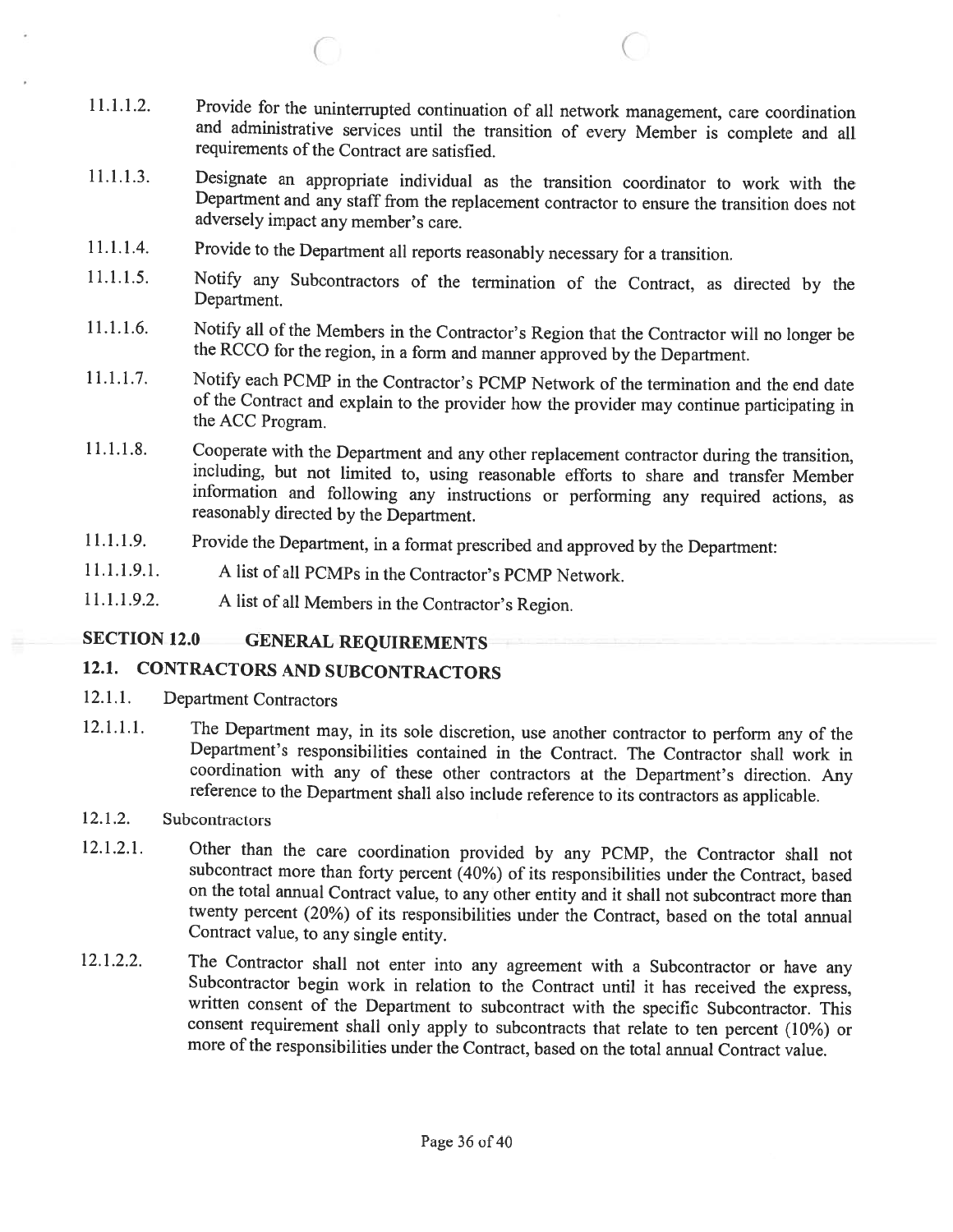12.1.2.3. Any agreement the Contractor has with <sup>a</sup> Subcontractor shall be in writing and shall require compliance with all of the terms in this Contract.

 $\circ$  c

## 12.2. NO MEDICAL TREATMENT DIRECTION

- 12.2.1. The Contractor may make recommendations and provide support to PCMPs and their Members to improve health outcomes, but shall not, under any circumstance, direct treatment or require the PCMP or Member to make any decision regarding that Member's health care.
- 12.2.2. The Contractor may not create or make any referrals, on behalf of any Member or provider, in its role as a RCCO. Only a provider may create or make any referrals, and the Contractor may facilitate the referral proc

## 12.3. DUE DATE AND TIMELINES

- 12.3.1. All due dates, deadlines and timelines in this Statement of Work are measured in calendar days unless specifically stated otherwise. Additionally, all due dates, deadlines and timelines in this Contract, based on
- 12.3.2. The Department may, in its sole discretion, extend the due date, deadline or timeline of any activity, deliverable or requirement under this Statement of Work. Any such extension shall only be valid if it is delive
- 12.3.3. All Contract deliverables shall be submitted electronically to:

acc@state.co.us and the Department's contract manager.

### 12.4. CYBER SECURITY

12.4.1. The Contractor shall ensure that all of its information technology systems and websites are operated and maintained in compliance with all state and federal statutes, regulations and rules and all State of Colorado

## 12.5. DISPUTES BETWEEN RCCOS

12.5.1. The Contractor shall cooperate with any other RCCO to resolve any dispute, regarding the ACC Program's policies, between the Contractor and the RCCO relating to any ACC Program related issue, including, but not lim

### 12.6. DEBARRED ENTITIES

12.6.1. In addition to the Debarment and Suspension provisions in §21(C) of this Contract, the Contractor shall not knowingly have <sup>a</sup> relationship with any of the following entities: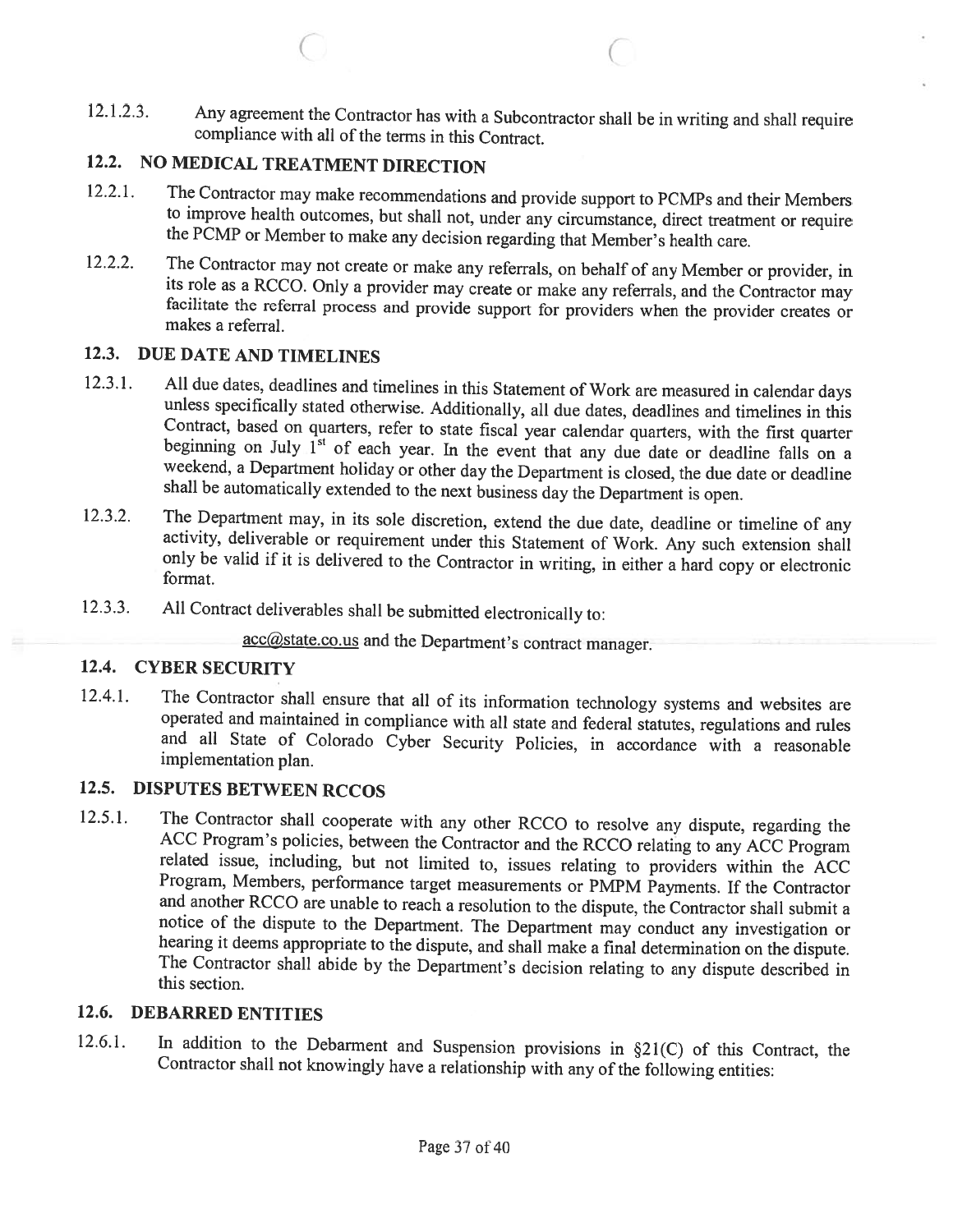12.6.1.1. An individual who is debarred, suspended, or otherwise excluded from participating in procurement activities under the Federal Acquisition Regulation or from participating in non-procurement activities under regulations issued under Executive Order No.12549 or under guidelines implementing Executive Order No. 12549.

C C

- 12.6.1.2. An individual who is an affiliate, as defined in the Federal Acquisition Regulation, of <sup>a</sup> person described in the prior paragraph.
- 12.6.2. For the purposes of this section, a relationship is described as:
- 12.6.2.1. <sup>A</sup> director, officer or partner of the Contractor.
- 12.6.2.2. <sup>A</sup> person or entity with more than five percent (5%) beneficial ownership of the Contractor.
- 12.6.2.3. A Person with an employment, consulting or other arrangement with the Contractor that is responsible for any of the Contractor's obligations under this Contract.

## 12.7. FEDERAL INTERMEDIATE SANCTIONS

- 12.7.1. The Department may implement any intermediate sanctions, as described in 42 CFR 438.702, if the Department makes the determination to impose sanctions under <sup>42</sup> CFR 438.700.
- 12.7.2. Before imposing any intermediate sanctions, the Department shall <sup>g</sup>ive the Contractor timely written notice that explains:
- 12.7.2.1. The basis and nature of the sanction.

## 12.8. TERMINATION UNDER FEDERAL REGULATIONS

- 12.8.1. The Department may terminate this Contract for cause and enroll any Member enrolled with the Contractor in other RCCOs or PCCMs, or provide their Medicaid benefits through other options included in the State plan i to:
- 12.8.1.1. Carry out the substantive terms of its contracts.
- 12.8.1.2. Meet applicable requirements in sections 1932, 1903(m) and 1905(t) of the Social Security Act (42 U.S.C. 401).
- 12.8.2. Before terminating the Contractor's Contract as described in this section, the Department shall:
- 12.8.2.1. Provide the Contractor <sup>a</sup> cure notice that includes, at <sup>a</sup> minimum, all of the following:
- 12.8.2.1.1. The Department's intent to terminate.
- 12.8.2.1.2. The reason for the termination.
- 12.8.2.1.3. The time and <sup>p</sup>lace for the pre-termination hearing
- 12.8.2.2. Conduct <sup>a</sup> pre-termination hearing.
- 12.8.2.3. Give the Contractor written notice of the decision affirming or reversing the proposed termination of the Contract.
- 12.8.2.3.1. If the Department determines, after the hearing, to terminate the Contract for cause, then the Department shall send <sup>a</sup> written termination notice to the Contractor that contains the effective date of the termination.
- 12.8.2.3.2. Upon receipt of the termination notice, the Contractor shall give Members enrolled with the Contractor notice of the termination and information, consistent with <sup>42</sup> CFR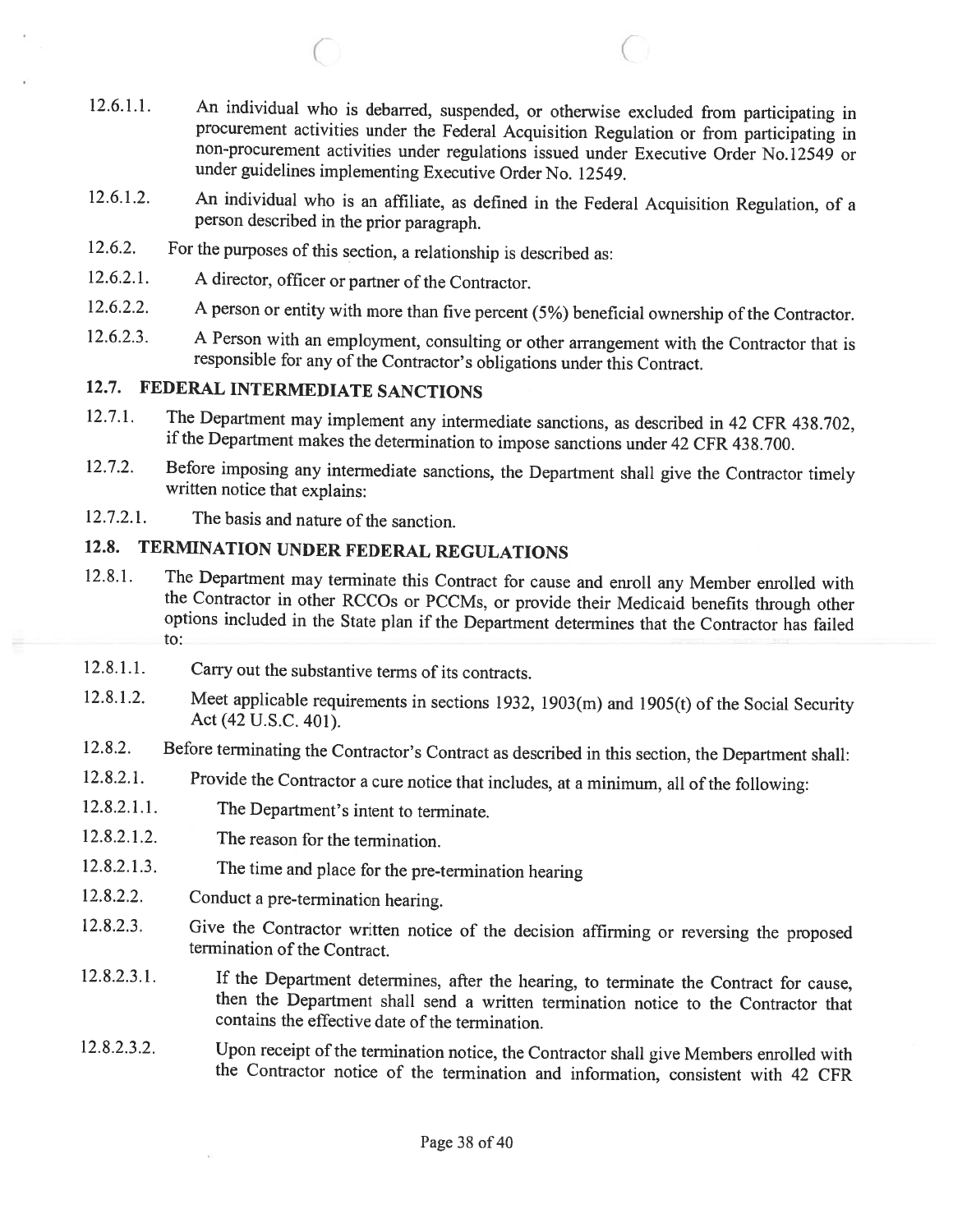438.10, on their options for receiving Medicaid services following the effective date of termination.

12.8.3. Once the Department has notified the Contractor of its intent to terminate under this section, the Department may:

 $\circ$  C

- 12.8.3.1. Give the Members enrolled with the Contractor written notice of the State's intent to terminate the Contract.
- 12.8.3.2. Allow Members enrolled with the Contractor to disenroll immediately, without cause.

## 12.9. INFORMATION AVAILABILITY

12.9.1. The parties acknowledge and agree that the ability of the Contractor to perform and optimize many of the functions contemplated under this agreement, including quality improvement, population health management and care coordination functions, will depend, in part, upon the timely, complete and accurate production of claims, demographic, authorization and related<br>data by the Department. The Department and Contractor agree to prioritize the implementation<br>and maintenance of robust, effective d

# 12.10. RETROSPECTIVE ENROLLMENT AND DISENROLLMENT

- 12.10.1. The Department may retroactively enroll Members for <sup>a</sup> period of not more than ninety (90) days in its discretion.
- 12.10.2. In the event of retrospective disenrollment, the Department will attempt to recoup any payments made:
- 12.10.2.1. After the date of <sup>a</sup> Member's death.
- 12.10.2.2. When <sup>a</sup> Member is determined to be in another state or to have otherwise received services in another state.

# 12.11. FEDERAL DISCLOSURES OF INFORMATION ON OWNERSHIP AND CONTROL

- 12.11.1. The Contractor shall provide all disclosures required by <sup>42</sup> CFR 455.104, as amended or hereinafter amended. These disclosures are:
- 12.11.1.1. The name and address of any person, either an individual or a corporation, with an ownership or control interest in the Contractor. For a corporate entity, the address shall include the primary business address, than one location and any applicable P.O. Box address.
- 12.11.1.1.1. The date of birth and social security number for any individual with an ownership or control interest in the Contractor.
- 12.11.1.1.2. The tax identification number of any corporate entity with an ownership or control interest in the Contractor or in any subcontractor in which the Contractor has <sup>a</sup> five percent (5%) or greater interest.
- 12.11.1.2. Whether any person, either an individual or a corporation, with an ownership or control interest in the Contractor is related to another person with ownership or control interest in the Contractor as a spouse, p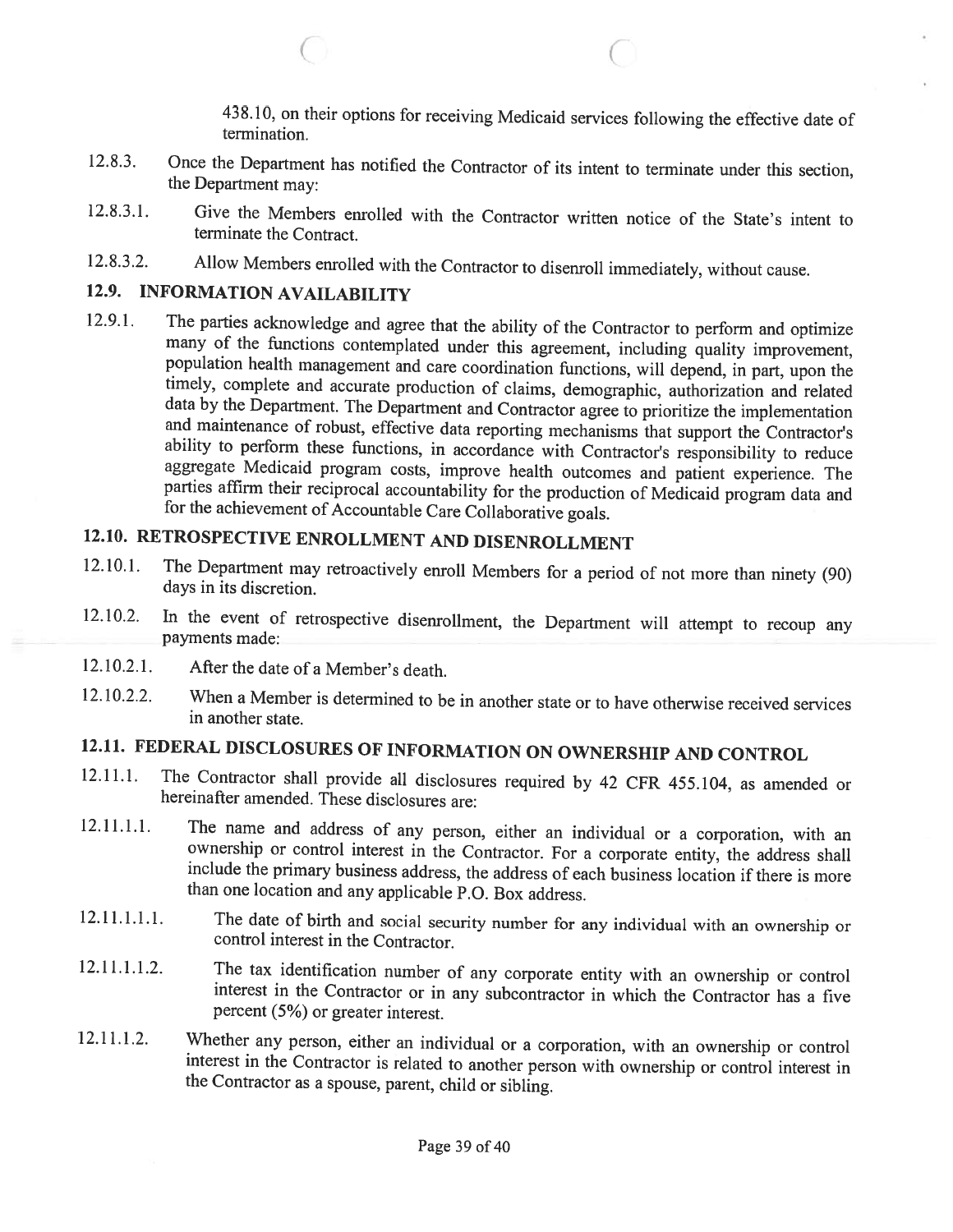12.11.1.3. Whether any person, either an individual or a corporation, with an ownership or control interest in the any subcontractor in which the Contractor has a five percent (5%) or greater interest is related o another spouse, parent, child or sibling.

 $\circ$  C

- 12.11.1.4. The name of any other entity required to disclose under <sup>42</sup> CFR 455.104 in which any owner of the Contractor has an ownership or control interest.
- 12.11.1.5. The name, address, date of birth and Social Security Number of any managing employee of the Contractor.
- 12.11.2. "Ownership interest" and "person with an ownership or control interest" shall have the meaning specified in 42 CFR 455.101, as amended or hereinafter amended. "Subcontractor", for purposes of this subsection 3.1.8 as amended or hereinafter amended.
- 12.11.3. The Contractor shall complete these disclosures upon execution of the Contract. The Contractor shall deliver new disclosures to the Department within thirty-five (35) days of the any change in ownership of the Contractor.